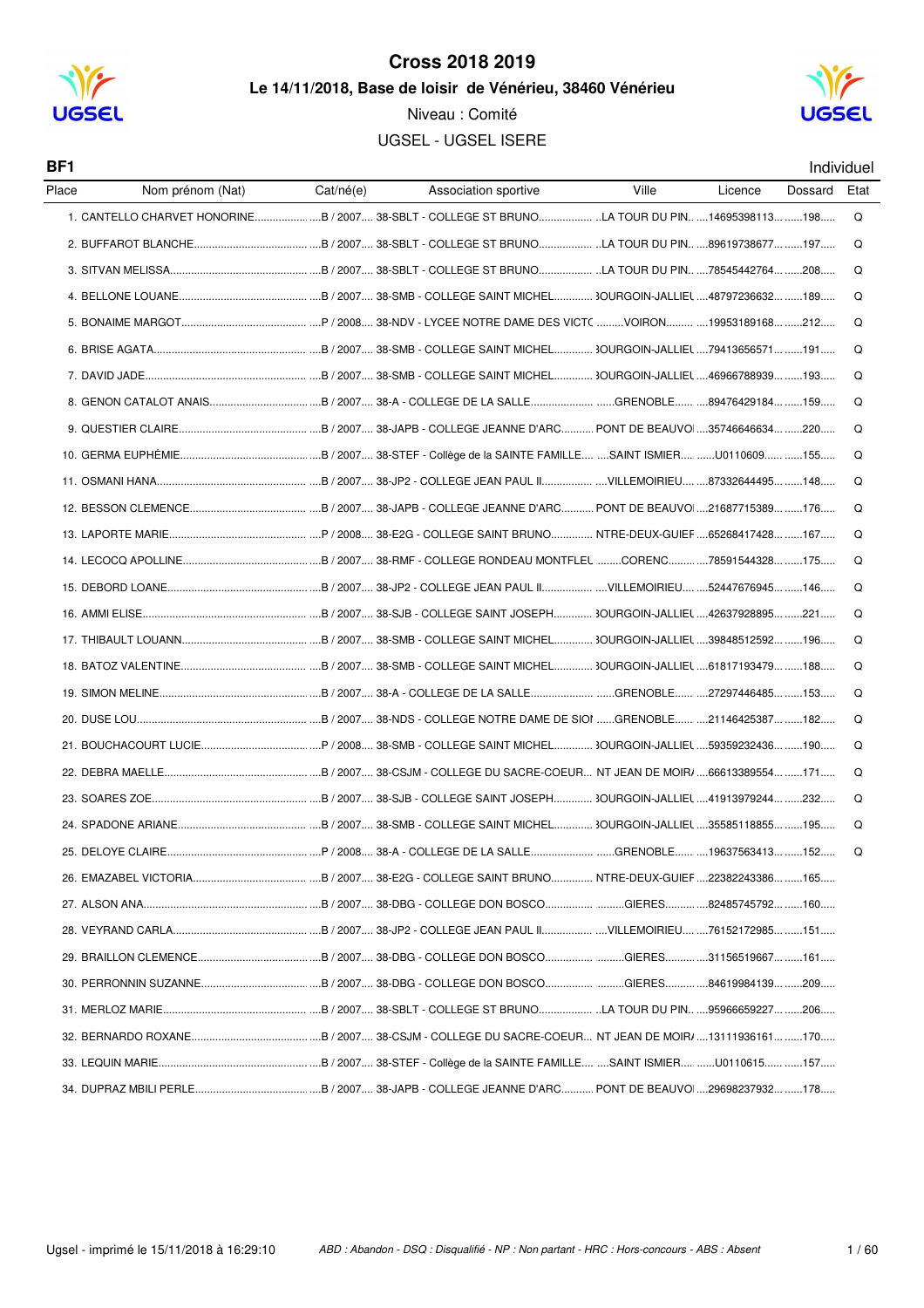

Le 14/11/2018, Base de loisir de Vénérieu, 38460 Vénérieu

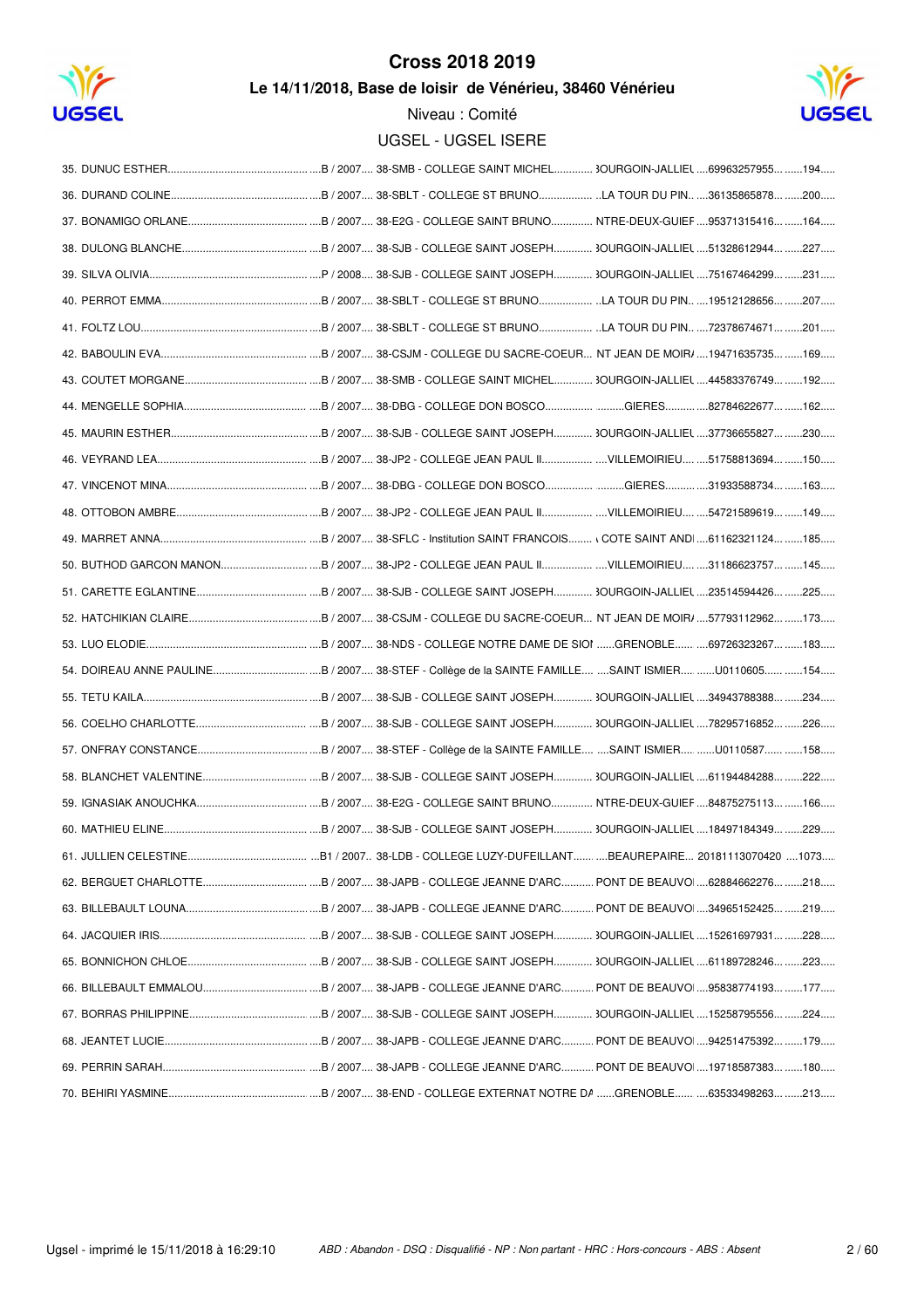

Le 14/11/2018, Base de loisir de Vénérieu, 38460 Vénérieu



| 74. MARIVOET--LAURENCE LUCILLEB / 2007 38-E2G - COLLEGE SAINT BRUNO NTRE-DEUX-GUIEF 84711922495 168 |
|-----------------------------------------------------------------------------------------------------|
|                                                                                                     |
|                                                                                                     |
|                                                                                                     |
|                                                                                                     |
|                                                                                                     |
|                                                                                                     |
|                                                                                                     |
|                                                                                                     |
|                                                                                                     |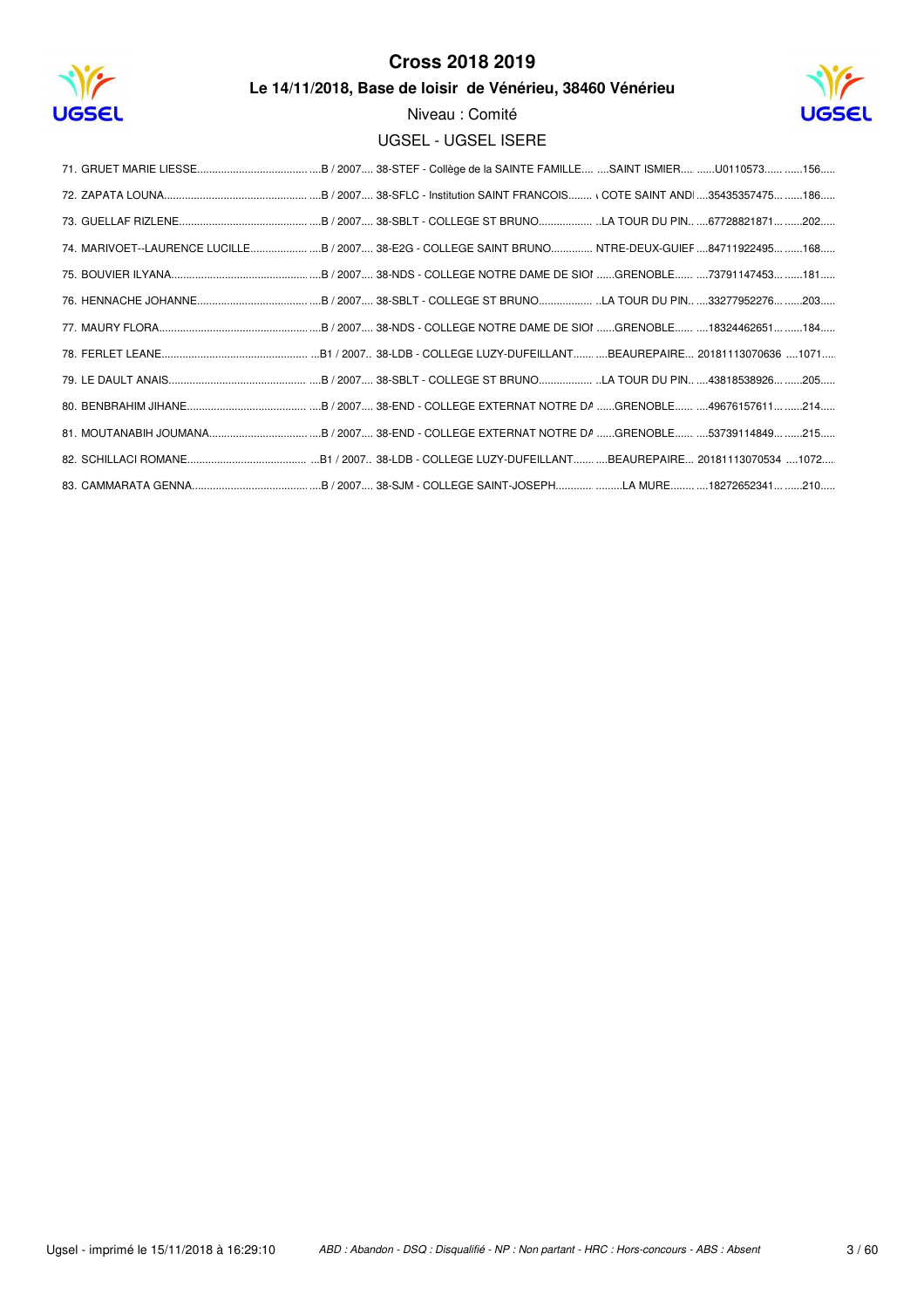



| BF <sub>1</sub> | Equipes |
|-----------------|---------|
|                 |         |

| Place          |               | Nb points Nom de l'équipe | Association sportive                             |        |                                                        |  |
|----------------|---------------|---------------------------|--------------------------------------------------|--------|--------------------------------------------------------|--|
|                | Dossard Elève |                           | Points                                           | Rang   | Catégorie / Année                                      |  |
| 1              | 34 pts        | 38-SMB_41                 | 38-SMB - COLLEGE SAINT MICHEL - BOURGOIN-JALLIEU |        |                                                        |  |
|                | 189           | <b>BELLONE LOUANE</b>     | 4 pts                                            | 4ième  | B / 2007                                               |  |
|                | 191           | <b>BRISE AGATA</b>        | 6 pts                                            | 6ième  | B / 2007                                               |  |
|                | 193           | DAVID JADE                | 7 pts                                            | 7ième  | B / 2007                                               |  |
|                | 196           | THIBAULT LOUANN           | 17 pts                                           | 17ième | B / 2007                                               |  |
| $\mathbf{2}$   | 37 pts        | 38-SBLT_40                | 38-SBLT - COLLEGE ST BRUNO - LA TOUR DU PIN      |        |                                                        |  |
|                | 198           | CANTELLO CHARVET HONORINE | 1 pts                                            | 1ième  | B/2007                                                 |  |
|                | 197           | <b>BUFFAROT BLANCHE</b>   | 2 pts                                            | 2ième  | B / 2007                                               |  |
|                | 208           | <b>SITVAN MELISSA</b>     | 3 pts                                            | 3ième  | B / 2007                                               |  |
|                | 206           | <b>MERLOZ MARIE</b>       | 31 pts                                           | 31ième | B / 2007                                               |  |
| 3              | 98 pts        | 38-SMB_50                 | 38-SMB - COLLEGE SAINT MICHEL - BOURGOIN-JALLIEU |        |                                                        |  |
|                | 188           | <b>BATOZ VALENTINE</b>    | 18 pts                                           | 18ième | B / 2007                                               |  |
|                | 190           | <b>BOUCHACOURT LUCIE</b>  | 21 pts                                           | 21ième | P / 2008                                               |  |
|                | 195           | SPADONE ARIANE            | 24 pts                                           | 24ième | B / 2007                                               |  |
|                | 194           | <b>DUNUC ESTHER</b>       | 35 pts                                           | 35ième | B / 2007                                               |  |
| 4              | $100$ pts     | 38-JP2_46                 | 38-JP2 - COLLEGE JEAN PAUL II - VILLEMOIRIEU     |        |                                                        |  |
|                | 148           | <b>OSMANI HANA</b>        | 11 pts                                           | 11ième | B / 2007                                               |  |
|                | 146           | DEBORD LOANE              | 15 pts                                           | 15ième | B / 2007                                               |  |
|                | 151           | <b>VEYRAND CARLA</b>      | 28 pts                                           | 28ième | B / 2007                                               |  |
|                | 150           | <b>VEYRAND LEA</b>        | 46 pts                                           | 46ième | B / 2007                                               |  |
| 5              | 116 pts       | 38-SJB_49                 | 38-SJB - COLLEGE SAINT JOSEPH - BOURGOIN-JALLIEU |        |                                                        |  |
|                | 221           | <b>AMMI ELISE</b>         | 16 pts                                           | 16ième | B/2007                                                 |  |
|                | 232           | SOARES ZOE                | 23 pts                                           | 23ième | B / 2007                                               |  |
|                | 227           | <b>DULONG BLANCHE</b>     | 38 pts                                           | 38ième | B / 2007                                               |  |
|                | 231           | <b>SILVA OLIVIA</b>       | 39 pts                                           | 39ième | P / 2008                                               |  |
| 6              | 117 pts       | 38-JAPB_44                |                                                  |        | 38-JAPB - COLLEGE JEANNE D'ARC - LE PONT DE BEAUVOISIN |  |
|                | 220           | QUESTIER CLAIRE           | 9 pts                                            | 9ième  | B / 2007                                               |  |
|                | 176           | <b>BESSON CLEMENCE</b>    | 12 pts                                           | 12ième | B / 2007                                               |  |
|                | 178           | DUPRAZ MBILI PERLE        | 34 pts                                           | 34ième | B / 2007                                               |  |
|                | 218           | BERGUET CHARLOTTE         | 62 pts                                           | 62ième | B / 2007                                               |  |
| $\overline{7}$ | $130$ pts     | 38-DBG_53                 | 38-DBG - COLLEGE DON BOSCO - GIERES              |        |                                                        |  |
|                | 160           | <b>ALSON ANA</b>          | 27 pts                                           | 27ième | B / 2007                                               |  |
|                | 161           | <b>BRAILLON CLEMENCE</b>  | 29 pts                                           | 29ième | B / 2007                                               |  |
|                |               |                           |                                                  |        |                                                        |  |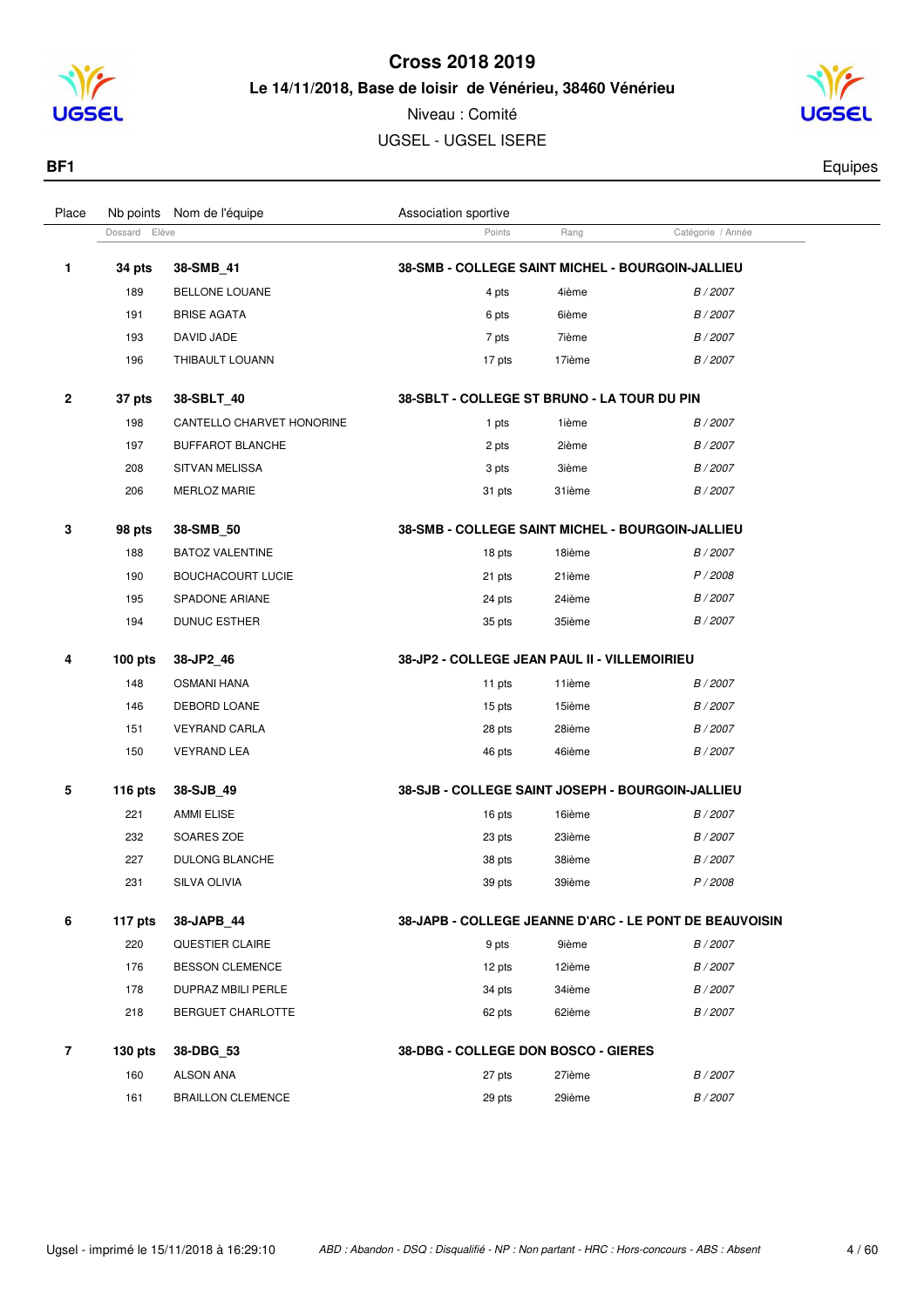

Niveau : Comité

UGSEL - UGSEL ISERE



**BF1** Equipes

| Place |                  | Nb points Nom de l'équipe | Association sportive                                  |        |                                                          |  |
|-------|------------------|---------------------------|-------------------------------------------------------|--------|----------------------------------------------------------|--|
|       | Dossard<br>Elève |                           | Points                                                | Rang   | Catégorie / Année                                        |  |
| 7     | 130 pts          | 38-DBG_53                 | 38-DBG - COLLEGE DON BOSCO - GIERES                   |        |                                                          |  |
|       | 209              | PERRONNIN SUZANNE         | 30 pts                                                | 30ième | B / 2007                                                 |  |
|       | 162              | MENGELLE SOPHIA           | 44 pts                                                | 44ième | B / 2007                                                 |  |
| 8     | 135 pts          | 38-E2G_47                 | 38-E2G - COLLEGE SAINT BRUNO - ENTRE-DEUX-GUIERS      |        |                                                          |  |
|       | 167              | <b>LAPORTE MARIE</b>      | 13 pts                                                | 13ième | P/2008                                                   |  |
|       | 165              | <b>EMAZABEL VICTORIA</b>  | 26 pts                                                | 26ième | B/2007                                                   |  |
|       | 164              | <b>BONAMIGO ORLANE</b>    | 37 pts                                                | 37ième | B / 2007                                                 |  |
|       | 166              | <b>IGNASIAK ANOUCHKA</b>  | 59 pts                                                | 59ième | B / 2007                                                 |  |
| 9     | 148 pts          | 38-CSJM_52                |                                                       |        | 38-CSJM - COLLEGE DU SACRE-COEUR - SAINT JEAN DE MOIRANS |  |
|       | 171              | <b>DEBRA MAELLE</b>       | 22 pts                                                | 22ième | B / 2007                                                 |  |
|       | 170              | BERNARDO ROXANE           | 32 pts                                                | 32ième | B / 2007                                                 |  |
|       | 169              | <b>BABOULIN EVA</b>       | 42 pts                                                | 42ième | B / 2007                                                 |  |
|       | 173              | HATCHIKIAN CLAIRE         | 52 pts                                                | 52ième | B / 2007                                                 |  |
| 10    | 154 pts          | 38-STEF_45                | 38-STEF - Collège de la SAINTE FAMILLE - SAINT ISMIER |        |                                                          |  |
|       | 155              | <b>GERMA EUPHÉMIE</b>     | 10 pts                                                | 10ième | B / 2007                                                 |  |
|       | 157              | <b>LEQUIN MARIE</b>       | 33 pts                                                | 33ième | B / 2007                                                 |  |
|       | 154              | DOIREAU ANNE PAULINE      | 54 pts                                                | 54ième | B / 2007                                                 |  |
|       | 158              | ONFRAY CONSTANCE          | 57 pts                                                | 57ième | B / 2007                                                 |  |
| 11    | $190$ pts        | 38-SBLT_54                | 38-SBLT - COLLEGE ST BRUNO - LA TOUR DU PIN           |        |                                                          |  |
|       | 200              | DURAND COLINE             | 36 pts                                                | 36ième | B / 2007                                                 |  |
|       | 207              | PERROT EMMA               | 40 pts                                                | 40ième | B / 2007                                                 |  |
|       | 201              | FOLTZ LOU                 | 41 pts                                                | 41ième | B / 2007                                                 |  |
|       | 202              | <b>GUELLAF RIZLENE</b>    | 73 pts                                                | 73ième | B / 2007                                                 |  |
| 12    | <b>207 pts</b>   | 38-SJB_56                 | 38-SJB - COLLEGE SAINT JOSEPH - BOURGOIN-JALLIEU      |        |                                                          |  |
|       | 230              | MAURIN ESTHER             | 45 pts                                                | 45ième | B/2007                                                   |  |
|       | 225              | CARETTE EGLANTINE         | 51 pts                                                | 51ième | B / 2007                                                 |  |
|       | 234              | <b>TETU KAILA</b>         | 55 pts                                                | 55ième | B / 2007                                                 |  |
|       | 226              | COELHO CHARLOTTE          | 56 pts                                                | 56ième | B / 2007                                                 |  |
| 13    | 225 pts          | 38-NDS_51                 | 38-NDS - COLLEGE NOTRE DAME DE SION - GRENOBLE        |        |                                                          |  |
|       | 182              | DUSE LOU                  | 20 pts                                                | 20ième | B / 2007                                                 |  |
|       | 183              | LUO ELODIE                | 53 pts                                                | 53ième | B / 2007                                                 |  |
|       | 181              | BOUVIER ILYANA            | 75 pts                                                | 75ième | B / 2007                                                 |  |
|       | 184              | <b>MAURY FLORA</b>        | 77 pts                                                | 77ième | B / 2007                                                 |  |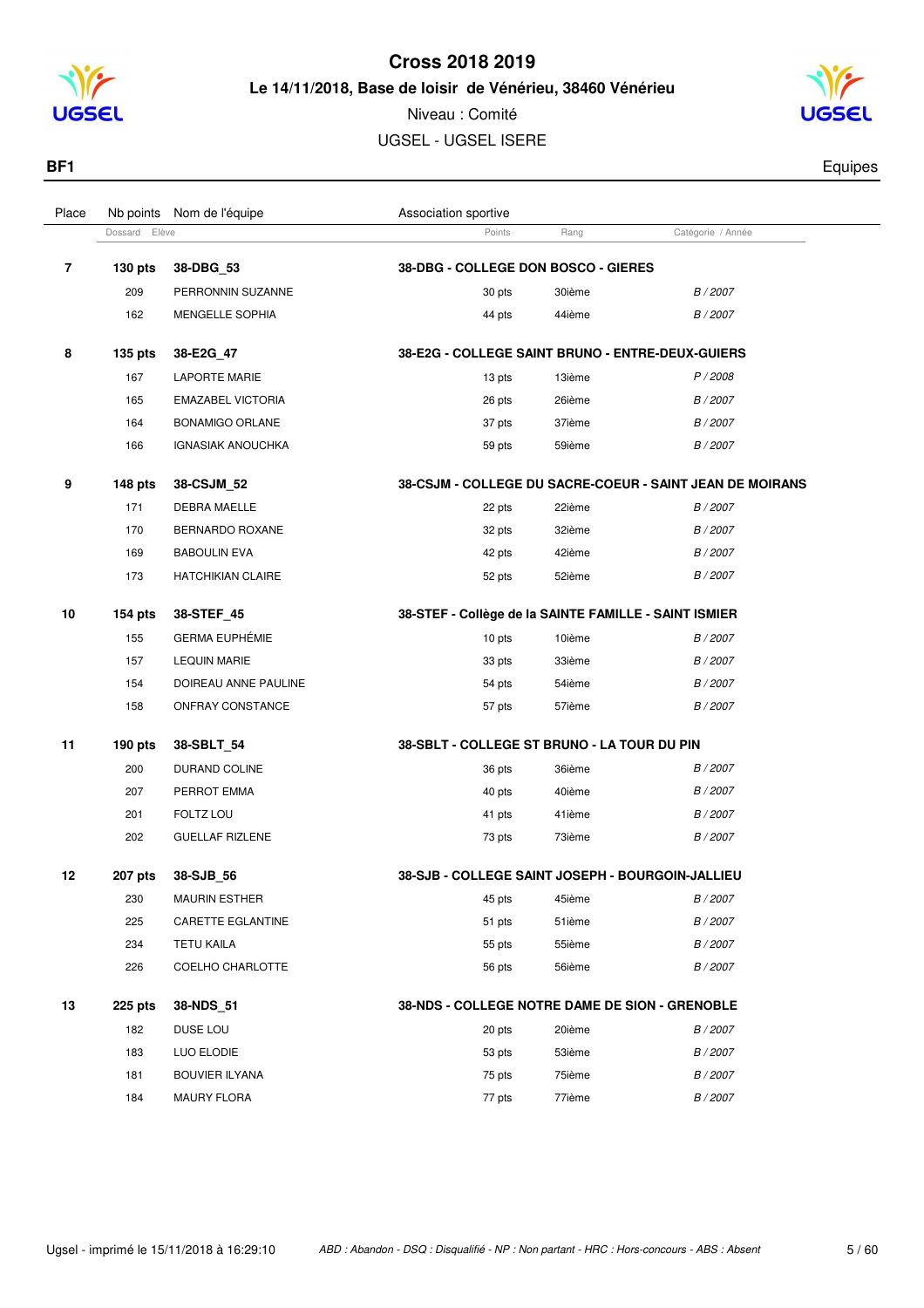

Niveau : Comité

UGSEL - UGSEL ISERE



**BF1** Equipes

| Place |               | Nb points Nom de l'équipe | Association sportive |        |                                                        |                   |
|-------|---------------|---------------------------|----------------------|--------|--------------------------------------------------------|-------------------|
|       | Dossard Elève |                           |                      | Points | Rang                                                   | Catégorie / Année |
| 14    | 247 pts       | 38-SJB 60                 |                      |        | 38-SJB - COLLEGE SAINT JOSEPH - BOURGOIN-JALLIEU       |                   |
|       | 222           | <b>BLANCHET VALENTINE</b> |                      | 58 pts | 58ième                                                 | B/2007            |
|       | 229           | <b>MATHIEU ELINE</b>      |                      | 60 pts | 60ième                                                 | B/2007            |
|       | 228           | <b>JACQUIER IRIS</b>      |                      | 64 pts | 64ième                                                 | B/2007            |
|       | 223           | <b>BONNICHON CHLOE</b>    |                      | 65 pts | 65ième                                                 | B/2007            |
| 15    | 266 pts       | 38-JAPB 62                |                      |        | 38-JAPB - COLLEGE JEANNE D'ARC - LE PONT DE BEAUVOISIN |                   |
|       | 219           | <b>BILLEBAULT LOUNA</b>   |                      | 63 pts | 63ième                                                 | B/2007            |
|       | 177           | <b>BILLEBAULT EMMALOU</b> |                      | 66 pts | 66ième                                                 | B / 2007          |
|       | 179           | <b>JEANTET LUCIE</b>      |                      | 68 pts | 68ième                                                 | B / 2007          |
|       | 180           | <b>PERRIN SARAH</b>       |                      | 69 pts | 69ième                                                 | B / 2007          |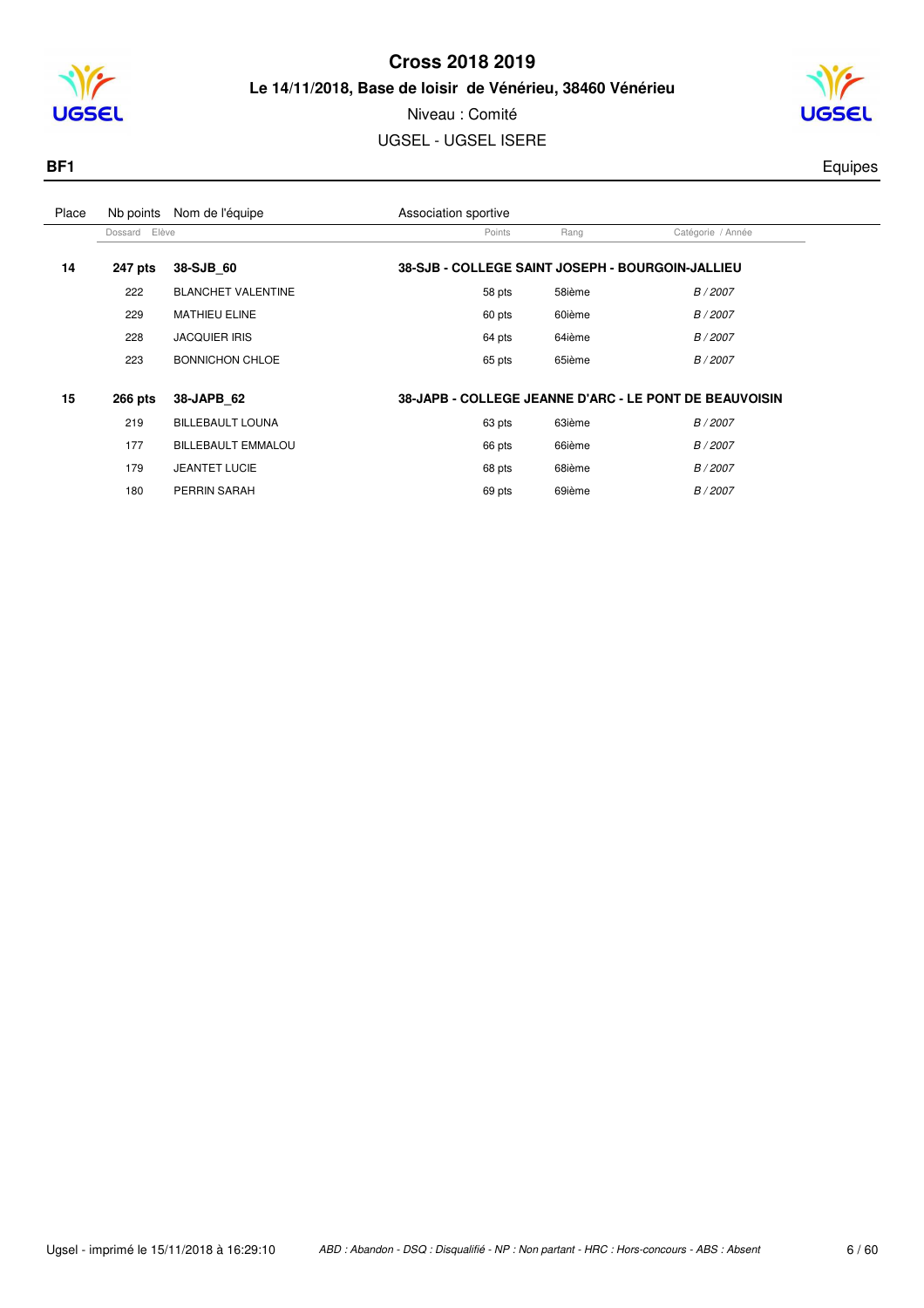

Niveau : Comité

UGSEL - UGSEL ISERE



Individuel

| BF <sub>2</sub>                                                                                                   |           |                                                                                                    |       |         | Individue |     |
|-------------------------------------------------------------------------------------------------------------------|-----------|----------------------------------------------------------------------------------------------------|-------|---------|-----------|-----|
| Nom prénom (Nat)<br>Place                                                                                         | Cat/né(e) | Association sportive                                                                               | Ville | Licence | Dossard   | Eta |
|                                                                                                                   |           |                                                                                                    |       |         |           | Q   |
|                                                                                                                   |           |                                                                                                    |       |         |           | Q   |
|                                                                                                                   |           | 3. JOCTEUR MONROZIER OLYMPE B / 2006 38-SBLT - COLLEGE ST BRUNO LA TOUR DU PIN 63321982879 460     |       |         |           | Q   |
|                                                                                                                   |           |                                                                                                    |       |         |           | Q   |
|                                                                                                                   |           |                                                                                                    |       |         |           | Q   |
|                                                                                                                   |           |                                                                                                    |       |         |           | Q   |
|                                                                                                                   |           |                                                                                                    |       |         |           | Q   |
|                                                                                                                   |           | 8. MERCERONLEJEUNE ANNASHANB / 2006 38-SMB - COLLEGE SAINT MICHEL 3OURGOIN-JALLIEL 64493614877 450 |       |         |           | Q   |
|                                                                                                                   |           |                                                                                                    |       |         |           | Q   |
|                                                                                                                   |           |                                                                                                    |       |         |           | Q   |
|                                                                                                                   |           |                                                                                                    |       |         |           | Q   |
|                                                                                                                   |           |                                                                                                    |       |         |           | Q   |
|                                                                                                                   |           |                                                                                                    |       |         |           | Q   |
|                                                                                                                   |           |                                                                                                    |       |         |           | Q   |
|                                                                                                                   |           |                                                                                                    |       |         |           | Q   |
|                                                                                                                   |           |                                                                                                    |       |         |           | Q   |
|                                                                                                                   |           |                                                                                                    |       |         |           | Q   |
|                                                                                                                   |           |                                                                                                    |       |         |           | Q   |
|                                                                                                                   |           |                                                                                                    |       |         |           | Q   |
|                                                                                                                   |           |                                                                                                    |       |         |           | Q   |
|                                                                                                                   |           |                                                                                                    |       |         |           | Q   |
|                                                                                                                   |           |                                                                                                    |       |         |           | Q   |
|                                                                                                                   |           |                                                                                                    |       |         |           | Q   |
|                                                                                                                   |           |                                                                                                    |       |         |           | Q   |
| 25. SENOUCI LINA.                                                                                                 |           |                                                                                                    |       |         |           | Q   |
|                                                                                                                   |           |                                                                                                    |       |         |           |     |
| 27. SEGUINEAU DE PREVAL CLEMENTINE B / 2006 38-SFLC - Institution SAINT FRANCOIS \ COTE SAINT AND 44221184945 445 |           |                                                                                                    |       |         |           |     |
|                                                                                                                   |           |                                                                                                    |       |         |           |     |
|                                                                                                                   |           |                                                                                                    |       |         |           |     |
|                                                                                                                   |           |                                                                                                    |       |         |           |     |
| 31. THIRIONBRASSEUR YAELLEB / 2006 38-SJB - COLLEGE SAINT JOSEPH 30URGOIN-JALLIEL 14374894942 500                 |           |                                                                                                    |       |         |           |     |
|                                                                                                                   |           |                                                                                                    |       |         |           |     |
|                                                                                                                   |           |                                                                                                    |       |         |           |     |
|                                                                                                                   |           |                                                                                                    |       |         |           |     |
|                                                                                                                   |           |                                                                                                    |       |         |           |     |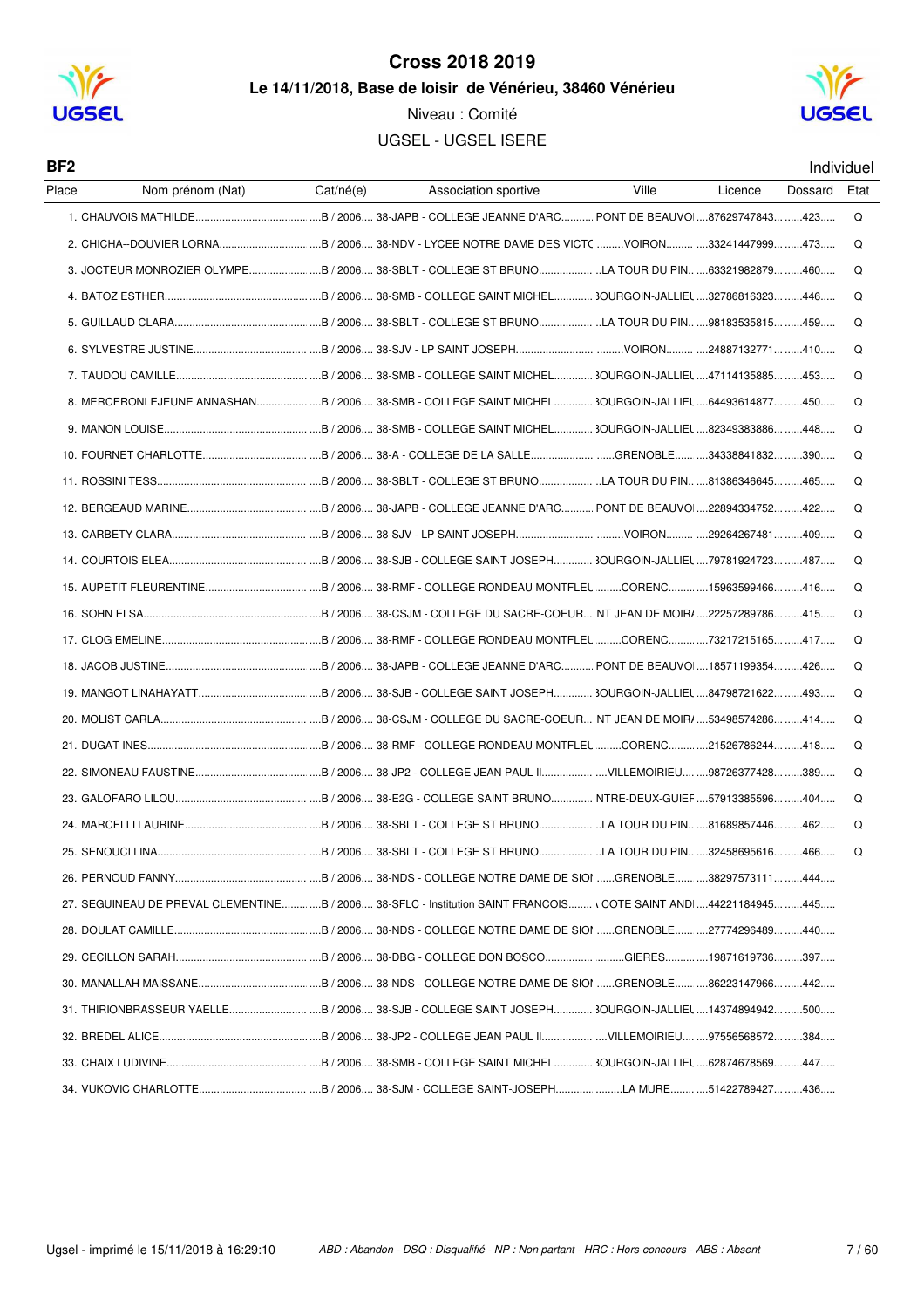

Le 14/11/2018, Base de loisir de Vénérieu, 38460 Vénérieu



| 56. GIRAUDIAS--POULLE ALBANEB / 2006 38-CSJM - COLLEGE DU SACRE-COEUR NT JEAN DE MOIR/ 34378413861 413 |
|--------------------------------------------------------------------------------------------------------|
|                                                                                                        |
|                                                                                                        |
|                                                                                                        |
|                                                                                                        |
|                                                                                                        |
| 62. THIRIONBRASSEUR LUCILLEB / 2006 38-SJB - COLLEGE SAINT JOSEPH 3OURGOIN-JALLIEL 55542548596 499     |
|                                                                                                        |
|                                                                                                        |
|                                                                                                        |
|                                                                                                        |
|                                                                                                        |
|                                                                                                        |
|                                                                                                        |
|                                                                                                        |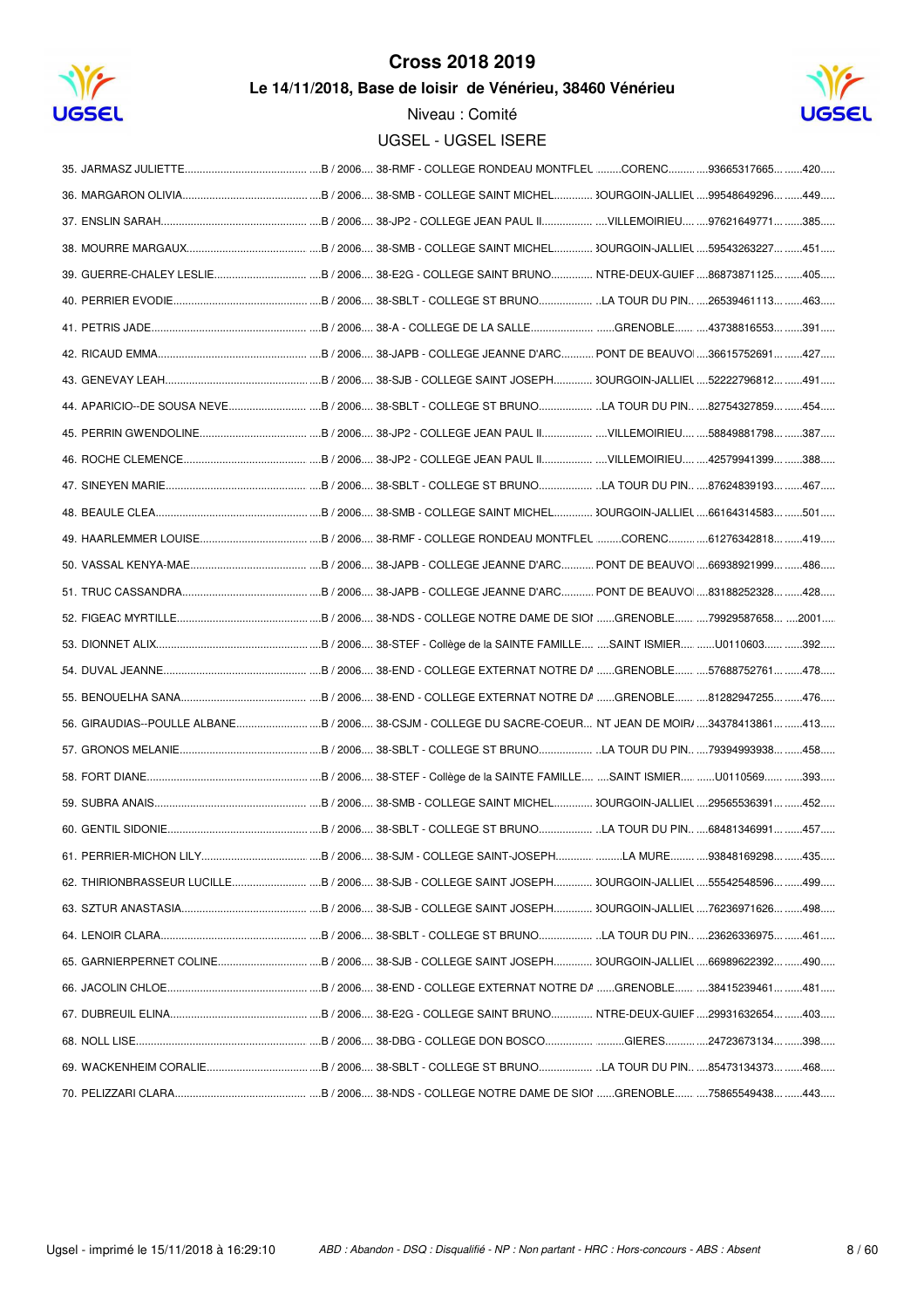

Le 14/11/2018, Base de loisir de Vénérieu, 38460 Vénérieu



| 98. PAGE-RELO--MARTINEZ MANONB / 2006 38-SJM - COLLEGE SAINT-JOSEPHLA MURE39161415462 434 |
|-------------------------------------------------------------------------------------------|
|                                                                                           |
|                                                                                           |
|                                                                                           |
|                                                                                           |
|                                                                                           |
|                                                                                           |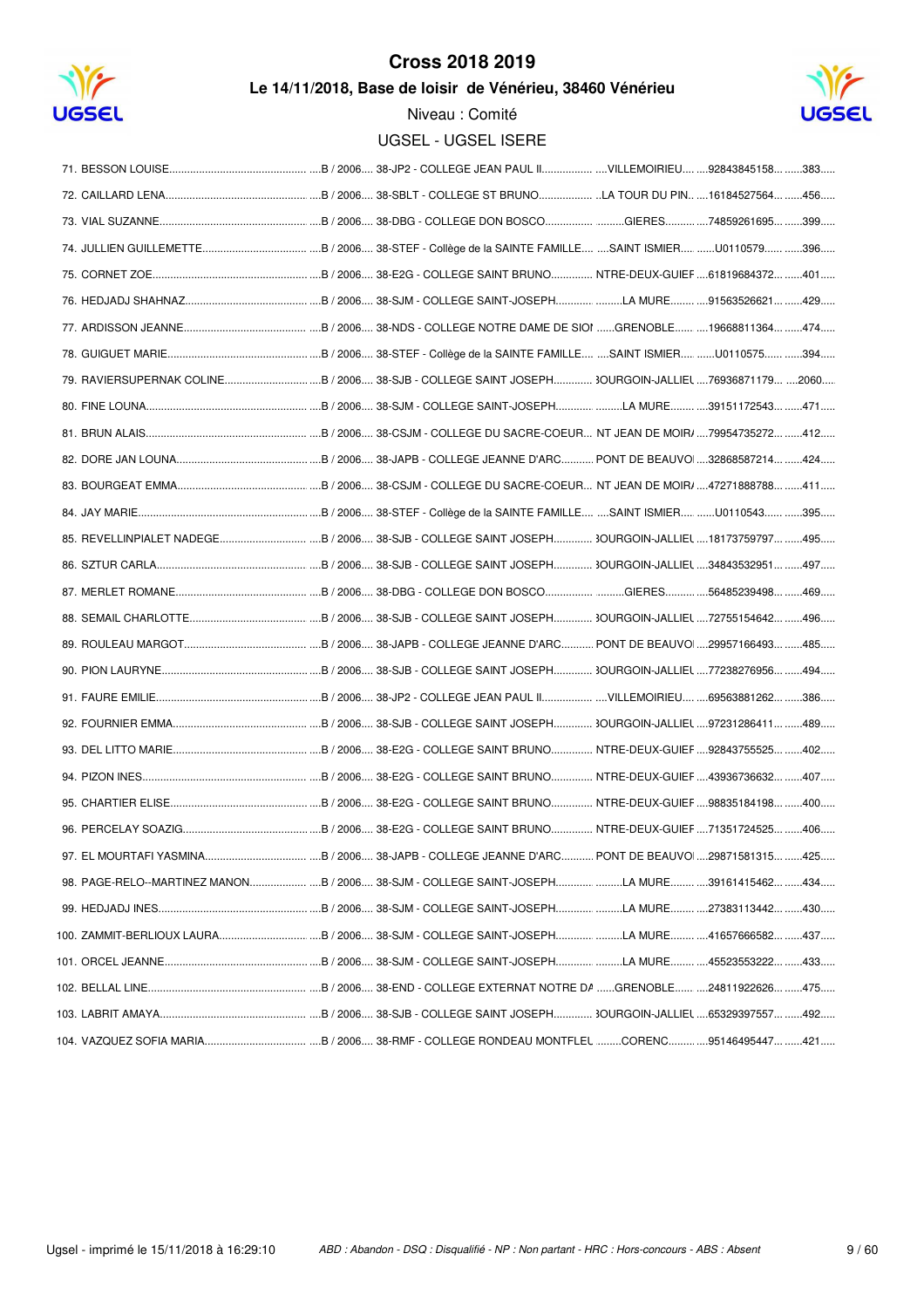

Niveau : Comité

UGSEL - UGSEL ISERE

Dossard Elève **Catégorie / Année** Points Rang Catégorie / Année

**28 pts 38-SMB\_110 38-SMB - COLLEGE SAINT MICHEL - BOURGOIN-JALLIEU**

Place Nb points Nom de l'équipe  $\blacksquare$  Association sportive



**BF2** Equipes

|              | 446            | BATOZ ESTHER             | B / 2006<br>4 pts<br>4ième                             |
|--------------|----------------|--------------------------|--------------------------------------------------------|
|              | 453            | <b>TAUDOU CAMILLE</b>    | B / 2006<br>7 pts<br>7ième                             |
|              | 450            | MERCERONLEJEUNE ANNASHAN | B / 2006<br>8ième<br>8 pts                             |
|              | 448            | <b>MANON LOUISE</b>      | 9ième<br>B / 2006<br>9 pts                             |
| $\mathbf{2}$ | 43 pts         | 38-SBLT 109              | 38-SBLT - COLLEGE ST BRUNO - LA TOUR DU PIN            |
|              | 460            | JOCTEUR MONROZIER OLYMPE | B / 2006<br>3 pts<br>3ième                             |
|              | 459            | <b>GUILLAUD CLARA</b>    | B / 2006<br>5 pts<br>5ième                             |
|              | 465            | <b>ROSSINI TESS</b>      | B / 2006<br>11ième<br>11 pts                           |
|              | 462            | <b>MARCELLI LAURINE</b>  | B / 2006<br>24 pts<br>24ième                           |
| 3            | 73 pts         | 38-JAPB 107              | 38-JAPB - COLLEGE JEANNE D'ARC - LE PONT DE BEAUVOISIN |
|              | 423            | <b>CHAUVOIS MATHILDE</b> | B / 2006<br>1 pts<br>1ième                             |
|              | 422            | BERGEAUD MARINE          | 12ième<br>B / 2006<br>12 pts                           |
|              | 426            | <b>JACOB JUSTINE</b>     | 18ième<br>18 pts<br>B / 2006                           |
|              | 427            | <b>RICAUD EMMA</b>       | B / 2006<br>42 pts<br>42ième                           |
| 4            | 88 pts         | 38-RMF 114               | <b>38-RMF - COLLEGE RONDEAU MONTFLEURY - CORENC</b>    |
|              | 416            | AUPETIT FLEURENTINE      | 15 pts<br>15ième<br>B / 2006                           |
|              | 417            | <b>CLOG EMELINE</b>      | 17 pts<br>17ième<br>B / 2006                           |
|              | 418            | <b>DUGAT INES</b>        | B / 2006<br>21ième<br>21 pts                           |
|              | 420            | JARMASZ JULIETTE         | B / 2006<br>35 pts<br>35ième                           |
| 5            | $107$ pts      | 38-SJB_113               | 38-SJB - COLLEGE SAINT JOSEPH - BOURGOIN-JALLIEU       |
|              | 487            | <b>COURTOIS ELEA</b>     | 14 pts<br>14ième<br>B / 2006                           |
|              | 493            | <b>MANGOT LINAHAYATT</b> | 19ième<br>B / 2006<br>19 pts                           |
|              | 500            | THIRIONBRASSEUR YAELLE   | B / 2006<br>31ième<br>31 pts                           |
|              | 491            | <b>GENEVAY LEAH</b>      | B / 2006<br>43ième<br>43 pts                           |
| 6            | $136$ pts      | 38-JP2 116               | 38-JP2 - COLLEGE JEAN PAUL II - VILLEMOIRIEU           |
|              | 389            | SIMONEAU FAUSTINE        | 22 pts<br>22ième<br>B / 2006                           |
|              | 384            | <b>BREDEL ALICE</b>      | 32ième<br>B / 2006<br>32 pts                           |
|              | 385            | <b>ENSLIN SARAH</b>      | 37 pts<br>37ième<br>B / 2006                           |
|              | 387            | PERRIN GWENDOLINE        | B / 2006<br>45 pts<br>45ième                           |
| 7            | <b>136 pts</b> | 38-NDS 119               | <b>38-NDS - COLLEGE NOTRE DAME DE SION - GRENOBLE</b>  |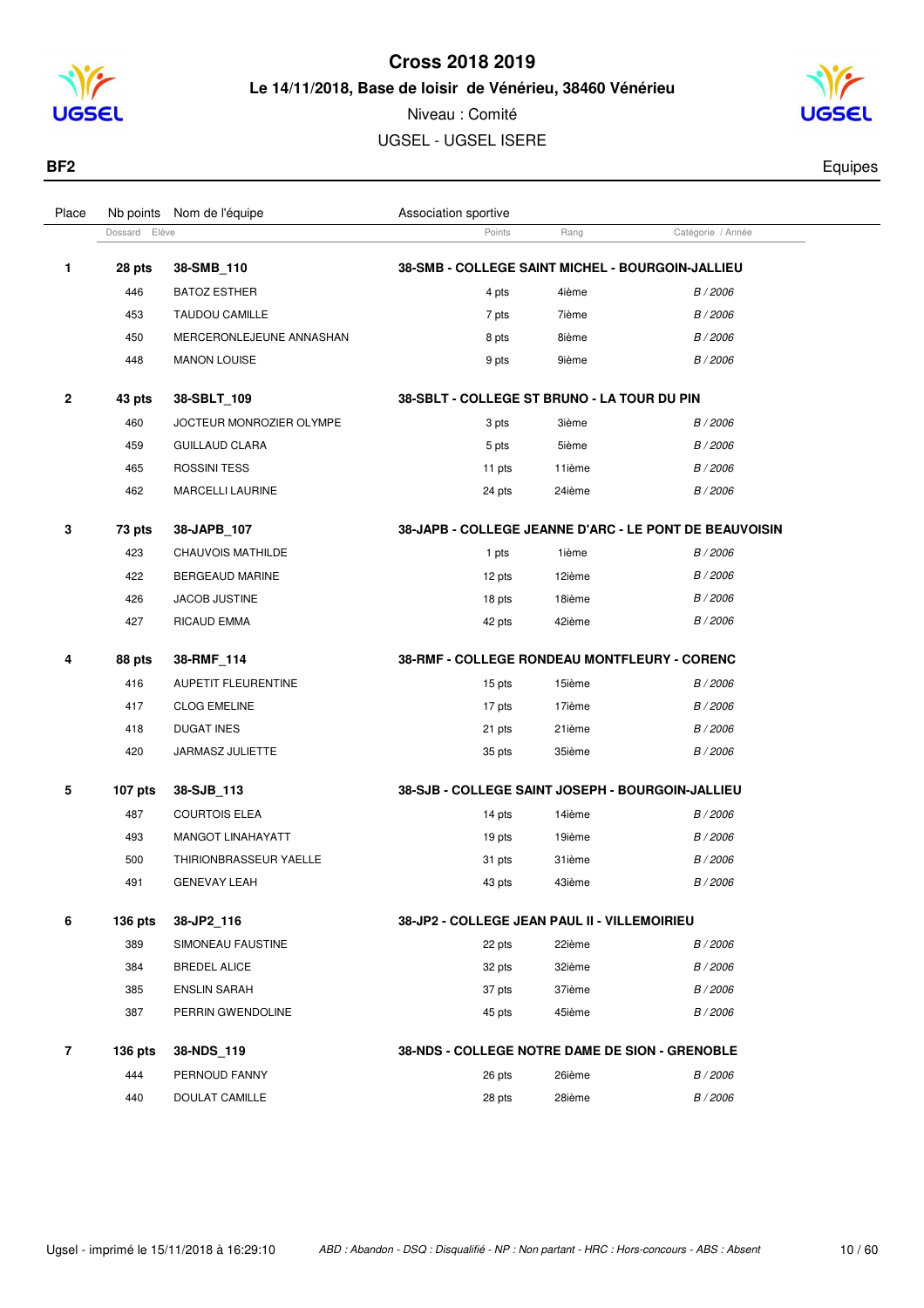

Niveau : Comité

UGSEL - UGSEL ISERE

Dossard Elève **Catégorie / Année** Points Rang Catégorie / Année

**136 pts 38-NDS\_119 38-NDS - COLLEGE NOTRE DAME DE SION - GRENOBLE**

Place Nb points Nom de l'équipe  $\blacksquare$  Association sportive



**BF2** Equipes

|    | 442            | MANALLAH MAISSANE           | 30 pts                                           | 30ième | B / 2006                                                 |  |
|----|----------------|-----------------------------|--------------------------------------------------|--------|----------------------------------------------------------|--|
|    | 2001           | <b>FIGEAC MYRTILLE</b>      | 52 pts                                           | 52ième | B / 2006                                                 |  |
|    |                |                             |                                                  |        |                                                          |  |
| 8  | $155$ pts      | 38-SMB 122                  | 38-SMB - COLLEGE SAINT MICHEL - BOURGOIN-JALLIEU |        |                                                          |  |
|    | 447            | CHAIX LUDIVINE              | 33 pts                                           | 33ième | B / 2006                                                 |  |
|    | 449            | <b>MARGARON OLIVIA</b>      | 36 pts                                           | 36ième | B / 2006                                                 |  |
|    | 451            | MOURRE MARGAUX              | 38 pts                                           | 38ième | B / 2006                                                 |  |
|    | 501            | <b>BEAULE CLEA</b>          | 48 pts                                           | 48ième | B / 2006                                                 |  |
| 9  | <b>156 pts</b> | 38-SBLT_118                 | 38-SBLT - COLLEGE ST BRUNO - LA TOUR DU PIN      |        |                                                          |  |
|    | 466            | <b>SENOUCI LINA</b>         | 25 pts                                           | 25ième | B / 2006                                                 |  |
|    | 463            | PERRIER EVODIE              | 40 pts                                           | 40ième | B / 2006                                                 |  |
|    | 454            | APARICIO--DE SOUSA NEVE     | 44 pts                                           | 44ième | B / 2006                                                 |  |
|    | 467            | <b>SINEYEN MARIE</b>        | 47 pts                                           | 47ième | B / 2006                                                 |  |
| 10 | 173 pts        | 38-CSJM_115                 |                                                  |        | 38-CSJM - COLLEGE DU SACRE-COEUR - SAINT JEAN DE MOIRANS |  |
|    | 415            | <b>SOHN ELSA</b>            | 16 pts                                           | 16ième | B / 2006                                                 |  |
|    | 414            | <b>MOLIST CARLA</b>         | 20 pts                                           | 20ième | B / 2006                                                 |  |
|    | 413            | GIRAUDIAS--POULLE ALBANE    | 56 pts                                           | 56ième | B / 2006                                                 |  |
|    | 412            | <b>BRUN ALAIS</b>           | 81 pts                                           | 81ième | B / 2006                                                 |  |
| 11 | 204 pts        | 38-E2G_117                  | 38-E2G - COLLEGE SAINT BRUNO - ENTRE-DEUX-GUIERS |        |                                                          |  |
|    | 404            | <b>GALOFARO LILOU</b>       | 23 pts                                           | 23ième | B/2006                                                   |  |
|    | 405            | <b>GUERRE-CHALEY LESLIE</b> | 39 pts                                           | 39ième | B / 2006                                                 |  |
|    | 403            | <b>DUBREUIL ELINA</b>       | 67 pts                                           | 67ième | B / 2006                                                 |  |
|    | 401            | <b>CORNET ZOE</b>           | 75 pts                                           | 75ième | B / 2006                                                 |  |
| 12 | 250 pts        | 38-SBLT 129                 | 38-SBLT - COLLEGE ST BRUNO - LA TOUR DU PIN      |        |                                                          |  |
|    | 458            | <b>GRONOS MELANIE</b>       | 57 pts                                           | 57ième | B / 2006                                                 |  |
|    | 457            | <b>GENTIL SIDONIE</b>       | 60 pts                                           | 60ième | B / 2006                                                 |  |
|    | 461            | <b>LENOIR CLARA</b>         | 64 pts                                           | 64ième | B / 2006                                                 |  |
|    | 468            | <b>WACKENHEIM CORALIE</b>   | 69 pts                                           | 69ième | B / 2006                                                 |  |
| 13 | 251 pts        | 38-SJM_123                  | 38-SJM - COLLEGE SAINT-JOSEPH - LA MURE          |        |                                                          |  |
|    | 436            | <b>VUKOVIC CHARLOTTE</b>    | 34 pts                                           | 34ième | B / 2006                                                 |  |
|    | 435            | PERRIER-MICHON LILY         | 61 pts                                           | 61ième | B / 2006                                                 |  |
|    | 429            | <b>HEDJADJ SHAHNAZ</b>      | 76 pts                                           | 76ième | B / 2006                                                 |  |
|    |                |                             |                                                  |        |                                                          |  |

471 FINE LOUNA **80 pts** 80 pts 80ième B / 2006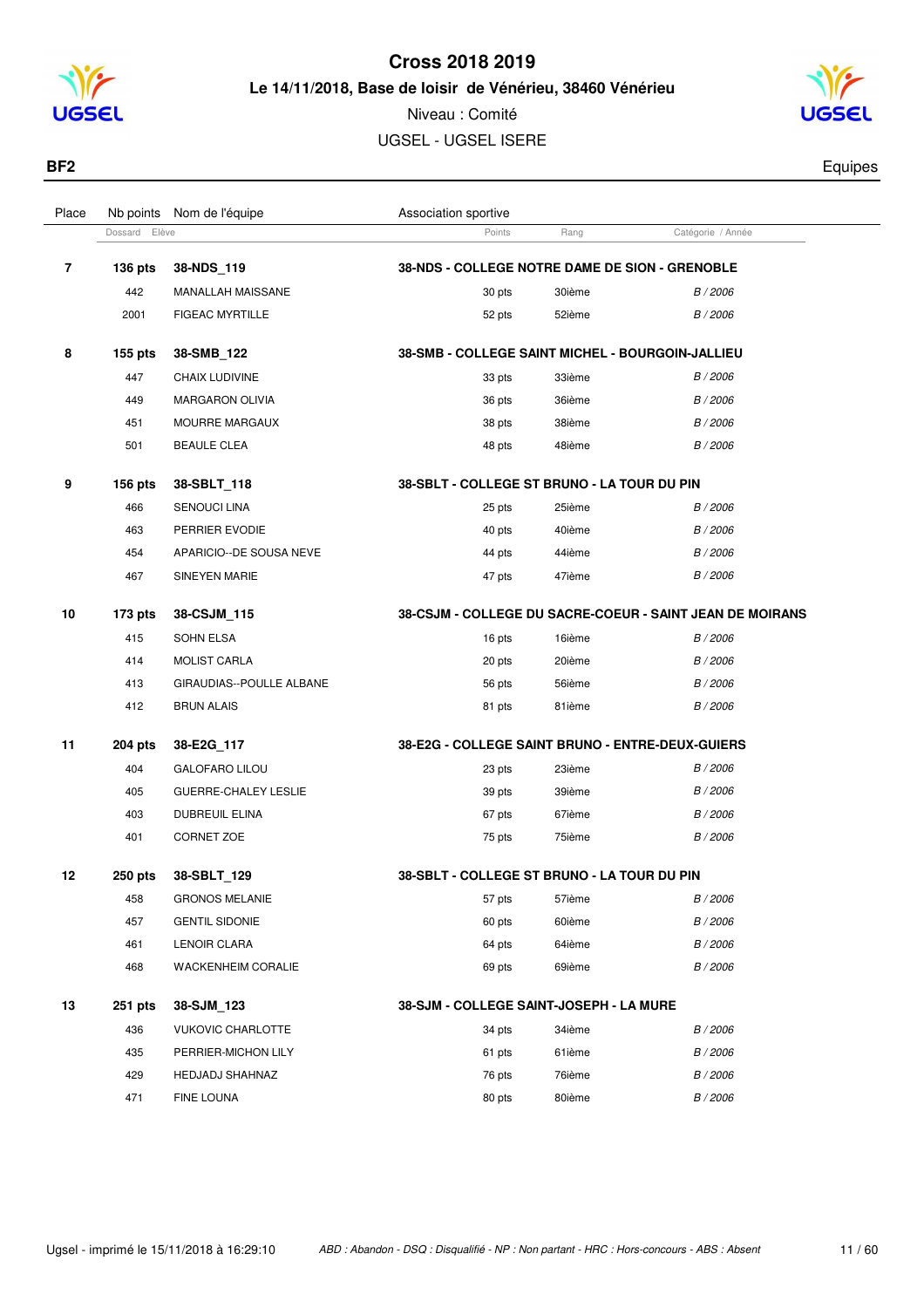

Niveau : Comité





**BF2** Equipes

| Place | Nb points        | Nom de l'équipe             | Association sportive                                  |         |                                                        |  |
|-------|------------------|-----------------------------|-------------------------------------------------------|---------|--------------------------------------------------------|--|
|       | Elève<br>Dossard |                             | Points                                                | Rang    | Catégorie / Année                                      |  |
| 14    | 257 pts          | 38-DBG_121                  | 38-DBG - COLLEGE DON BOSCO - GIERES                   |         |                                                        |  |
|       | 397              | <b>CECILLON SARAH</b>       | 29 pts                                                | 29ième  | B / 2006                                               |  |
|       | 398              | <b>NOLL LISE</b>            | 68 pts                                                | 68ième  | B / 2006                                               |  |
|       | 399              | <b>VIAL SUZANNE</b>         | 73 pts                                                | 73ième  | B / 2006                                               |  |
|       | 469              | <b>MERLET ROMANE</b>        | 87 pts                                                | 87ième  | B / 2006                                               |  |
| 15    | 263 pts          | 38-STEF_127                 | 38-STEF - Collège de la SAINTE FAMILLE - SAINT ISMIER |         |                                                        |  |
|       | 392              | <b>DIONNET ALIX</b>         | 53 pts                                                | 53ième  | B/2006                                                 |  |
|       | 393              | <b>FORT DIANE</b>           | 58 pts                                                | 58ième  | B / 2006                                               |  |
|       | 396              | JULLIEN GUILLEMETTE         | 74 pts                                                | 74ième  | B / 2006                                               |  |
|       | 394              | <b>GUIGUET MARIE</b>        | 78 pts                                                | 78ième  | B / 2006                                               |  |
| 16    | 269 pts          | 38-SJB_131                  | 38-SJB - COLLEGE SAINT JOSEPH - BOURGOIN-JALLIEU      |         |                                                        |  |
|       | 499              | THIRIONBRASSEUR LUCILLE     | 62 pts                                                | 62ième  | B / 2006                                               |  |
|       | 498              | SZTUR ANASTASIA             | 63 pts                                                | 63ième  | B / 2006                                               |  |
|       | 490              | <b>GARNIERPERNET COLINE</b> | 65 pts                                                | 65ième  | B / 2006                                               |  |
|       | 2060             | RAVIERSUPERNAK COLINE       | 79 pts                                                | 79ième  | B / 2006                                               |  |
| 17    | <b>272 pts</b>   | 38-JAPB 126                 |                                                       |         | 38-JAPB - COLLEGE JEANNE D'ARC - LE PONT DE BEAUVOISIN |  |
|       | 486              | VASSAL KENYA-MAE            | 50 pts                                                | 50ième  | B / 2006                                               |  |
|       | 428              | TRUC CASSANDRA              | 51 pts                                                | 51ième  | B / 2006                                               |  |
|       | 424              | DORE JAN LOUNA              | 82 pts                                                | 82ième  | B / 2006                                               |  |
|       | 485              | ROULEAU MARGOT              | 89 pts                                                | 89ième  | B / 2006                                               |  |
| 18    | 277 pts          | 38-END_128                  | 38-END - COLLEGE EXTERNAT NOTRE DAME - GRENOBLE       |         |                                                        |  |
|       | 478              | DUVAL JEANNE                | 54 pts                                                | 54ième  | B/2006                                                 |  |
|       | 476              | <b>BENOUELHA SANA</b>       | 55 pts                                                | 55ième  | B / 2006                                               |  |
|       | 481              | <b>JACOLIN CHLOE</b>        | 66 pts                                                | 66ième  | B / 2006                                               |  |
|       | 475              | <b>BELLAL LINE</b>          | $102$ pts                                             | 102ième | B / 2006                                               |  |
| 19    | 349 pts          | 38-SJB_136                  | 38-SJB - COLLEGE SAINT JOSEPH - BOURGOIN-JALLIEU      |         |                                                        |  |
|       | 495              | REVELLINPIALET NADEGE       | 85 pts                                                | 85ième  | B / 2006                                               |  |
|       | 497              | <b>SZTUR CARLA</b>          | 86 pts                                                | 86ième  | B / 2006                                               |  |
|       | 496              | SEMAIL CHARLOTTE            | 88 pts                                                | 88ième  | B / 2006                                               |  |
|       | 494              | PION LAURYNE                | 90 pts                                                | 90ième  | B / 2006                                               |  |
| 20    | 378 pts          | 38-E2G_138                  | 38-E2G - COLLEGE SAINT BRUNO - ENTRE-DEUX-GUIERS      |         |                                                        |  |
|       | 402              | DEL LITTO MARIE             | 93 pts                                                | 93ième  | B / 2006                                               |  |
|       | 407              | PIZON INES                  | 94 pts                                                | 94ième  | B / 2006                                               |  |
|       |                  |                             |                                                       |         |                                                        |  |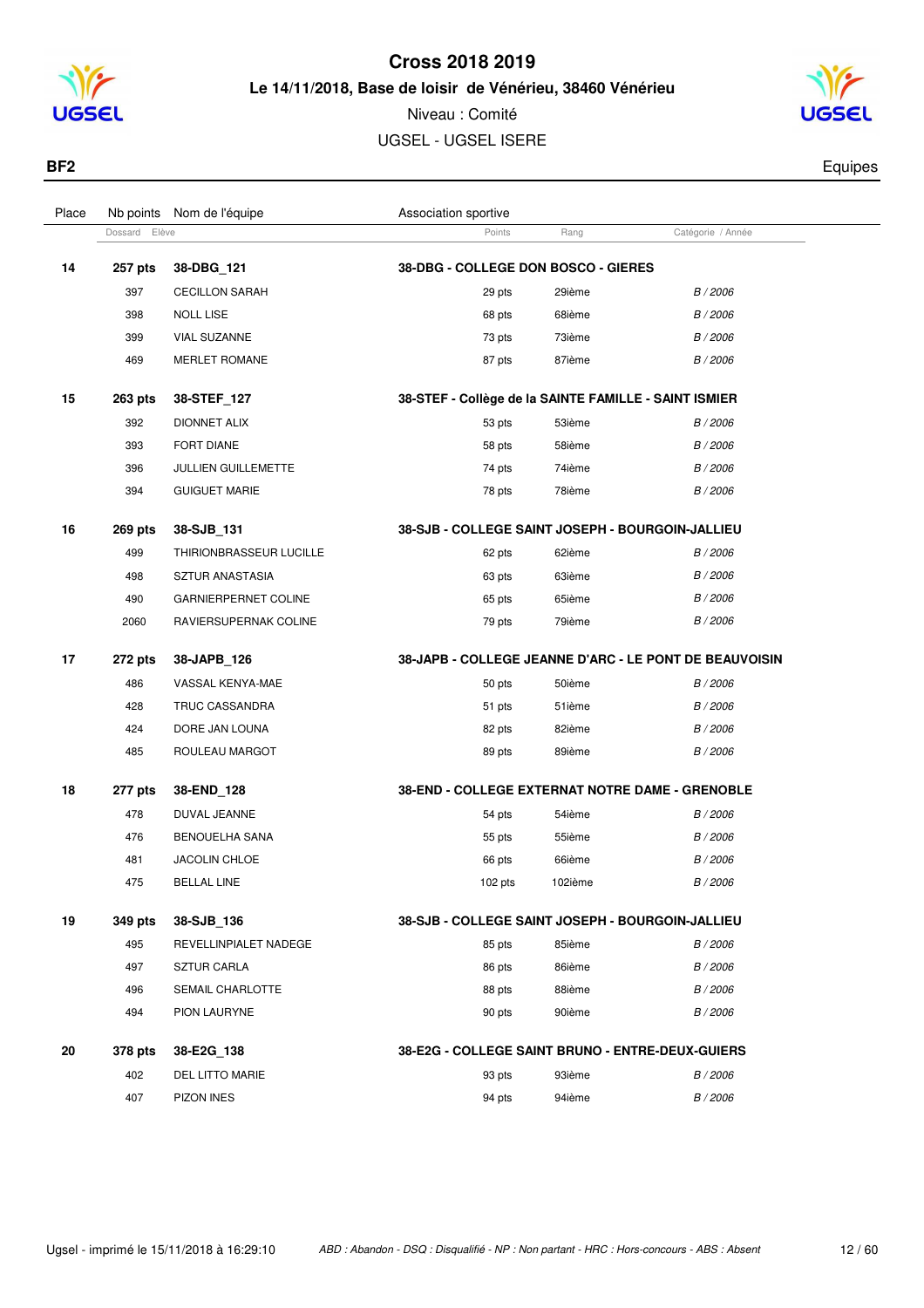

Niveau : Comité

UGSEL - UGSEL ISERE



**BF2** Equipes

| Place | Nb points     | Nom de l'équipe           | Association sportive |           |                                                  |                   |
|-------|---------------|---------------------------|----------------------|-----------|--------------------------------------------------|-------------------|
|       | Dossard Elève |                           |                      | Points    | Rang                                             | Catégorie / Année |
| 20    | 378 pts       | 38-E2G 138                |                      |           | 38-E2G - COLLEGE SAINT BRUNO - ENTRE-DEUX-GUIERS |                   |
|       | 400           | <b>CHARTIER ELISE</b>     |                      | 95 pts    | 95ième                                           | B / 2006          |
|       | 406           | PERCELAY SOAZIG           |                      | 96 pts    | 96ième                                           | B / 2006          |
| 21    | 398 pts       | 38-SJM 140                |                      |           | 38-SJM - COLLEGE SAINT-JOSEPH - LA MURE          |                   |
|       | 434           | PAGE-RELO--MARTINEZ MANON |                      | 98 pts    | 98ième                                           | B/2006            |
|       | 430           | <b>HEDJADJ INES</b>       |                      | 99 pts    | 99ième                                           | B / 2006          |
|       | 437           | ZAMMIT-BERLIOUX LAURA     |                      | $100$ pts | 100ième                                          | B / 2006          |
|       | 433           | ORCEL JEANNE              |                      | $101$ pts | 101ième                                          | B / 2006          |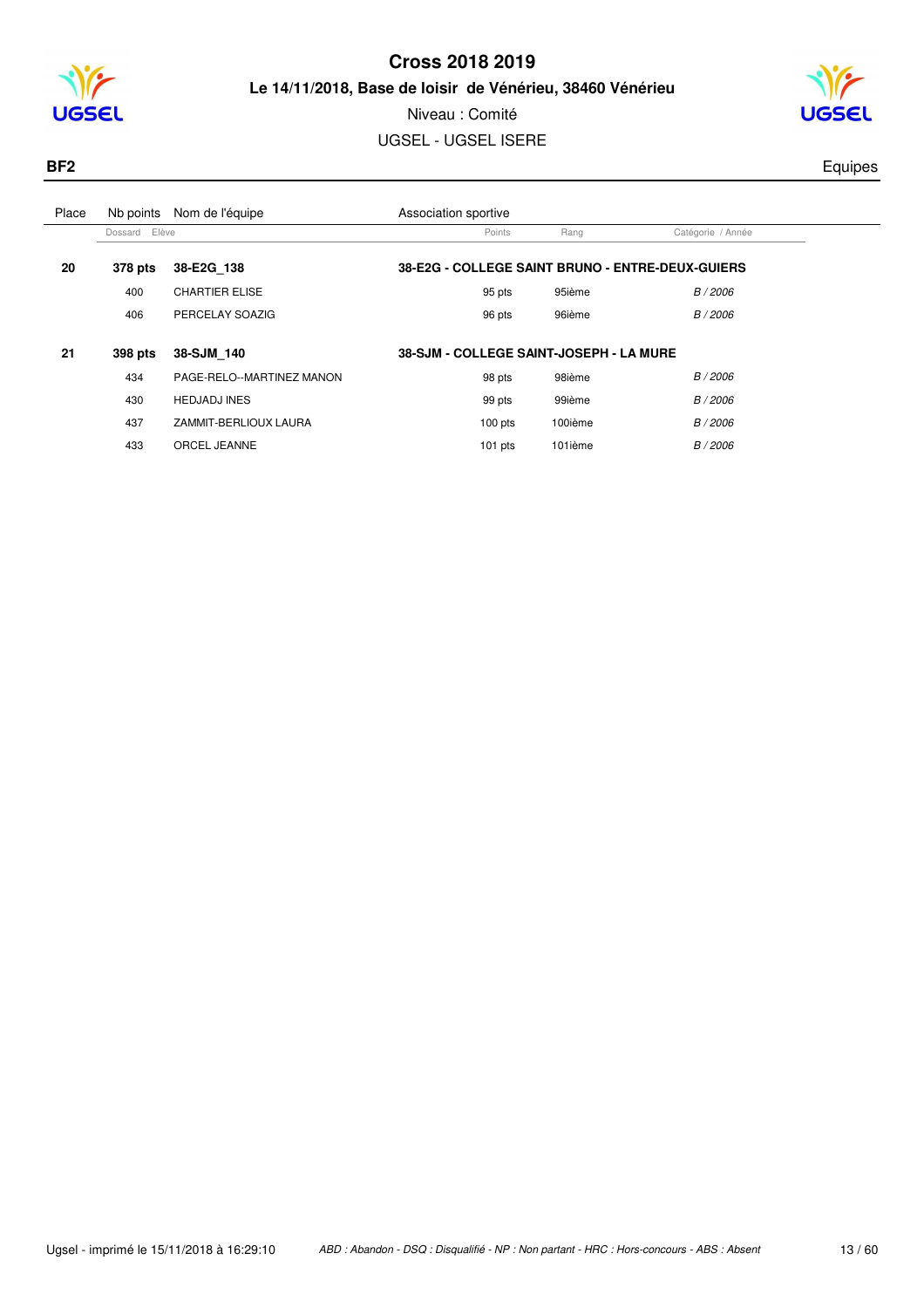

Niveau : Comité

UGSEL - UGSEL ISERE



Individuel

| <b>BG1</b>                                                                                  |           |                      |       |         |         | Individue |
|---------------------------------------------------------------------------------------------|-----------|----------------------|-------|---------|---------|-----------|
| Nom prénom (Nat)<br>Place                                                                   | Cat/né(e) | Association sportive | Ville | Licence | Dossard | Eta       |
|                                                                                             |           |                      |       |         |         | Q         |
|                                                                                             |           |                      |       |         |         | Q         |
|                                                                                             |           |                      |       |         |         | Q         |
|                                                                                             |           |                      |       |         |         | Q         |
|                                                                                             |           |                      |       |         |         | Q         |
|                                                                                             |           |                      |       |         |         | Q         |
|                                                                                             |           |                      |       |         |         | Q         |
|                                                                                             |           |                      |       |         |         | Q         |
|                                                                                             |           |                      |       |         |         | Q         |
|                                                                                             |           |                      |       |         |         | Q         |
|                                                                                             |           |                      |       |         |         | Q         |
|                                                                                             |           |                      |       |         |         | Q         |
|                                                                                             |           |                      |       |         |         | Q         |
|                                                                                             |           |                      |       |         |         | Q         |
|                                                                                             |           |                      |       |         |         | Q         |
|                                                                                             |           |                      |       |         |         | Q         |
|                                                                                             |           |                      |       |         |         | Q         |
|                                                                                             |           |                      |       |         |         | Q         |
|                                                                                             |           |                      |       |         |         | Q         |
|                                                                                             |           |                      |       |         |         | Q         |
|                                                                                             |           |                      |       |         |         | Q         |
|                                                                                             |           |                      |       |         |         | Q         |
|                                                                                             |           |                      |       |         |         | Q         |
|                                                                                             |           |                      |       |         |         | Q         |
| 25. SAUBIN MAXIME.                                                                          |           |                      |       |         | 7       | $\Omega$  |
|                                                                                             |           |                      |       |         |         |           |
| 27. SOUBRIER--PELLECUER PIERRE B / 2007 38-SJM - COLLEGE SAINT-JOSEPHLA MURE39831342424 105 |           |                      |       |         |         |           |
|                                                                                             |           |                      |       |         |         |           |
|                                                                                             |           |                      |       |         |         |           |
|                                                                                             |           |                      |       |         |         |           |
|                                                                                             |           |                      |       |         |         |           |
|                                                                                             |           |                      |       |         |         |           |
|                                                                                             |           |                      |       |         |         |           |
|                                                                                             |           |                      |       |         |         |           |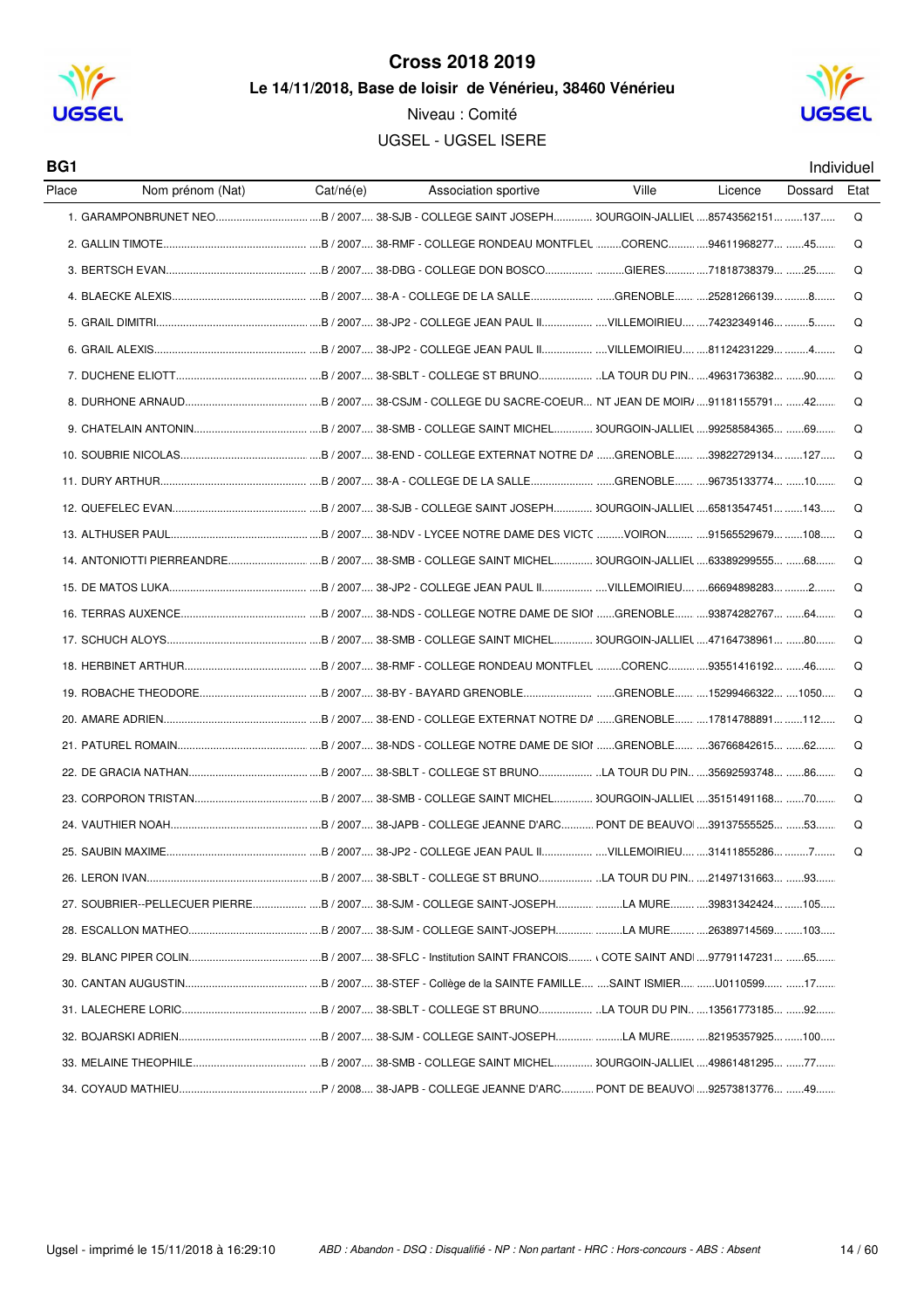

Le 14/11/2018, Base de loisir de Vénérieu, 38460 Vénérieu

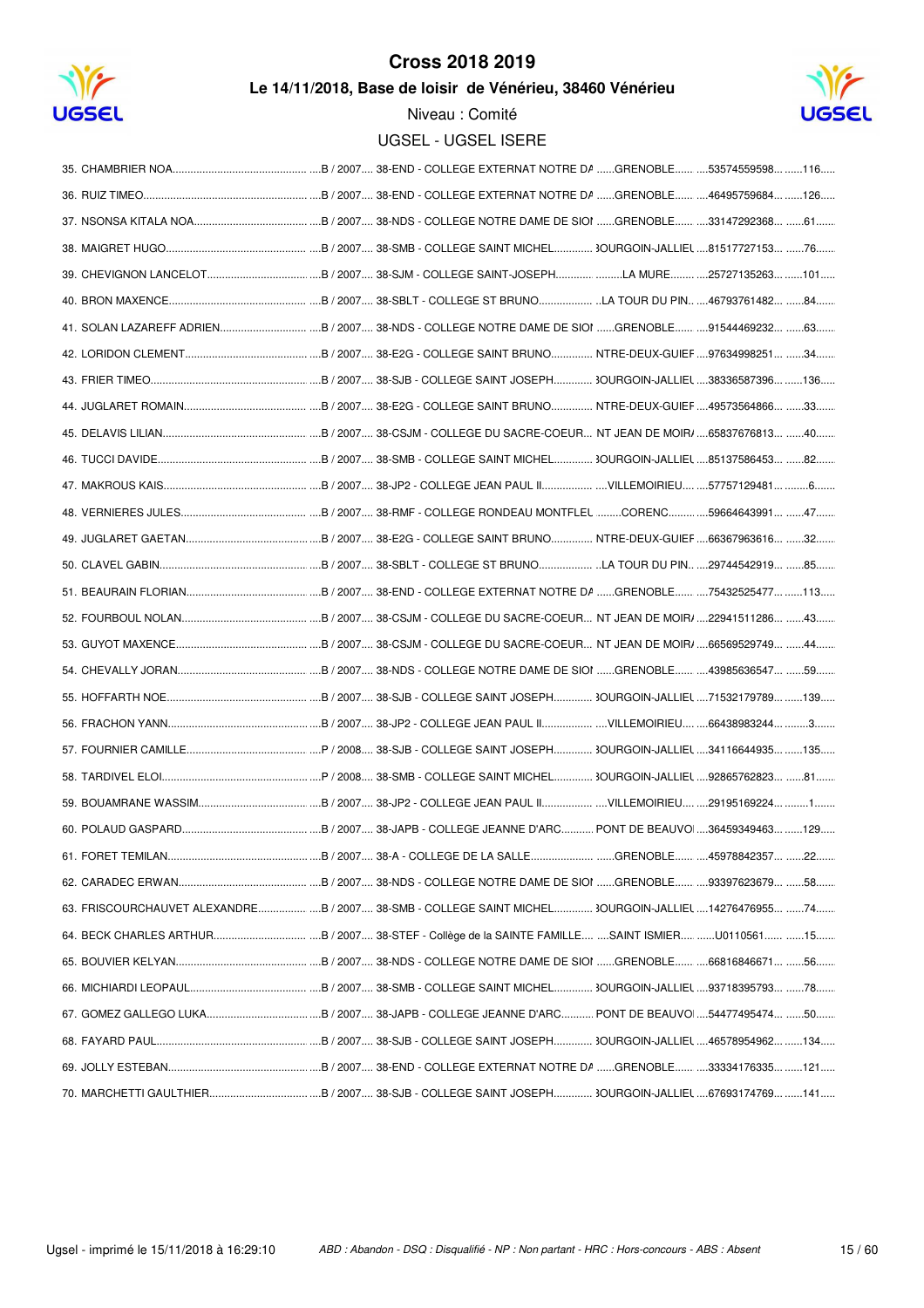

Le 14/11/2018, Base de loisir de Vénérieu, 38460 Vénérieu

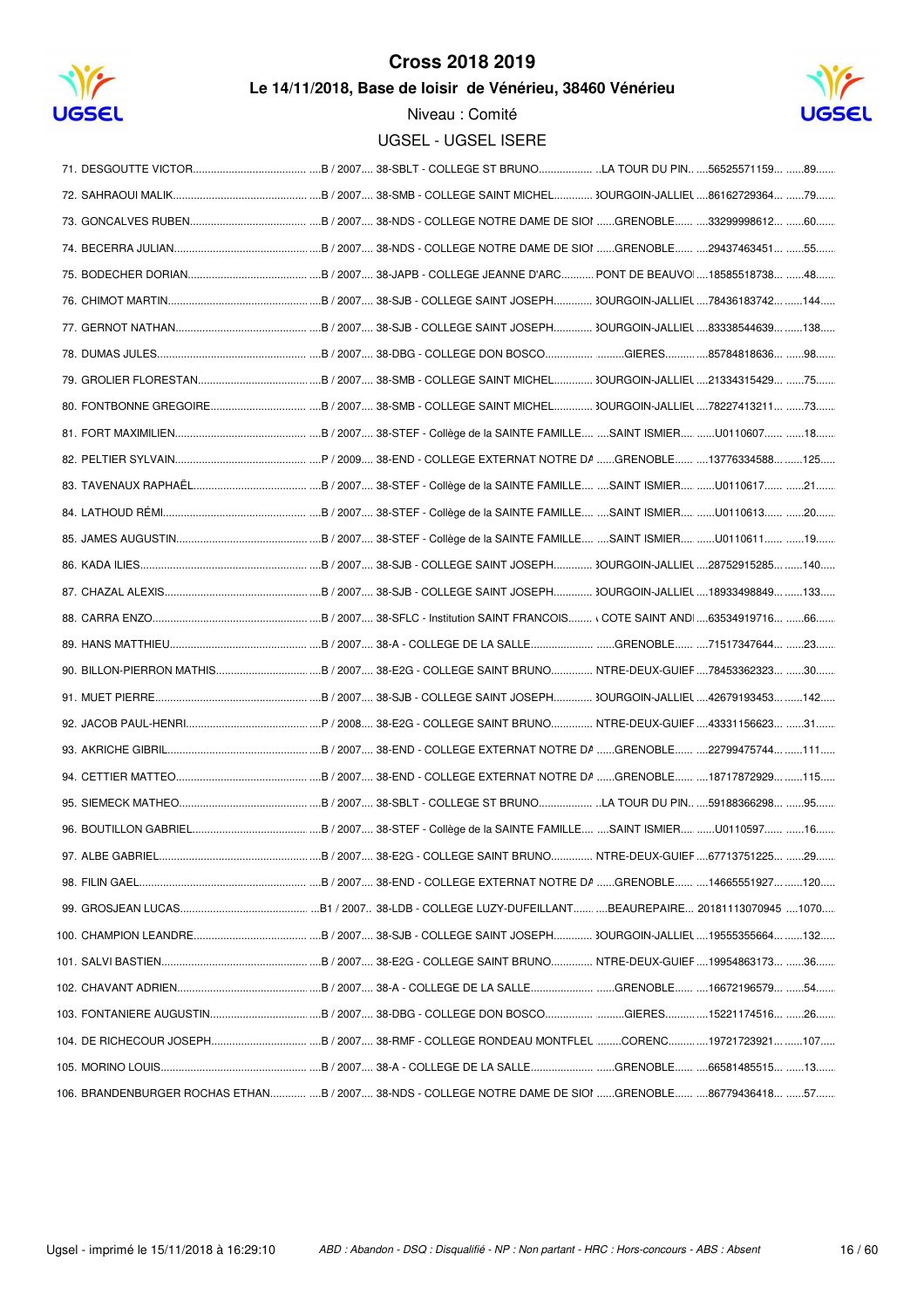

Le 14/11/2018, Base de loisir de Vénérieu, 38460 Vénérieu



| 107. DELEURENCE MONTARD VICTORB / 2007 38-SBLT - COLLEGE ST BRUNO LA TOUR DU PIN 34174197458 87  |
|--------------------------------------------------------------------------------------------------|
|                                                                                                  |
|                                                                                                  |
|                                                                                                  |
|                                                                                                  |
|                                                                                                  |
|                                                                                                  |
|                                                                                                  |
|                                                                                                  |
|                                                                                                  |
|                                                                                                  |
|                                                                                                  |
| 119. MAURICE-BRACQUART HUGOB / 2007 38-JAPB - COLLEGE JEANNE D'ARC PONT DE BEAUVO 65296394524 52 |
|                                                                                                  |
|                                                                                                  |
|                                                                                                  |
|                                                                                                  |
|                                                                                                  |
|                                                                                                  |
|                                                                                                  |
|                                                                                                  |
|                                                                                                  |
|                                                                                                  |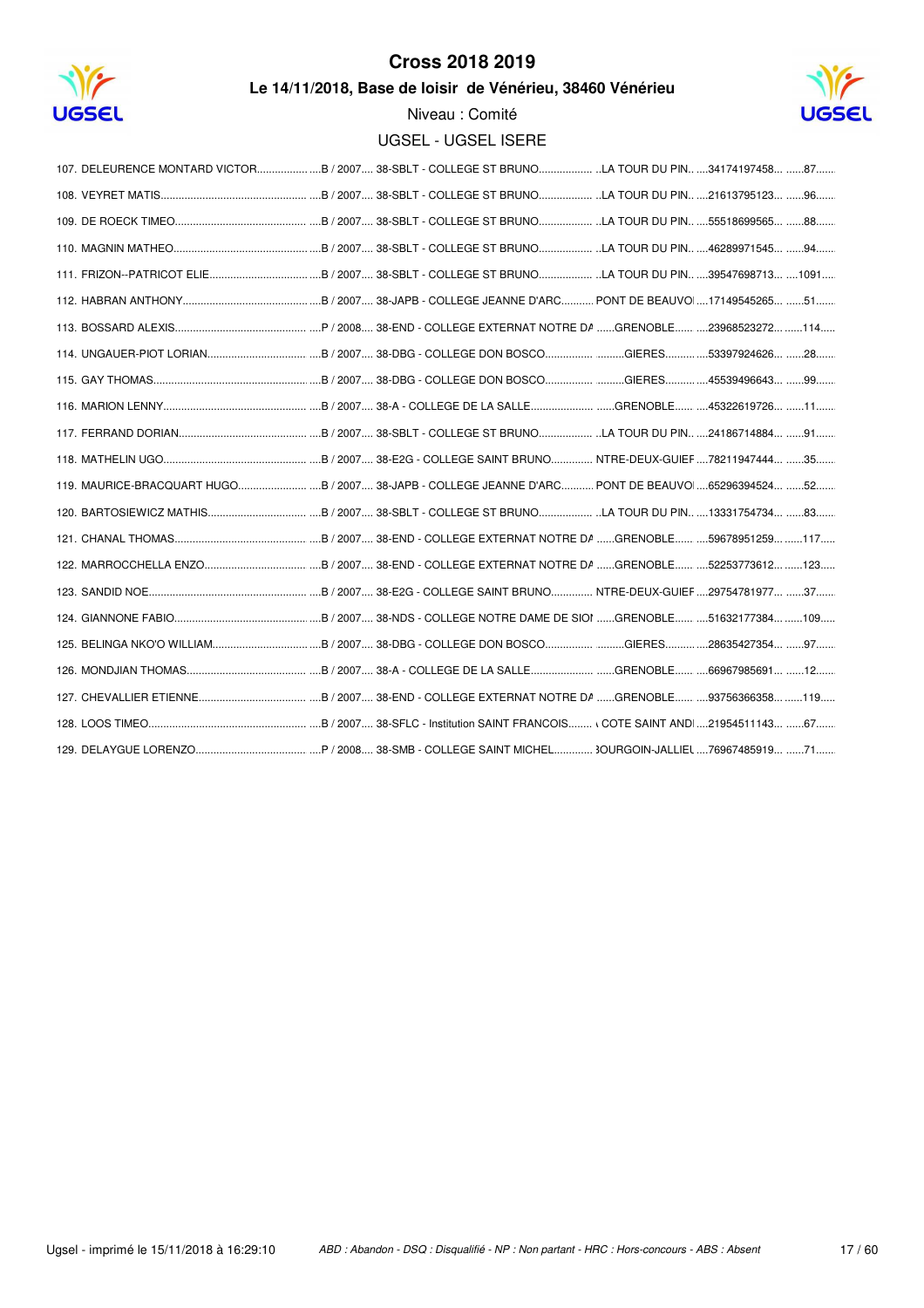

Niveau : Comité

Dossard Elève **Catégorie / Année**<br>
Points Rang Catégorie / Année

**51 pts 38-JP2\_5 38-JP2 - COLLEGE JEAN PAUL II - VILLEMOIRIEU**

Place Nb points Nom de l'équipe  $\blacksquare$  Association sportive





**BG1** Equipes

|   | 64             | <b>TERRAS AUXENCE</b>         | 16 pts                                           | 16ième | B / 2007 |
|---|----------------|-------------------------------|--------------------------------------------------|--------|----------|
| 6 | $115$ pts      | 38-NDS 11                     | 38-NDS - COLLEGE NOTRE DAME DE SION - GRENOBLE   |        |          |
|   | 139            | HOFFARTH NOE                  | 55 pts                                           | 55ième | B / 2007 |
|   | 136            | <b>FRIER TIMEO</b>            | 43 pts                                           | 43ième | B / 2007 |
|   | 143            | QUEFELEC EVAN                 | 12 pts                                           | 12ième | B / 2007 |
|   | 137            | <b>GARAMPONBRUNET NEO</b>     | 1 pts                                            | 1ième  | B / 2007 |
| 5 | 111 pts        | 38-SJB 1                      | 38-SJB - COLLEGE SAINT JOSEPH - BOURGOIN-JALLIEU |        |          |
|   |                |                               |                                                  |        |          |
|   | 126            | <b>RUIZ TIMEO</b>             | 36 pts                                           | 36ième | B / 2007 |
|   | 116            | <b>CHAMBRIER NOA</b>          | 35 pts                                           | 35ième | B / 2007 |
|   | 112            | AMARE ADRIEN                  | 20 pts                                           | 20ième | B / 2007 |
|   | 127            | SOUBRIE NICOLAS               | 10 pts                                           | 10ième | B / 2007 |
| 4 | <b>101 pts</b> | 38-END 9                      | 38-END - COLLEGE EXTERNAT NOTRE DAME - GRENOBLE  |        |          |
|   | 92             | LALECHERE LORIC               | 31 pts                                           | 31ième | B / 2007 |
|   | 93             | <b>LERON IVAN</b>             | 26 pts                                           | 26ième | B / 2007 |
|   | 86             | DE GRACIA NATHAN              | 22 pts                                           | 22ième | B / 2007 |
|   | 90             | <b>DUCHENE ELIOTT</b>         | 7 pts                                            | 7ième  | B/2007   |
| 3 | 86 pts         | 38-SBLT 6                     | 38-SBLT - COLLEGE ST BRUNO - LA TOUR DU PIN      |        |          |
|   | 70             | <b>CORPORON TRISTAN</b>       | 23 pts                                           | 23ième | B / 2007 |
|   | 80             | <b>SCHUCH ALOYS</b>           | 17 pts                                           | 17ième | B / 2007 |
|   | 68             | <b>ANTONIOTTI PIERREANDRE</b> | 14 pts                                           | 14ième | B / 2007 |
|   | 69             | <b>CHATELAIN ANTONIN</b>      | 9 pts                                            | 9ième  | B/2007   |
| 2 | 63 pts         | 38-SMB 8                      | 38-SMB - COLLEGE SAINT MICHEL - BOURGOIN-JALLIEU |        |          |
|   | $\overline{7}$ | <b>SAUBIN MAXIME</b>          | 25 pts                                           | 25ième | B / 2007 |
|   | $\overline{c}$ | DE MATOS LUKA                 | 15 pts                                           | 15ième | B/2007   |
|   | $\overline{4}$ | <b>GRAIL ALEXIS</b>           | 6 pts                                            | 6ième  | B / 2007 |
|   | 5              | <b>GRAIL DIMITRI</b>          | 5 pts                                            | 5ième  | B/2007   |

| 126 $p$ ts | 38-SJM 14             | <b>38-SJM - COLLEGE SAINT-JOSEPH - LA MURE</b> |        |        |
|------------|-----------------------|------------------------------------------------|--------|--------|
| 63         | SOLAN LAZAREFF ADRIEN | 41 pts                                         | 41ième | B/2007 |
| 61         | NSONSA KITALA NOA     | 37 pts                                         | 37ième | B/2007 |
| 62         | <b>PATUREL ROMAIN</b> | 21 pts                                         | 21ième | B/2007 |

| 105 | SOUBRIER--PELLECUER PIERRE | 27 pts | 27ième | B/2007 |
|-----|----------------------------|--------|--------|--------|
| 103 | ESCALLON MATHEO            | 28 pts | 28ième | B/2007 |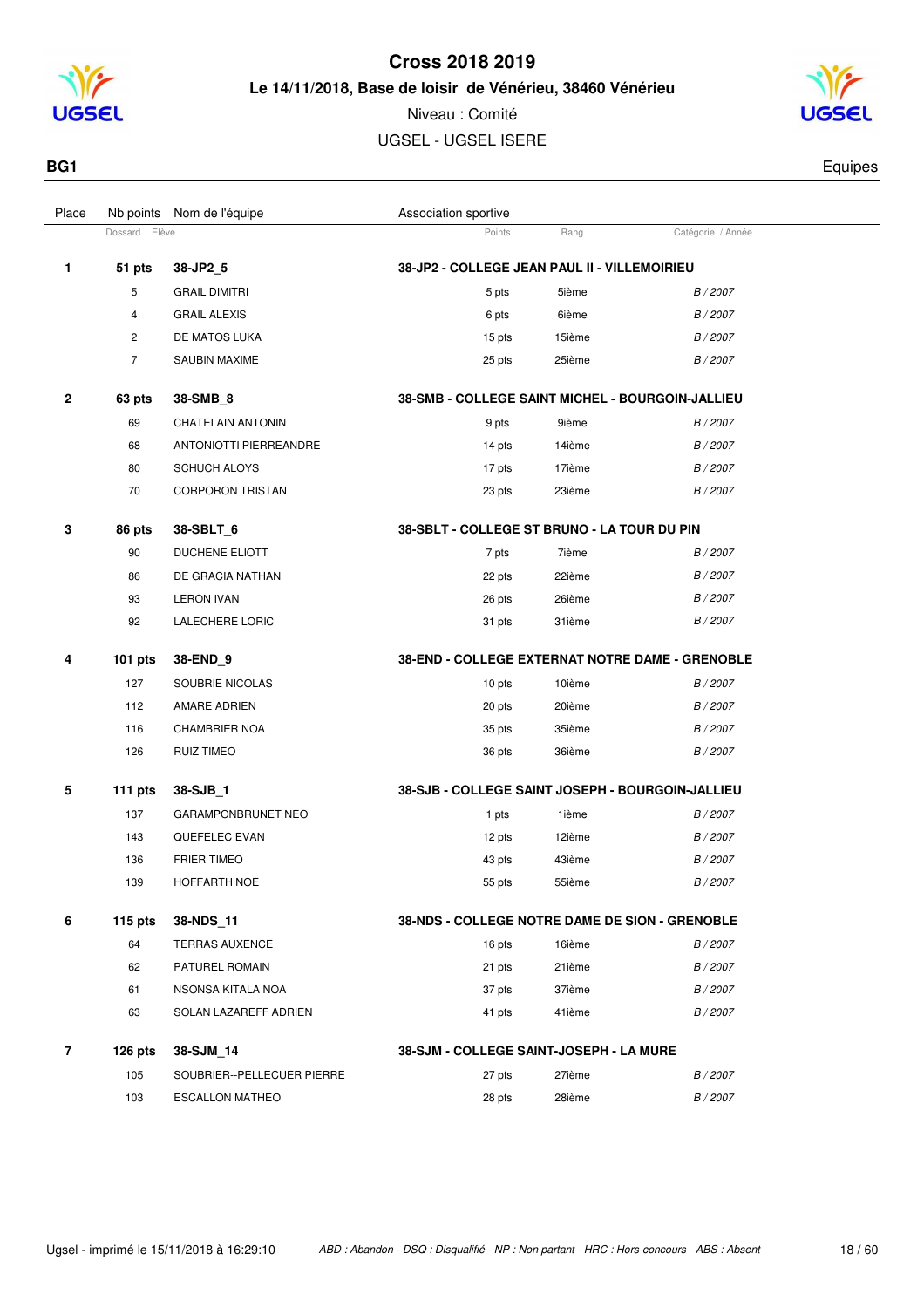

Niveau : Comité

UGSEL - UGSEL ISERE



| Place | Nb points        | Nom de l'équipe              | Association sportive                             |         |                                                          |  |
|-------|------------------|------------------------------|--------------------------------------------------|---------|----------------------------------------------------------|--|
|       | Elève<br>Dossard |                              | Points                                           | Rang    | Catégorie / Année                                        |  |
| 7     | 126 pts          | 38-SJM_14                    | <b>38-SJM - COLLEGE SAINT-JOSEPH - LA MURE</b>   |         |                                                          |  |
|       | 100              | <b>BOJARSKI ADRIEN</b>       | 32 pts                                           | 32ième  | B/2007                                                   |  |
|       | 101              | CHEVIGNON LANCELOT           | 39 pts                                           | 39ième  | B / 2007                                                 |  |
| 8     | 158 pts          | 38-CSJM_7                    |                                                  |         | 38-CSJM - COLLEGE DU SACRE-COEUR - SAINT JEAN DE MOIRANS |  |
|       | 42               | DURHONE ARNAUD               | 8 pts                                            | 8ième   | B / 2007                                                 |  |
|       | 40               | <b>DELAVIS LILIAN</b>        | 45 pts                                           | 45ième  | B / 2007                                                 |  |
|       | 43               | FOURBOUL NOLAN               | 52 pts                                           | 52ième  | B / 2007                                                 |  |
|       | 44               | <b>GUYOT MAXENCE</b>         | 53 pts                                           | 53ième  | B / 2007                                                 |  |
| 9     | 165 pts          | $38 - A_4$                   | 38-A - COLLEGE DE LA SALLE - GRENOBLE            |         |                                                          |  |
|       | 8                | <b>BLAECKE ALEXIS</b>        | 4 pts                                            | 4ième   | B / 2007                                                 |  |
|       | 10               | <b>DURY ARTHUR</b>           | 11 pts                                           | 11ième  | B / 2007                                                 |  |
|       | 22               | <b>FORET TEMILAN</b>         | 61 pts                                           | 61ième  | B / 2007                                                 |  |
|       | 23               | <b>HANS MATTHIEU</b>         | 89 pts                                           | 89ième  | B / 2007                                                 |  |
| 10    | 172 pts          | 38-RMF_2                     | 38-RMF - COLLEGE RONDEAU MONTFLEURY - CORENC     |         |                                                          |  |
|       | 45               | <b>GALLIN TIMOTE</b>         | 2 pts                                            | 2ième   | B / 2007                                                 |  |
|       | 46               | HERBINET ARTHUR              | 18 pts                                           | 18ième  | B / 2007                                                 |  |
|       | 47               | <b>VERNIERES JULES</b>       | 48 pts                                           | 48ième  | B / 2007                                                 |  |
|       | 107              | DE RICHECOUR JOSEPH          | $104$ pts                                        | 104ième | B / 2007                                                 |  |
| 11    | 175 pts          | 38-SMB_17                    | 38-SMB - COLLEGE SAINT MICHEL - BOURGOIN-JALLIEU |         |                                                          |  |
|       | 77               | MELAINE THEOPHILE            | 33 pts                                           | 33ième  | B / 2007                                                 |  |
|       | 76               | MAIGRET HUGO                 | 38 pts                                           | 38ième  | B / 2007                                                 |  |
|       | 82               | <b>TUCCI DAVIDE</b>          | 46 pts                                           | 46ième  | B / 2007                                                 |  |
|       | 81               | <b>TARDIVEL ELOI</b>         | 58 pts                                           | 58ième  | P / 2008                                                 |  |
| 12    | 185 pts          | 38-JAPB_13                   |                                                  |         | 38-JAPB - COLLEGE JEANNE D'ARC - LE PONT DE BEAUVOISIN   |  |
|       | 53               | <b>VAUTHIER NOAH</b>         | 24 pts                                           | 24ième  | B/2007                                                   |  |
|       | 49               | <b>COYAUD MATHIEU</b>        | 34 pts                                           | 34ième  | P / 2008                                                 |  |
|       | 129              | POLAUD GASPARD               | 60 pts                                           | 60ième  | B / 2007                                                 |  |
|       | 50               | <b>GOMEZ GALLEGO LUKA</b>    | 67 pts                                           | 67ième  | B / 2007                                                 |  |
| 13    | 225 pts          | 38-E2G_19                    | 38-E2G - COLLEGE SAINT BRUNO - ENTRE-DEUX-GUIERS |         |                                                          |  |
|       | 34               | <b>LORIDON CLEMENT</b>       | 42 pts                                           | 42ième  | B / 2007                                                 |  |
|       | 33               | <b>JUGLARET ROMAIN</b>       | 44 pts                                           | 44ième  | B / 2007                                                 |  |
|       | 32               | <b>JUGLARET GAETAN</b>       | 49 pts                                           | 49ième  | B / 2007                                                 |  |
|       | 30               | <b>BILLON-PIERRON MATHIS</b> | 90 pts                                           | 90ième  | B / 2007                                                 |  |
|       |                  |                              |                                                  |         |                                                          |  |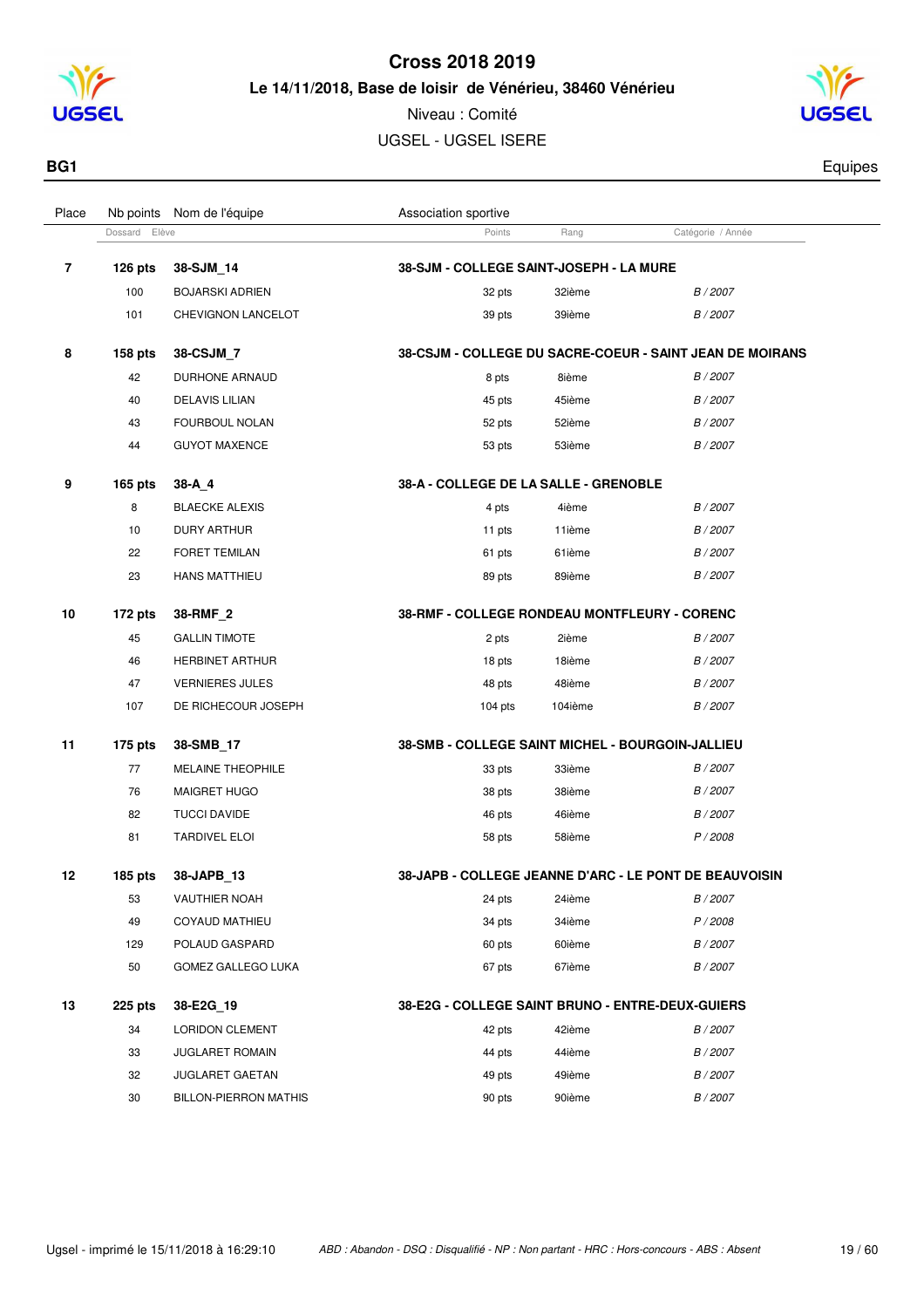

Niveau : Comité

UGSEL - UGSEL ISERE

Dossard Elève **Catégorie / Année** Points Rang Catégorie / Année

**254 pts 38-NDS\_22 38-NDS - COLLEGE NOTRE DAME DE SION - GRENOBLE**

Place Nb points Nom de l'équipe  $\blacksquare$  Association sportive



**BG1** Equipes

| 121<br>125<br>111 | <b>JOLLY ESTEBAN</b><br>PELTIER SYLVAIN<br><b>AKRICHE GIBRIL</b> | P / 2009<br>82 pts<br>82ième<br>93ième<br>B/2007<br>93 pts                                                                                                                                             |
|-------------------|------------------------------------------------------------------|--------------------------------------------------------------------------------------------------------------------------------------------------------------------------------------------------------|
|                   |                                                                  |                                                                                                                                                                                                        |
|                   |                                                                  |                                                                                                                                                                                                        |
|                   |                                                                  | B/2007<br>69 pts<br>69ième                                                                                                                                                                             |
| 113               | <b>BEAURAIN FLORIAN</b>                                          | B / 2007<br>51 pts<br>51ième                                                                                                                                                                           |
| 295 pts           | 38-END 21                                                        | 38-END - COLLEGE EXTERNAT NOTRE DAME - GRENOBLE                                                                                                                                                        |
| 75                | <b>GROLIER FLORESTAN</b>                                         | B / 2007<br>79ième<br>79 pts                                                                                                                                                                           |
| 79                | SAHRAOUI MALIK                                                   | B / 2007<br>72ième<br>72 pts                                                                                                                                                                           |
| 78                | MICHIARDI LEOPAUL                                                | 66ième<br>B / 2007<br>66 pts                                                                                                                                                                           |
| 74                | FRISCOURCHAUVET ALEXANDRE                                        | 63ième<br>B / 2007<br>63 pts                                                                                                                                                                           |
| 280 pts           | 38-SMB_24                                                        | 38-SMB - COLLEGE SAINT MICHEL - BOURGOIN-JALLIEU                                                                                                                                                       |
|                   |                                                                  | B / 2007<br>76 pts<br>76ième                                                                                                                                                                           |
|                   |                                                                  | B / 2007<br>70 pts<br>70ième                                                                                                                                                                           |
|                   |                                                                  | B / 2007<br>68 pts<br>68ième                                                                                                                                                                           |
|                   |                                                                  | 57ième<br>P/2008<br>57 pts                                                                                                                                                                             |
|                   |                                                                  | 38-SJB - COLLEGE SAINT JOSEPH - BOURGOIN-JALLIEU                                                                                                                                                       |
|                   |                                                                  |                                                                                                                                                                                                        |
| 21                | TAVENAUX RAPHAËL                                                 | B / 2007<br>83 pts<br>83ième                                                                                                                                                                           |
| 18                | FORT MAXIMILIEN                                                  | 81 pts<br>81ième<br>B / 2007                                                                                                                                                                           |
| 15                | <b>BECK CHARLES ARTHUR</b>                                       | B / 2007<br>64 pts<br>64ième                                                                                                                                                                           |
| 17                | <b>CANTAN AUGUSTIN</b>                                           | B/2007<br>30 pts<br>30ième                                                                                                                                                                             |
| 258 pts           | 38-STEF_16                                                       | 38-STEF - Collège de la SAINTE FAMILLE - SAINT ISMIER                                                                                                                                                  |
| 95                | <b>SIEMECK MATHEO</b>                                            | B / 2007<br>95 pts<br>95ième                                                                                                                                                                           |
| 89                | <b>DESGOUTTE VICTOR</b>                                          | B / 2007<br>71ième<br>71 pts                                                                                                                                                                           |
| 85                | <b>CLAVEL GABIN</b>                                              | B / 2007<br>50 pts<br>50ième                                                                                                                                                                           |
| 84                | <b>BRON MAXENCE</b>                                              | B/2007<br>40ième<br>40 pts                                                                                                                                                                             |
| 256 pts           | 38-SBLT_18                                                       | 38-SBLT - COLLEGE ST BRUNO - LA TOUR DU PIN                                                                                                                                                            |
|                   |                                                                  | 73ième<br>B / 2007<br>73 pts                                                                                                                                                                           |
|                   |                                                                  | B/2007<br>65 pts<br>65ième                                                                                                                                                                             |
|                   |                                                                  | B / 2007<br>62 pts<br>62ième                                                                                                                                                                           |
|                   |                                                                  | B/2007<br>54 pts<br>54ième                                                                                                                                                                             |
|                   | 59<br>58<br>56<br>60<br>271 pts<br>135<br>134<br>141<br>144      | CHEVALLY JORAN<br><b>CARADEC ERWAN</b><br><b>BOUVIER KELYAN</b><br><b>GONCALVES RUBEN</b><br>38-SJB 23<br><b>FOURNIER CAMILLE</b><br><b>FAYARD PAUL</b><br>MARCHETTI GAULTHIER<br><b>CHIMOT MARTIN</b> |

25 BERTSCH EVAN 2007 3 pts 3ième B / 2007 98 DUMAS JULES **198 PHOTO ASSESSED AT A 2007** 78 pts 78 pts 78ième B / 2007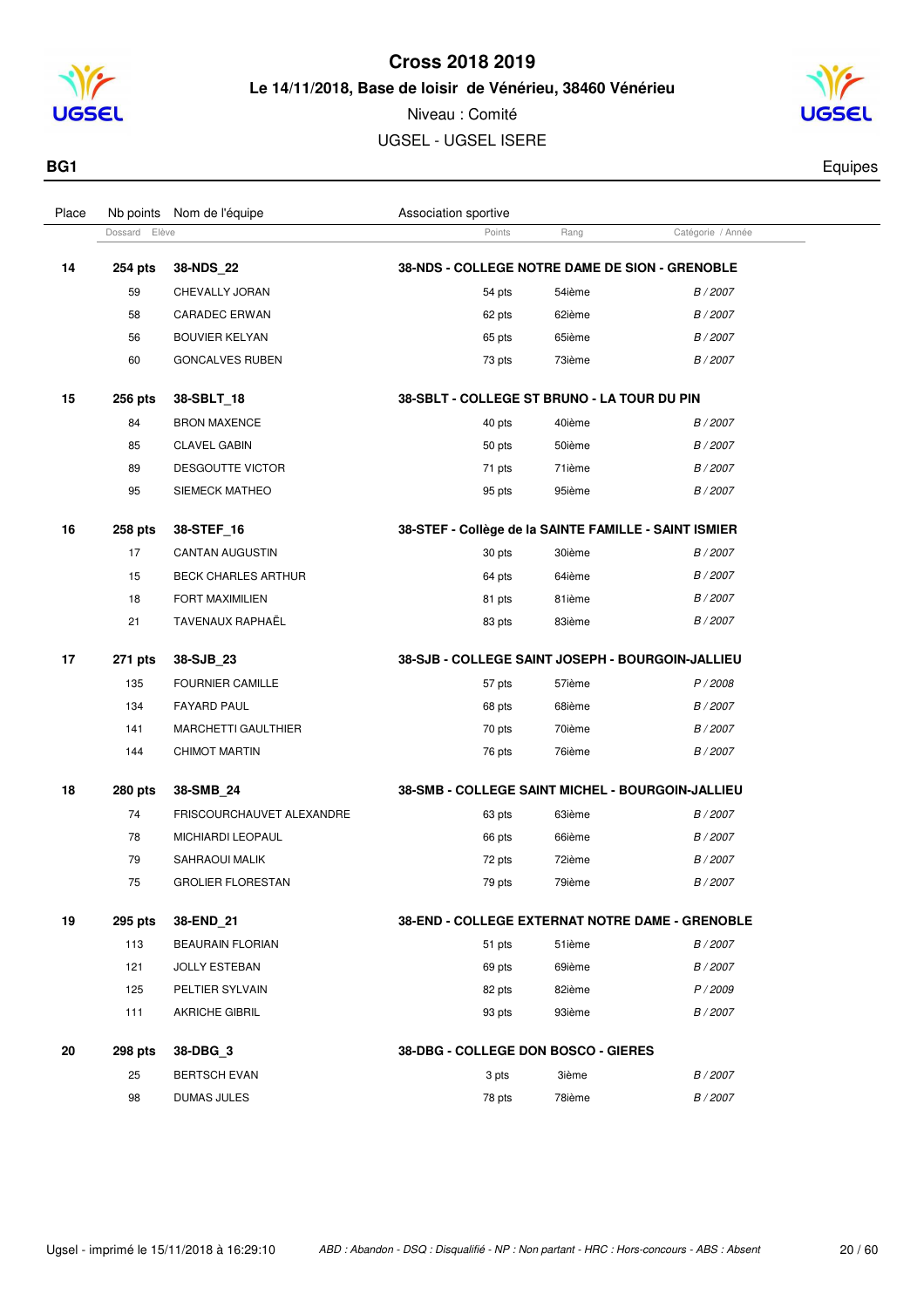

Niveau : Comité

UGSEL - UGSEL ISERE



| BG1 |  | 711 H I |
|-----|--|---------|
|     |  |         |

| Place | Nb points     | Nom de l'équipe           | Association sportive                             |         |                   |  |
|-------|---------------|---------------------------|--------------------------------------------------|---------|-------------------|--|
|       | Dossard Elève |                           | Points                                           | Rang    | Catégorie / Année |  |
| 20    | 298 pts       | 38-DBG_3                  | 38-DBG - COLLEGE DON BOSCO - GIERES              |         |                   |  |
|       | 26            | FONTANIERE AUGUSTIN       | $103$ pts                                        | 103ième | B / 2007          |  |
|       | 28            | UNGAUER-PIOT LORIAN       | 114 $pts$                                        | 114ième | B/2007            |  |
| 21    | 341 pts       | 38-SJB_27                 | 38-SJB - COLLEGE SAINT JOSEPH - BOURGOIN-JALLIEU |         |                   |  |
|       | 138           | <b>GERNOT NATHAN</b>      | 77 pts                                           | 77ième  | B / 2007          |  |
|       | 140           | KADA ILIES                | 86 pts                                           | 86ième  | B/2007            |  |
|       | 133           | CHAZAL ALEXIS             | 87 pts                                           | 87ième  | B / 2007          |  |
|       | 142           | <b>MUET PIERRE</b>        | 91 pts                                           | 91ième  | B / 2007          |  |
| 22    | 408 pts       | 38-E2G_30                 | 38-E2G - COLLEGE SAINT BRUNO - ENTRE-DEUX-GUIERS |         |                   |  |
|       | 31            | JACOB PAUL-HENRI          | 92 pts                                           | 92ième  | P/2008            |  |
|       | 29            | ALBE GABRIEL              | 97 pts                                           | 97ième  | B / 2007          |  |
|       | 36            | <b>SALVI BASTIEN</b>      | $101$ pts                                        | 101ième | B/2007            |  |
|       | 35            | <b>MATHELIN UGO</b>       | 118 pts                                          | 118ième | B / 2007          |  |
| 23    | 426 pts       | 38-END 31                 | 38-END - COLLEGE EXTERNAT NOTRE DAME - GRENOBLE  |         |                   |  |
|       | 115           | <b>CETTIER MATTEO</b>     | 94 pts                                           | 94ième  | B/2007            |  |
|       | 120           | FILIN GAEL                | 98 pts                                           | 98ième  | B / 2007          |  |
|       | 114           | <b>BOSSARD ALEXIS</b>     | 113 pts                                          | 113ième | P / 2008          |  |
|       | 117           | <b>CHANAL THOMAS</b>      | $121$ pts                                        | 121ième | B / 2007          |  |
| 24    | 434 pts       | 38-SBLT_35                | 38-SBLT - COLLEGE ST BRUNO - LA TOUR DU PIN      |         |                   |  |
|       | 87            | DELEURENCE MONTARD VICTOR | 107 pts                                          | 107ième | B/2007            |  |
|       | 96            | <b>VEYRET MATIS</b>       | 108 pts                                          | 108ième | B / 2007          |  |
|       | 88            | DE ROECK TIMEO            | $109$ pts                                        | 109ième | B/2007            |  |
|       | 94            | <b>MAGNIN MATHEO</b>      | $110$ pts                                        | 110ième | B / 2007          |  |
| 25    | 449 pts       | 38-A 34                   | 38-A - COLLEGE DE LA SALLE - GRENOBLE            |         |                   |  |
|       | 54            | CHAVANT ADRIEN            | $102$ pts                                        | 102ième | B/2007            |  |
|       | 13            | <b>MORINO LOUIS</b>       | $105$ pts                                        | 105ième | B / 2007          |  |
|       | 11            | <b>MARION LENNY</b>       | 116 pts                                          | 116ième | B / 2007          |  |
|       | 12            | <b>MONDJIAN THOMAS</b>    | 126 pts                                          | 126ième | B / 2007          |  |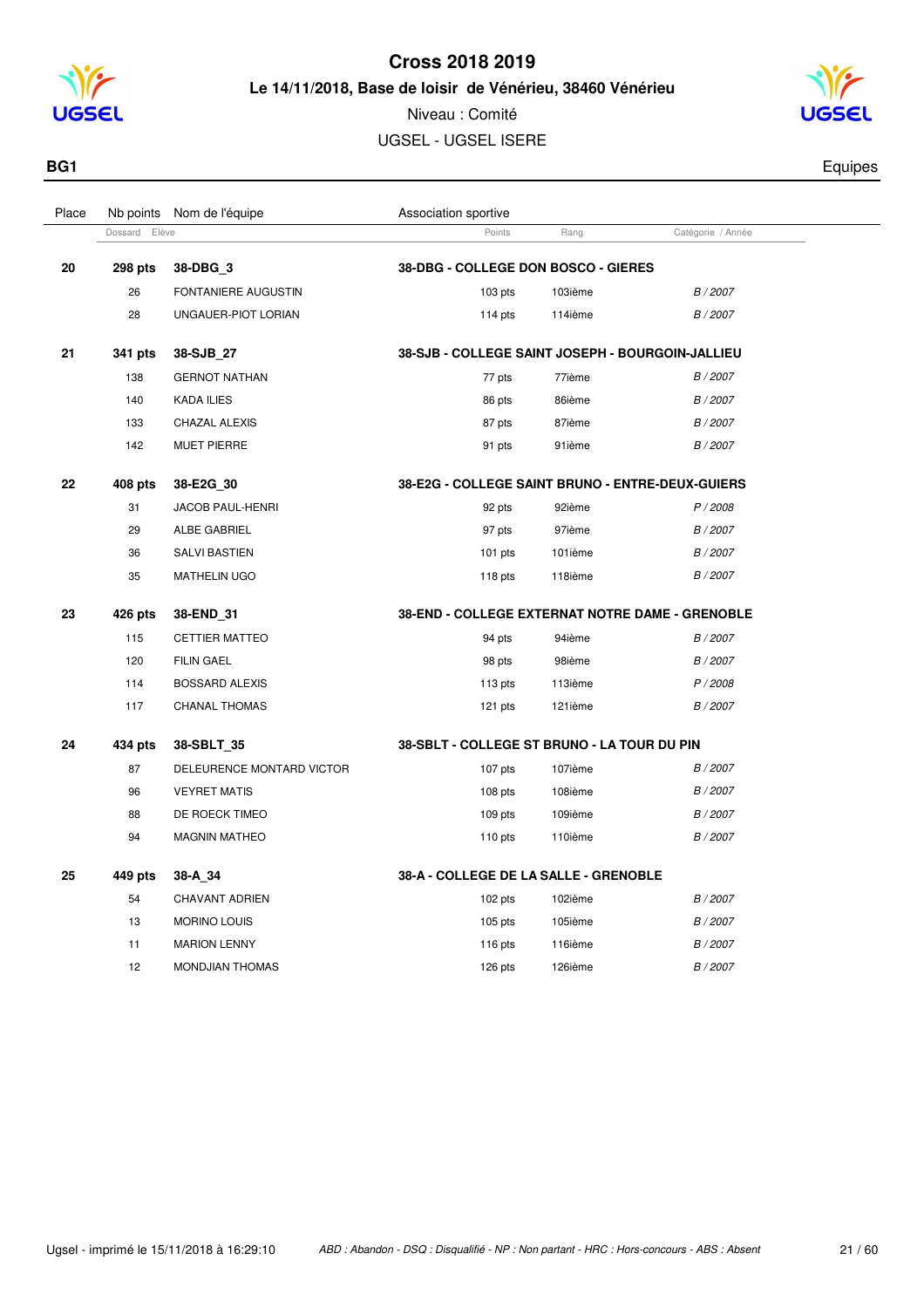

Niveau : Comité

**UGSEL - UGSEL ISERE** 



Individuel

| BG <sub>2</sub>                                                                                       |           |                                                              |       |           | Individue |      |
|-------------------------------------------------------------------------------------------------------|-----------|--------------------------------------------------------------|-------|-----------|-----------|------|
| Place<br>Nom prénom (Nat)                                                                             | Cat/né(e) | Association sportive                                         | Ville | Licence   | Dossard   | Etat |
|                                                                                                       |           |                                                              |       |           |           | Q    |
|                                                                                                       |           |                                                              |       |           |           | Q    |
|                                                                                                       |           |                                                              |       |           |           | Q    |
|                                                                                                       |           |                                                              |       |           |           | Q    |
|                                                                                                       |           |                                                              |       |           |           | Q    |
| 6. LACHENAL --TESTA MATTEO B / 2006 38-CSJM - COLLEGE DU SACRE-COEUR NT JEAN DE MOIR/ 83234519529 272 |           |                                                              |       |           |           | Q    |
|                                                                                                       |           |                                                              |       |           |           | Q    |
|                                                                                                       |           |                                                              |       |           |           | Q    |
|                                                                                                       |           |                                                              |       |           |           | Q    |
|                                                                                                       |           |                                                              |       |           |           | Q    |
|                                                                                                       |           |                                                              |       |           |           | Q    |
| 12. LEMARCHAND--PETIOT JULES B / 2006 38-END - COLLEGE EXTERNAT NOTRE DA GRENOBLE 54581767255 349     |           |                                                              |       |           |           | Q    |
|                                                                                                       |           |                                                              |       |           |           | Q    |
|                                                                                                       |           |                                                              |       |           |           | Q    |
|                                                                                                       |           |                                                              |       |           |           | Q    |
|                                                                                                       |           |                                                              |       |           |           | Q    |
|                                                                                                       |           |                                                              |       |           |           | Q    |
|                                                                                                       |           |                                                              |       |           |           | Q    |
|                                                                                                       |           |                                                              |       |           |           | Q    |
|                                                                                                       |           |                                                              |       |           |           | Q    |
|                                                                                                       |           |                                                              |       |           |           | Q    |
|                                                                                                       |           |                                                              |       |           |           | Q    |
|                                                                                                       |           |                                                              |       |           |           | Q    |
|                                                                                                       |           |                                                              |       |           |           | Q    |
| 25. GRAZZINI AUGUSTIN.                                                                                |           | B / 2006 38-STEF - Collège de la SAINTE FAMILLE SAINT ISMIER |       | .U0110571 | 249       | ∩    |
|                                                                                                       |           |                                                              |       |           |           |      |
|                                                                                                       |           |                                                              |       |           |           |      |
|                                                                                                       |           |                                                              |       |           |           |      |
|                                                                                                       |           |                                                              |       |           |           |      |
|                                                                                                       |           |                                                              |       |           |           |      |
|                                                                                                       |           |                                                              |       |           |           |      |
|                                                                                                       |           |                                                              |       |           |           |      |
|                                                                                                       |           |                                                              |       |           |           |      |
|                                                                                                       |           |                                                              |       |           |           |      |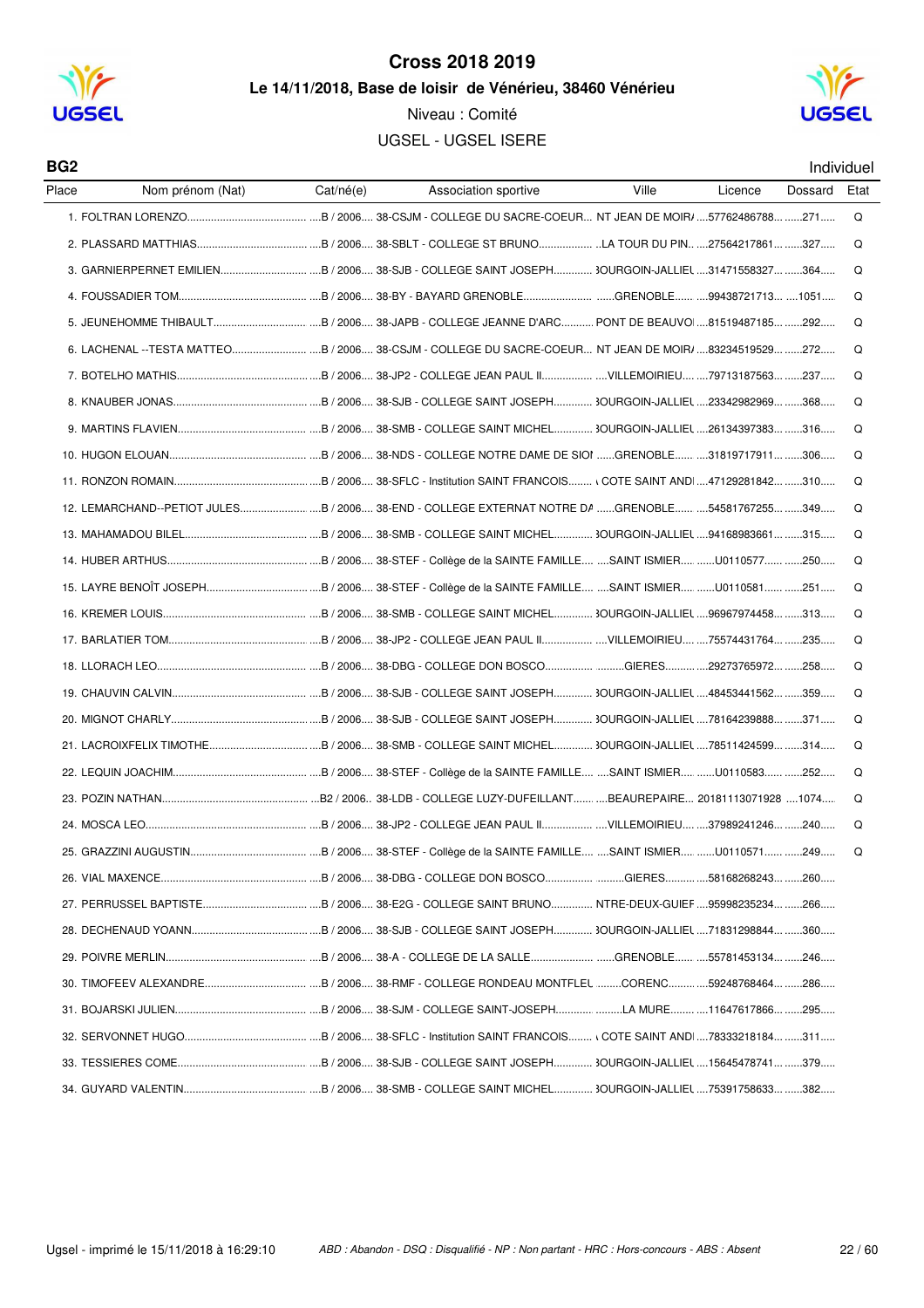

Le 14/11/2018, Base de loisir de Vénérieu, 38460 Vénérieu



| 43. AIZAC--DE HAUTECLOCQUE ULYSSE B / 2006 38-NDV - LYCEE NOTRE DAME DES VICT(  VOIRON 33827321711 335 |
|--------------------------------------------------------------------------------------------------------|
|                                                                                                        |
|                                                                                                        |
|                                                                                                        |
|                                                                                                        |
|                                                                                                        |
|                                                                                                        |
|                                                                                                        |
|                                                                                                        |
|                                                                                                        |
|                                                                                                        |
|                                                                                                        |
|                                                                                                        |
|                                                                                                        |
| 57. CHATELETFERRETY SAMUELB / 2006 38-SMB - COLLEGE SAINT MICHEL 30URGOIN-JALLIEL 77824589521 312      |
|                                                                                                        |
|                                                                                                        |
|                                                                                                        |
|                                                                                                        |
|                                                                                                        |
|                                                                                                        |
|                                                                                                        |
| 65. CALTOT-LAGNIEL HIPPOLYTE B / 2006 38-SBLT - COLLEGE ST BRUNO LA TOUR DU PIN 56596847828 321        |
|                                                                                                        |
|                                                                                                        |
|                                                                                                        |
|                                                                                                        |
|                                                                                                        |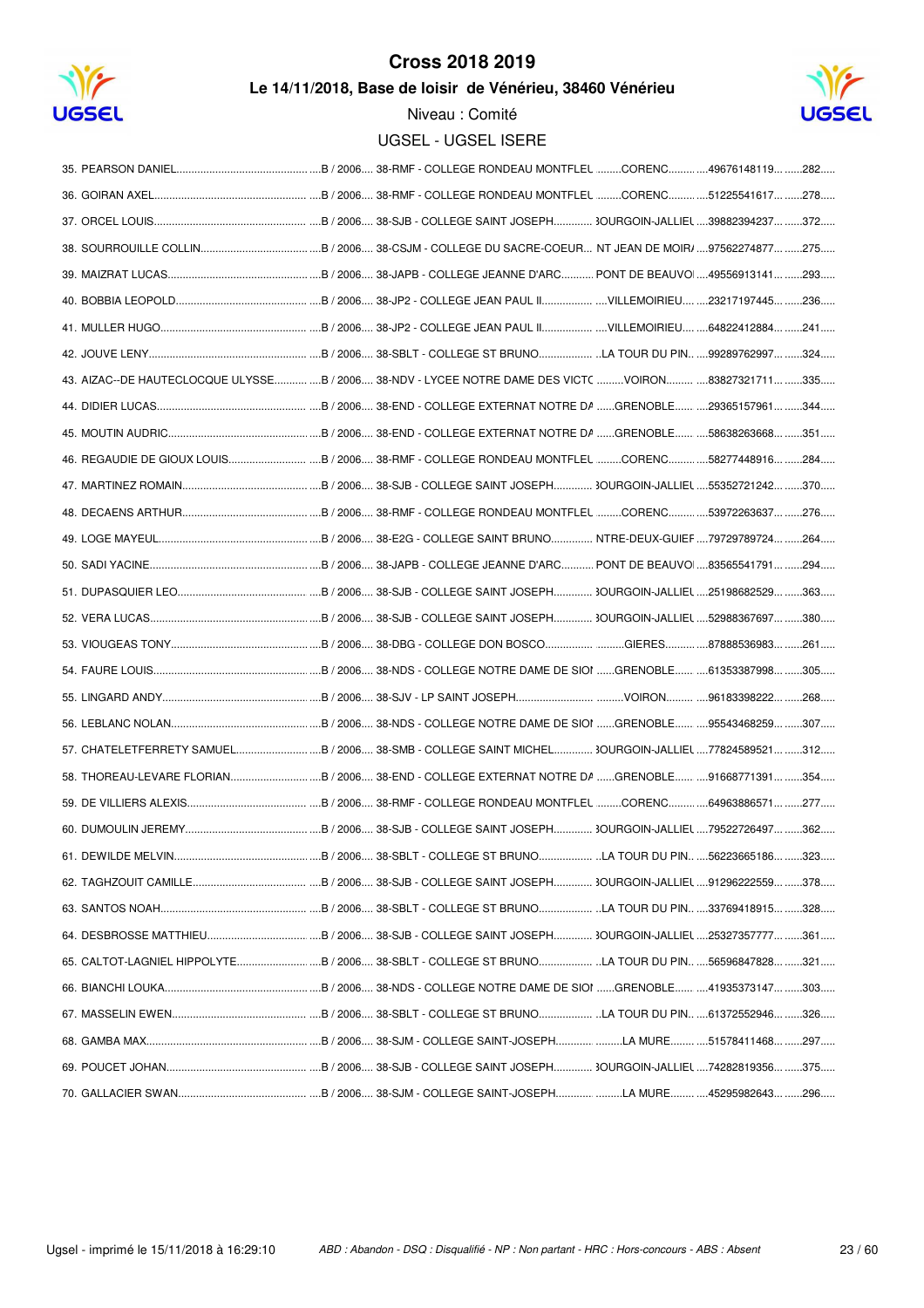

Le 14/11/2018, Base de loisir de Vénérieu, 38460 Vénérieu



| 86. VIALLET MARTIN JEAN BENOÎT B / 2006 38-STEF - Collège de la SAINTE FAMILLE SAINT ISMIER U0110595 255 |  |  |
|----------------------------------------------------------------------------------------------------------|--|--|
|                                                                                                          |  |  |
|                                                                                                          |  |  |
|                                                                                                          |  |  |
|                                                                                                          |  |  |
|                                                                                                          |  |  |
|                                                                                                          |  |  |
|                                                                                                          |  |  |
|                                                                                                          |  |  |
|                                                                                                          |  |  |
|                                                                                                          |  |  |
|                                                                                                          |  |  |
|                                                                                                          |  |  |
|                                                                                                          |  |  |
|                                                                                                          |  |  |
|                                                                                                          |  |  |
|                                                                                                          |  |  |
|                                                                                                          |  |  |
|                                                                                                          |  |  |
|                                                                                                          |  |  |
|                                                                                                          |  |  |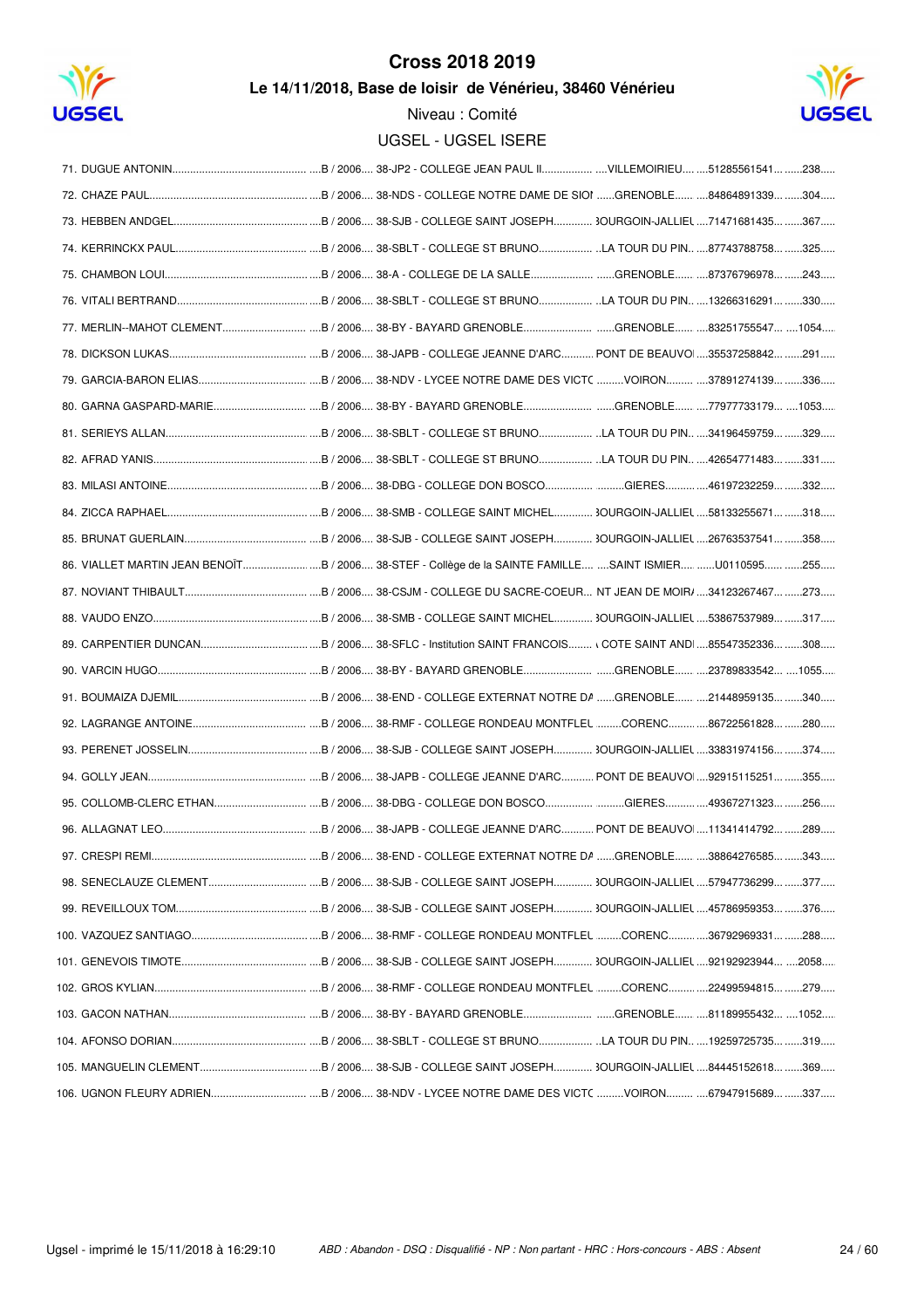

Le 14/11/2018, Base de loisir de Vénérieu, 38460 Vénérieu

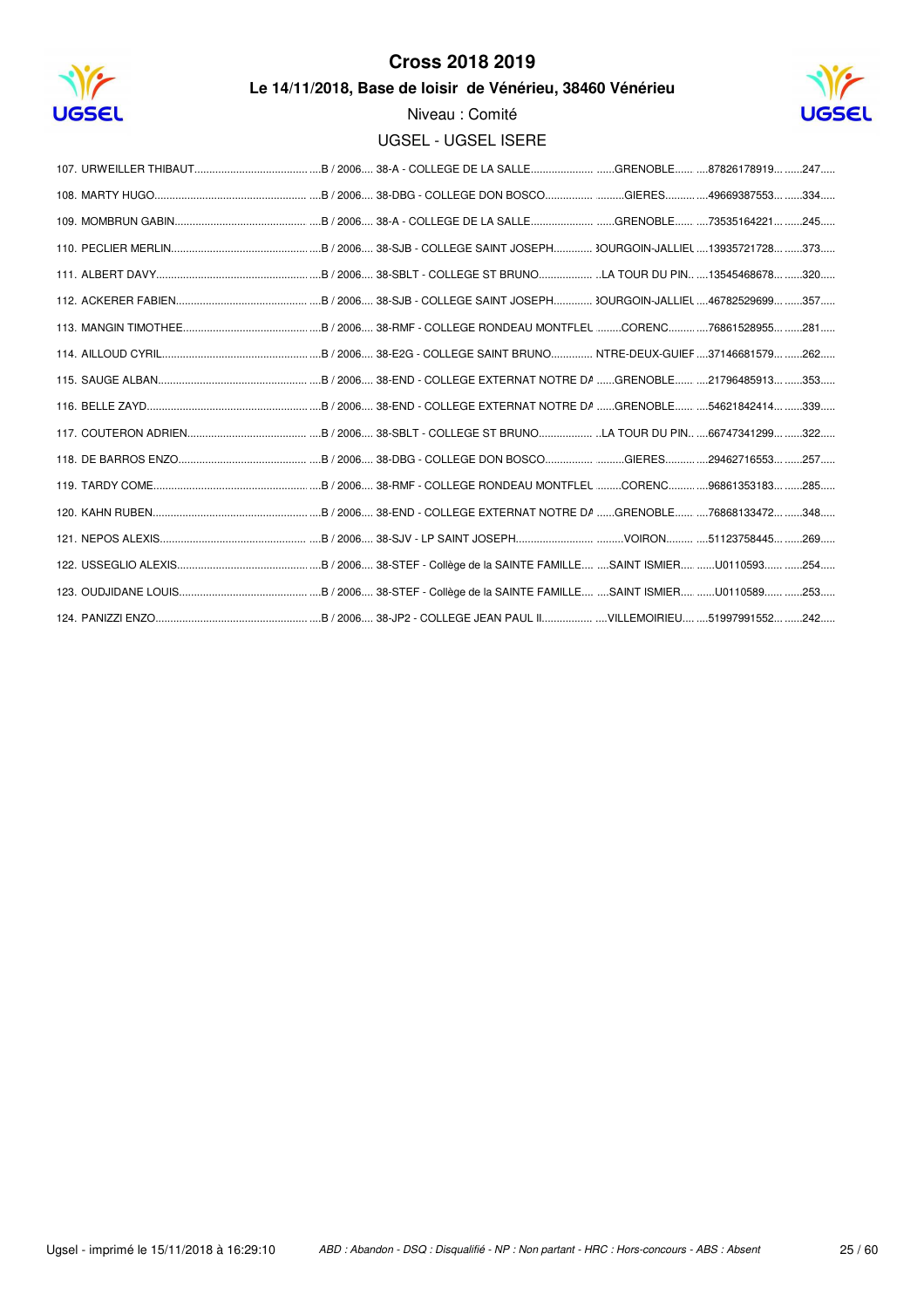

Niveau : Comité



Dossard Elève **Points** Rang Catégorie / Année

Place Nb points Nom de l'équipe  $\blacksquare$  Association sportive



**BG2** Equipes

| 1           | 50 pts  | 38-SJB 71                    | 38-SJB - COLLEGE SAINT JOSEPH - BOURGOIN-JALLIEU      |        |                                                          |
|-------------|---------|------------------------------|-------------------------------------------------------|--------|----------------------------------------------------------|
|             | 364     | <b>GARNIERPERNET EMILIEN</b> | 3 pts                                                 | 3ième  | B / 2006                                                 |
|             | 368     | <b>KNAUBER JONAS</b>         | 8 pts                                                 | 8ième  | B / 2006                                                 |
|             | 359     | CHAUVIN CALVIN               | 19 pts                                                | 19ième | B / 2006                                                 |
|             | 371     | MIGNOT CHARLY                | 20 pts                                                | 20ième | B / 2006                                                 |
| 2           | 59 pts  | 38-SMB_75                    | 38-SMB - COLLEGE SAINT MICHEL - BOURGOIN-JALLIEU      |        |                                                          |
|             | 316     | <b>MARTINS FLAVIEN</b>       | 9 pts                                                 | 9ième  | B / 2006                                                 |
|             | 315     | MAHAMADOU BILEL              | 13 pts                                                | 13ième | B / 2006                                                 |
|             | 313     | <b>KREMER LOUIS</b>          | 16 pts                                                | 16ième | B / 2006                                                 |
|             | 314     | LACROIXFELIX TIMOTHE         | 21 pts                                                | 21ième | B / 2006                                                 |
| 3           | 76 pts  | 38-STEF_79                   | 38-STEF - Collège de la SAINTE FAMILLE - SAINT ISMIER |        |                                                          |
|             | 250     | <b>HUBER ARTHUS</b>          | 14 pts                                                | 14ième | B / 2006                                                 |
|             | 251     | LAYRE BENOIT JOSEPH          | 15 pts                                                | 15ième | B / 2006                                                 |
|             | 252     | <b>LEQUIN JOACHIM</b>        | 22 pts                                                | 22ième | B / 2006                                                 |
|             | 249     | <b>GRAZZINI AUGUSTIN</b>     | 25 pts                                                | 25ième | B / 2006                                                 |
| 4<br>88 pts |         | 38-JP2_74                    | 38-JP2 - COLLEGE JEAN PAUL II - VILLEMOIRIEU          |        |                                                          |
|             | 237     | <b>BOTELHO MATHIS</b>        | 7 pts                                                 | 7ième  | B/2006                                                   |
|             | 235     | <b>BARLATIER TOM</b>         | 17 pts                                                | 17ième | B / 2006                                                 |
|             | 240     | <b>MOSCA LEO</b>             | 24 pts                                                | 24ième | B / 2006                                                 |
|             | 236     | <b>BOBBIA LEOPOLD</b>        | 40 pts                                                | 40ième | B / 2006                                                 |
| 5           | 132 pts | 38-CSJM_69                   |                                                       |        | 38-CSJM - COLLEGE DU SACRE-COEUR - SAINT JEAN DE MOIRANS |
|             | 271     | FOLTRAN LORENZO              | 1 pts                                                 | 1ième  | B / 2006                                                 |
|             | 272     | LACHENAL -- TESTA MATTEO     | 6 pts                                                 | 6ième  | B / 2006                                                 |
|             | 275     | SOURROUILLE COLLIN           | 38 pts                                                | 38ième | B / 2006                                                 |
|             | 273     | NOVIANT THIBAULT             | 87 pts                                                | 87ième | B / 2006                                                 |
| 6           | 145 pts | 38-SJB_83                    | 38-SJB - COLLEGE SAINT JOSEPH - BOURGOIN-JALLIEU      |        |                                                          |
|             | 360     | DECHENAUD YOANN              | 28 pts                                                | 28ième | B / 2006                                                 |
|             | 379     | <b>TESSIERES COME</b>        | 33 pts                                                | 33ième | B / 2006                                                 |
|             | 372     | ORCEL LOUIS                  | 37 pts                                                | 37ième | B / 2006                                                 |

#### **147 pts 38-RMF\_85 38-RMF - COLLEGE RONDEAU MONTFLEURY - CORENC** 286 TIMOFEEV ALEXANDRE 286 TIMOFEEV ALEXANDRE

282 PEARSON DANIEL 2006 CHARGON DANIEL 35 pts 35ième B / 2006

370 MARTINEZ ROMAIN **1989 12006** 47 pts 47ième B / 2006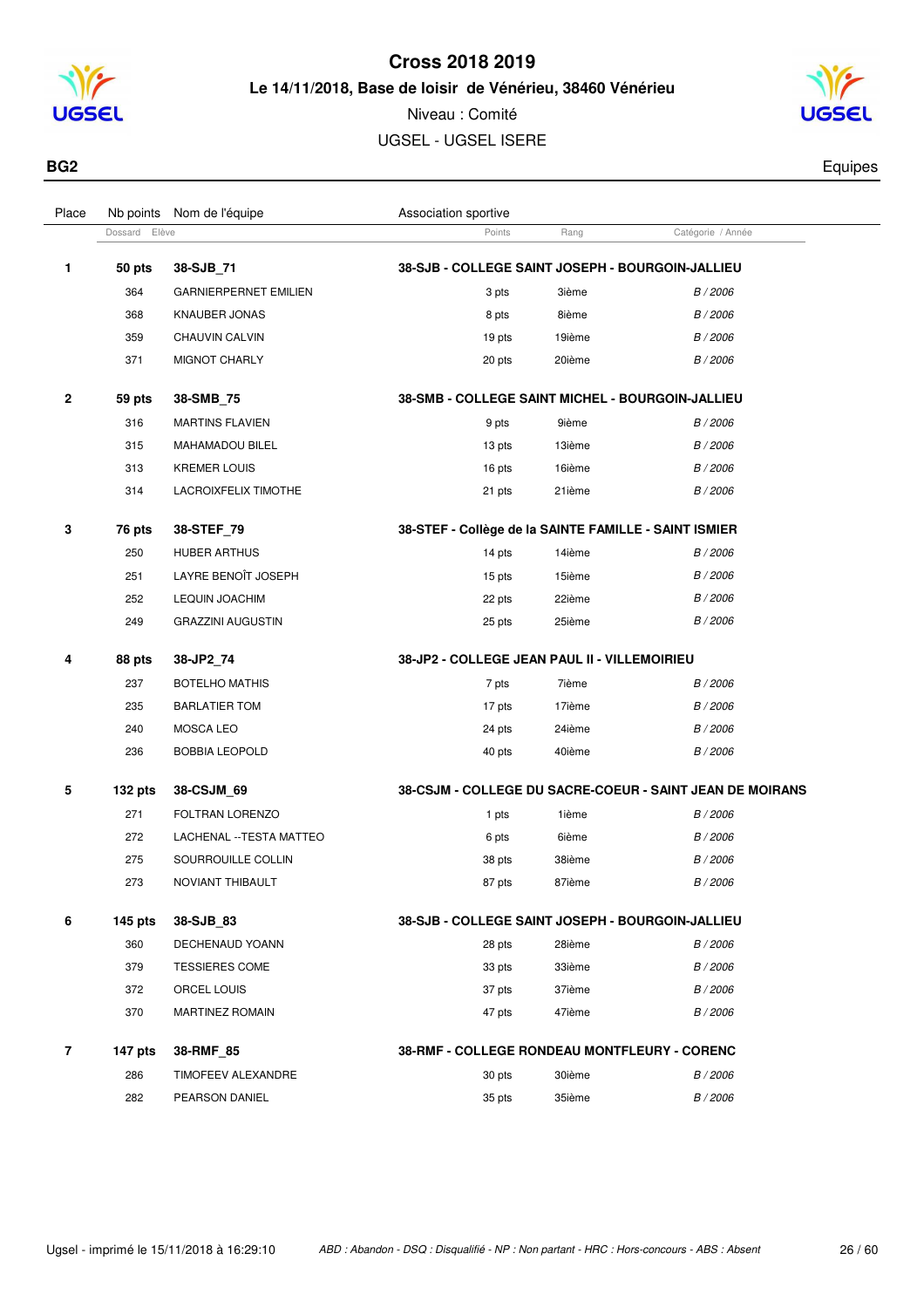

Niveau : Comité

UGSEL - UGSEL ISERE

Dossard Elève **Catégorie / Année** Points Rang Catégorie / Année

**147 pts 38-RMF\_85 38-RMF - COLLEGE RONDEAU MONTFLEURY - CORENC**

Place Nb points Nom de l'équipe  $\blacksquare$  Association sportive



**BG2** Equipes

|    | 278       | <b>GOIRAN AXEL</b>       | 36 pts                                          | 36ième | B / 2006                                               |  |
|----|-----------|--------------------------|-------------------------------------------------|--------|--------------------------------------------------------|--|
|    | 284       | REGAUDIE DE GIOUX LOUIS  | 46 pts                                          | 46ième | B / 2006                                               |  |
|    |           |                          |                                                 |        |                                                        |  |
| 8  | $159$ pts | 38-END_78                | 38-END - COLLEGE EXTERNAT NOTRE DAME - GRENOBLE |        |                                                        |  |
|    | 349       | LEMARCHAND--PETIOT JULES | 12 pts                                          | 12ième | B / 2006                                               |  |
|    | 344       | <b>DIDIER LUCAS</b>      | 44 pts                                          | 44ième | B / 2006                                               |  |
|    | 351       | <b>MOUTIN AUDRIC</b>     | 45 pts                                          | 45ième | B / 2006                                               |  |
|    | 354       | THOREAU-LEVARE FLORIAN   | 58 pts                                          | 58ième | B / 2006                                               |  |
| 9  | 168 pts   | 38-SBLT_70               | 38-SBLT - COLLEGE ST BRUNO - LA TOUR DU PIN     |        |                                                        |  |
|    | 327       | PLASSARD MATTHIAS        | 2 pts                                           | 2ième  | B / 2006                                               |  |
|    | 324       | JOUVE LENY               | 42 pts                                          | 42ième | B / 2006                                               |  |
|    | 323       | DEWILDE MELVIN           | 61 pts                                          | 61ième | B / 2006                                               |  |
|    | 328       | <b>SANTOS NOAH</b>       | 63 pts                                          | 63ième | B / 2006                                               |  |
| 10 | 172 pts   | 38-JAPB_73               |                                                 |        | 38-JAPB - COLLEGE JEANNE D'ARC - LE PONT DE BEAUVOISIN |  |
|    | 292       | JEUNEHOMME THIBAULT      | 5 pts                                           | 5ième  | B / 2006                                               |  |
|    | 293       | <b>MAIZRAT LUCAS</b>     | 39 pts                                          | 39ième | B / 2006                                               |  |
|    | 294       | SADI YACINE              | 50 pts                                          | 50ième | B / 2006                                               |  |
|    | 291       | <b>DICKSON LUKAS</b>     | 78 pts                                          | 78ième | B / 2006                                               |  |
| 11 | $180$ pts | 38-DBG 80                | 38-DBG - COLLEGE DON BOSCO - GIERES             |        |                                                        |  |
|    | 258       | LLORACH LEO              | 18 pts                                          | 18ième | B/2006                                                 |  |
|    | 260       | <b>VIAL MAXENCE</b>      | 26 pts                                          | 26ième | B / 2006                                               |  |
|    | 261       | <b>VIOUGEAS TONY</b>     | 53 pts                                          | 53ième | B / 2006                                               |  |
|    | 332       | <b>MILASI ANTOINE</b>    | 83 pts                                          | 83ième | B / 2006                                               |  |
| 12 | $186$ pts | 38-NDS 76                | 38-NDS - COLLEGE NOTRE DAME DE SION - GRENOBLE  |        |                                                        |  |
|    | 306       | <b>HUGON ELOUAN</b>      | 10 pts                                          | 10ième | B / 2006                                               |  |
|    | 305       | <b>FAURE LOUIS</b>       | 54 pts                                          | 54ième | B / 2006                                               |  |
|    | 307       | LEBLANC NOLAN            | 56 pts                                          | 56ième | B / 2006                                               |  |

| 13 | 225 pts | 38-SJB 91              | 38-SJB - COLLEGE SAINT JOSEPH - BOURGOIN-JALLIEU |        |                 |
|----|---------|------------------------|--------------------------------------------------|--------|-----------------|
|    | 363     | DUPASQUIER LEO         | 51 pts                                           | 51ième | <i>B</i> / 2006 |
|    | 380     | <b>VERA LUCAS</b>      | 52 pts                                           | 52ième | <i>B</i> / 2006 |
|    | 362     | <b>DUMOULIN JEREMY</b> | 60 pts                                           | 60ième | B/2006          |
|    |         |                        |                                                  |        |                 |

378 TAGHZOUIT CAMILLE **1999 12006** 62 pts 62ième 62ième B / 2006

BIANCHI LOUKA 66 pts 66ième B / 2006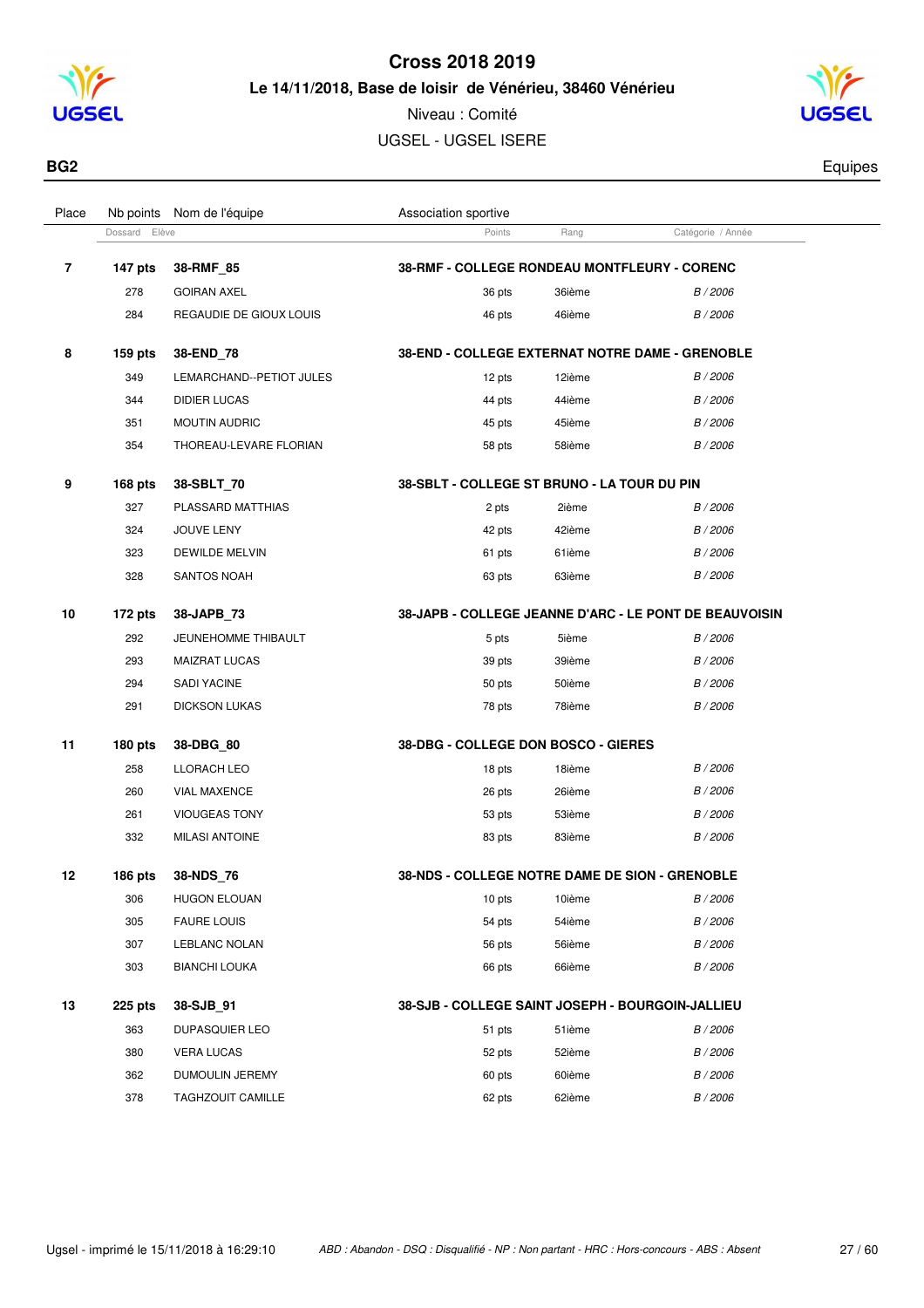

Niveau : Comité UGSEL - UGSEL ISERE



**BG2** Equipes

| Place | Nb points     | Nom de l'équipe           | Association sportive                             |         |                   |  |
|-------|---------------|---------------------------|--------------------------------------------------|---------|-------------------|--|
|       | Dossard Elève |                           | Points                                           | Rang    | Catégorie / Année |  |
| 14    | 251 pts       | 38-BY 72                  | 38-BY - BAYARD GRENOBLE - GRENOBLE               |         |                   |  |
|       | 1051          | <b>FOUSSADIER TOM</b>     | 4 pts                                            | 4ième   | B / 2006          |  |
|       | 1054          | MERLIN--MAHOT CLEMENT     | 77 pts                                           | 77ième  | B / 2006          |  |
|       | 1053          | GARNA GASPARD-MARIE       | 80 pts                                           | 80ième  | B / 2006          |  |
|       | 1055          | <b>VARCIN HUGO</b>        | 90 pts                                           | 90ième  | B / 2006          |  |
| 15    | 263 pts       | 38-SMB 87                 | 38-SMB - COLLEGE SAINT MICHEL - BOURGOIN-JALLIEU |         |                   |  |
|       | 382           | <b>GUYARD VALENTIN</b>    | 34 pts                                           | 34ième  | B / 2006          |  |
|       | 312           | CHATELETFERRETY SAMUEL    | 57 pts                                           | 57ième  | B / 2006          |  |
|       | 318           | <b>ZICCA RAPHAEL</b>      | 84 pts                                           | 84ième  | B / 2006          |  |
|       | 317           | VAUDO ENZO                | 88 pts                                           | 88ième  | B / 2006          |  |
| 16    | 282 pts       | 38-SBLT 94                | 38-SBLT - COLLEGE ST BRUNO - LA TOUR DU PIN      |         |                   |  |
|       | 321           | CALTOT-LAGNIEL HIPPOLYTE  | 65 pts                                           | 65ième  | B / 2006          |  |
|       | 326           | <b>MASSELIN EWEN</b>      | 67 pts                                           | 67ième  | B / 2006          |  |
|       | 325           | <b>KERRINCKX PAUL</b>     | 74 pts                                           | 74ième  | B / 2006          |  |
|       | 330           | <b>VITALI BERTRAND</b>    | 76 pts                                           | 76ième  | B / 2006          |  |
| 17    | 291 pts       | 38-SJB 93                 | 38-SJB - COLLEGE SAINT JOSEPH - BOURGOIN-JALLIEU |         |                   |  |
|       | 361           | <b>DESBROSSE MATTHIEU</b> | 64 pts                                           | 64ième  | B / 2006          |  |
|       | 375           | POUCET JOHAN              | 69 pts                                           | 69ième  | B / 2006          |  |
|       | 367           | <b>HEBBEN ANDGEL</b>      | 73 pts                                           | 73ième  | B / 2006          |  |
|       | 358           | <b>BRUNAT GUERLAIN</b>    | 85 pts                                           | 85ième  | B / 2006          |  |
| 18    | 299 pts       | 38-RMF_90                 | 38-RMF - COLLEGE RONDEAU MONTFLEURY - CORENC     |         |                   |  |
|       | 276           | <b>DECAENS ARTHUR</b>     | 48 pts                                           | 48ième  | B/2006            |  |
|       | 277           | DE VILLIERS ALEXIS        | 59 pts                                           | 59ième  | B / 2006          |  |
|       | 280           | LAGRANGE ANTOINE          | 92 pts                                           | 92ième  | B / 2006          |  |
|       | 288           | VAZQUEZ SANTIAGO          | $100$ pts                                        | 100ième | B / 2006          |  |
| 19    | 320 pts       | 38-A 84                   | 38-A - COLLEGE DE LA SALLE - GRENOBLE            |         |                   |  |
|       | 246           | POIVRE MERLIN             | 29 pts                                           | 29ième  | B / 2006          |  |
|       | 243           | <b>CHAMBON LOUI</b>       | 75 pts                                           | 75ième  | B / 2006          |  |
|       | 247           | URWEILLER THIBAUT         | 107 pts                                          | 107ième | B / 2006          |  |
|       | 245           | <b>MOMBRUN GABIN</b>      | 109 pts                                          | 109ième | B / 2006          |  |
| 20    | 378 pts       | 38-SBLT_96                | 38-SBLT - COLLEGE ST BRUNO - LA TOUR DU PIN      |         |                   |  |
|       | 329           | <b>SERIEYS ALLAN</b>      | 81 pts                                           | 81ième  | B / 2006          |  |
|       | 331           | AFRAD YANIS               | 82 pts                                           | 82ième  | B / 2006          |  |
|       |               |                           |                                                  |         |                   |  |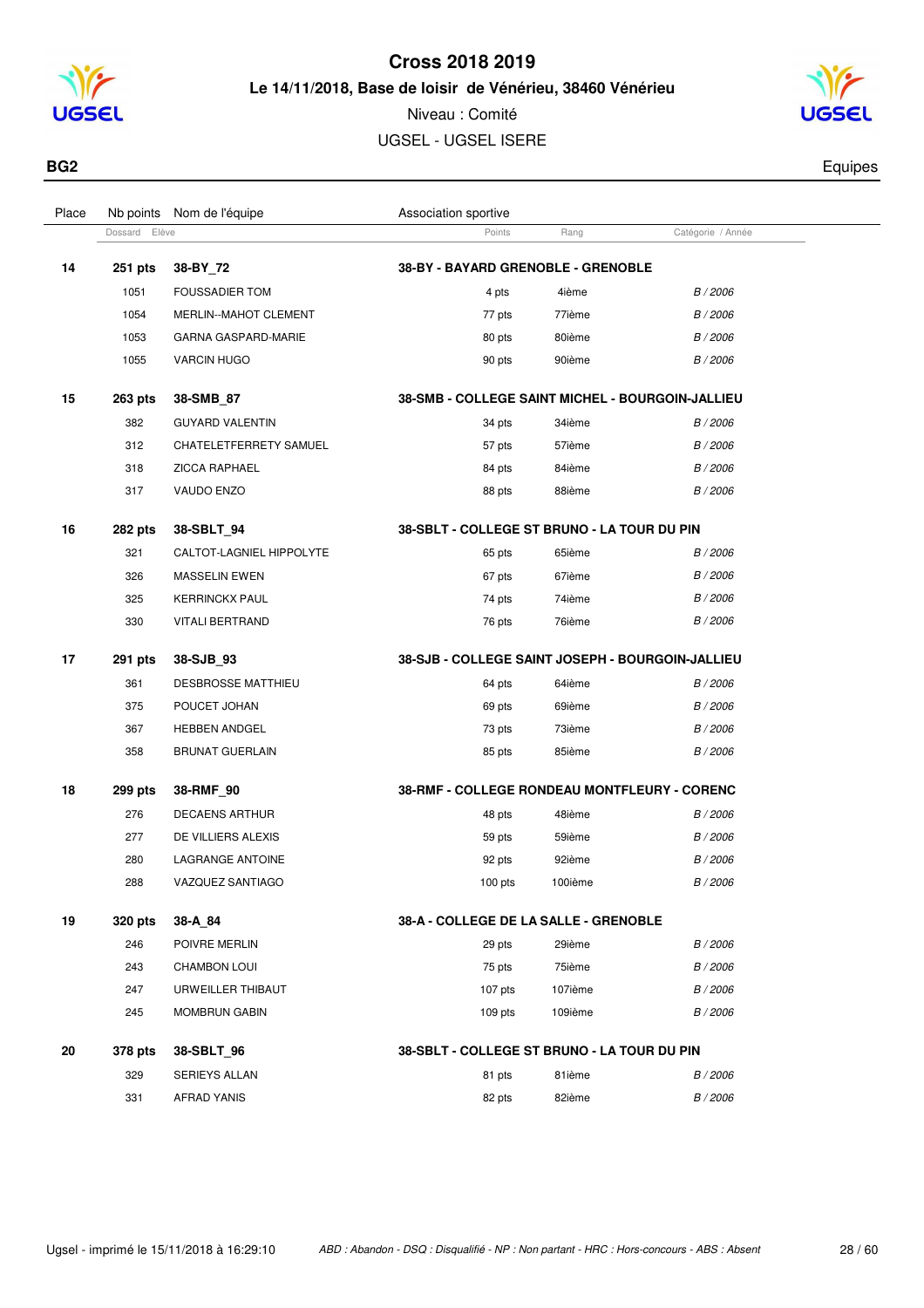

Niveau : Comité

UGSEL - UGSEL ISERE



**BG2** Equipes

| Place |                  | Nb points Nom de l'équipe | Association sportive                                   |         |                   |  |
|-------|------------------|---------------------------|--------------------------------------------------------|---------|-------------------|--|
|       | Elève<br>Dossard |                           | Points                                                 | Rang    | Catégorie / Année |  |
| 20    | 378 pts          | 38-SBLT 96                | 38-SBLT - COLLEGE ST BRUNO - LA TOUR DU PIN            |         |                   |  |
|       | 319              | AFONSO DORIAN             | $104$ pts                                              | 104ième | B / 2006          |  |
|       | 320              | ALBERT DAVY               | $111$ pts                                              | 111ième | B / 2006          |  |
|       |                  |                           |                                                        |         |                   |  |
| 21    | 391 pts          | 38-SJB 99                 | 38-SJB - COLLEGE SAINT JOSEPH - BOURGOIN-JALLIEU       |         |                   |  |
|       | 374              | PERENET JOSSELIN          | 93 pts                                                 | 93ième  | B / 2006          |  |
|       | 377              | SENECLAUZE CLEMENT        | 98 pts                                                 | 98ième  | B / 2006          |  |
|       | 376              | <b>REVEILLOUX TOM</b>     | 99 pts                                                 | 99ième  | B / 2006          |  |
|       | 2058             | <b>GENEVOIS TIMOTE</b>    | $101$ pts                                              | 101ième | B / 2006          |  |
|       |                  |                           |                                                        |         |                   |  |
| 22    | 419 pts          | 38-END 98                 | <b>38-END - COLLEGE EXTERNAT NOTRE DAME - GRENOBLE</b> |         |                   |  |
|       | 340              | <b>BOUMAIZA DJEMIL</b>    | 91 pts                                                 | 91ième  | B / 2006          |  |
|       | 343              | <b>CRESPI REMI</b>        | 97 pts                                                 | 97ième  | B / 2006          |  |
|       | 353              | SAUGE ALBAN               | $115$ pts                                              | 115ième | B / 2006          |  |
|       | 339              | <b>BELLE ZAYD</b>         | 116 pts                                                | 116ième | B / 2006          |  |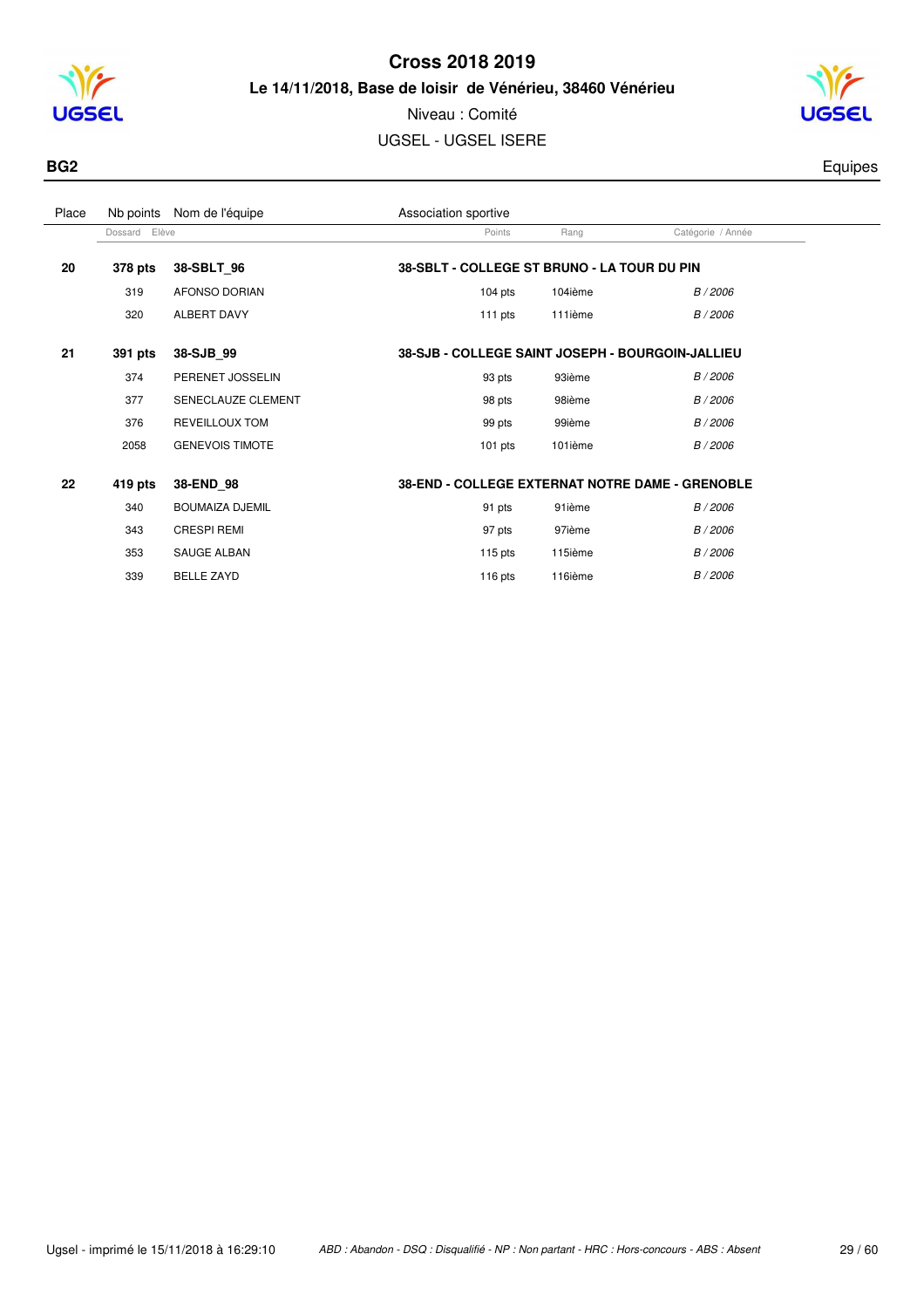

Niveau : Comité

**UGSEL - UGSEL ISERE** 



| СF    |                  |           |                      |       |         |         | Individuel |
|-------|------------------|-----------|----------------------|-------|---------|---------|------------|
| Place | Nom prénom (Nat) | Cat/né(e) | Association sportive | Ville | Licence | Dossard | Etat       |
|       |                  |           |                      |       |         |         | Q          |
|       |                  |           |                      |       |         |         | Q          |
|       |                  |           |                      |       |         |         | Q          |
|       |                  |           |                      |       |         |         | Q          |
|       |                  |           |                      |       |         |         | Q          |
|       |                  |           |                      |       |         |         | O          |
|       |                  |           |                      |       |         |         | Q          |
|       |                  |           |                      |       |         |         | Q          |
|       |                  |           |                      |       |         |         | O          |
|       |                  |           |                      |       |         |         | Q          |
|       |                  |           |                      |       |         |         | Q          |
|       |                  |           |                      |       |         |         | Q          |
|       |                  |           |                      |       |         |         | Q          |
|       |                  |           |                      |       |         |         | Q          |
|       |                  |           |                      |       |         |         | Q          |
|       |                  |           |                      |       |         |         | Q          |
|       |                  |           |                      |       |         |         | Q          |
|       |                  |           |                      |       |         |         | Q          |
|       |                  |           |                      |       |         |         | Q          |
|       |                  |           |                      |       |         |         | Q          |
|       |                  |           |                      |       |         |         | Q          |
|       |                  |           |                      |       |         |         | Q          |
|       |                  |           |                      |       |         |         | Q          |
|       |                  |           |                      |       |         |         | Q          |
|       |                  |           |                      |       |         |         |            |
|       |                  |           |                      |       |         |         |            |
|       |                  |           |                      |       |         |         |            |
|       |                  |           |                      |       |         |         |            |
|       |                  |           |                      |       |         |         |            |
|       |                  |           |                      |       |         |         |            |
|       |                  |           |                      |       |         |         |            |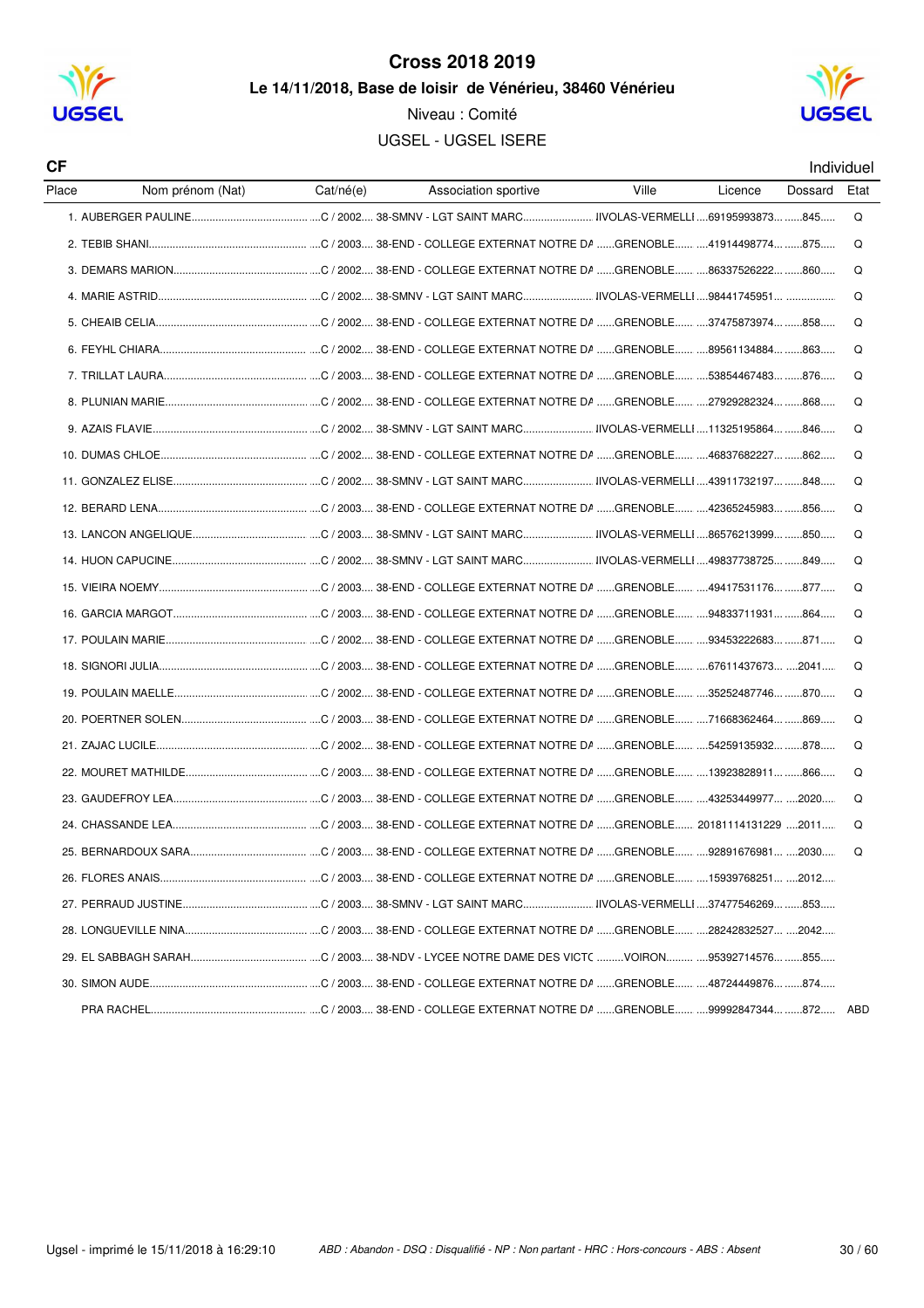

Niveau : Comité

UGSEL - UGSEL ISERE



**CF** Equipes **CF** Equipes **CF** 

| Place        | Nb points     | Nom de l'équipe       | Association sportive                            |        |                   |  |
|--------------|---------------|-----------------------|-------------------------------------------------|--------|-------------------|--|
|              | Dossard Elève |                       | Points                                          | Rang   | Catégorie / Année |  |
| 1            | 16 pts        | 38-END_248            | 38-END - COLLEGE EXTERNAT NOTRE DAME - GRENOBLE |        |                   |  |
|              | 875           | <b>TEBIB SHANI</b>    | 2 pts                                           | 2ième  | C/2003            |  |
|              | 860           | <b>DEMARS MARION</b>  | 3 pts                                           | 3ième  | C/2002            |  |
|              | 858           | CHEAIB CELIA          | 5 pts                                           | 5ième  | C/2002            |  |
|              | 863           | FEYHL CHIARA          | 6 pts                                           | 6ième  | C/2002            |  |
| $\mathbf{2}$ | 25 pts        | 38-SMNV_247           | 38-SMNV - LGT SAINT MARC - NIVOLAS-VERMELLE     |        |                   |  |
|              | 845           | AUBERGER PAULINE      | 1 pts                                           | 1ième  | C/2002            |  |
|              |               | <b>MARIE ASTRID</b>   | 4 pts                                           | 4ième  | C/2002            |  |
|              | 846           | <b>AZAIS FLAVIE</b>   | 9 pts                                           | 9ième  | C/2002            |  |
|              | 848           | <b>GONZALEZ ELISE</b> | 11 pts                                          | 11ième | C/2002            |  |
| 3            | 37 pts        | 38-END_249            | 38-END - COLLEGE EXTERNAT NOTRE DAME - GRENOBLE |        |                   |  |
|              | 876           | <b>TRILLAT LAURA</b>  | 7 pts                                           | 7ième  | C/2003            |  |
|              | 868           | PLUNIAN MARIE         | 8 pts                                           | 8ième  | C/2002            |  |
|              | 862           | <b>DUMAS CHLOE</b>    | 10 pts                                          | 10ième | C/2002            |  |
|              | 856           | <b>BERARD LENA</b>    | 12 pts                                          | 12ième | C/2003            |  |
| 4            | 66 pts        | 38-END_251            | 38-END - COLLEGE EXTERNAT NOTRE DAME - GRENOBLE |        |                   |  |
|              | 877           | <b>VIEIRA NOEMY</b>   | 15 pts                                          | 15ième | C/2003            |  |
|              | 864           | <b>GARCIA MARGOT</b>  | 16 pts                                          | 16ième | C/2003            |  |
|              | 871           | POULAIN MARIE         | 17 pts                                          | 17ième | C/2002            |  |
|              | 2041          | SIGNORI JULIA         | 18 pts                                          | 18ième | C/2003            |  |
| 5            | 82 pts        | 38-END 252            | 38-END - COLLEGE EXTERNAT NOTRE DAME - GRENOBLE |        |                   |  |
|              | 870           | POULAIN MAELLE        | 19 pts                                          | 19ième | C/2002            |  |
|              | 869           | POERTNER SOLEN        | 20 pts                                          | 20ième | C/2003            |  |
|              | 878           | ZAJAC LUCILE          | 21 pts                                          | 21ième | C/2002            |  |
|              | 866           | MOURET MATHILDE       | 22 pts                                          | 22ième | C/2003            |  |
| 6            | 98 pts        | 38-END_253            | 38-END - COLLEGE EXTERNAT NOTRE DAME - GRENOBLE |        |                   |  |
|              | 2020          | <b>GAUDEFROY LEA</b>  | 23 pts                                          | 23ième | C/2003            |  |
|              | 2011          | CHASSANDE LEA         | 24 pts                                          | 24ième | C/2003            |  |
|              | 2030          | BERNARDOUX SARA       | 25 pts                                          | 25ième | C/2003            |  |
|              | 2012          | <b>FLORES ANAIS</b>   | 26 pts                                          | 26ième | C/2003            |  |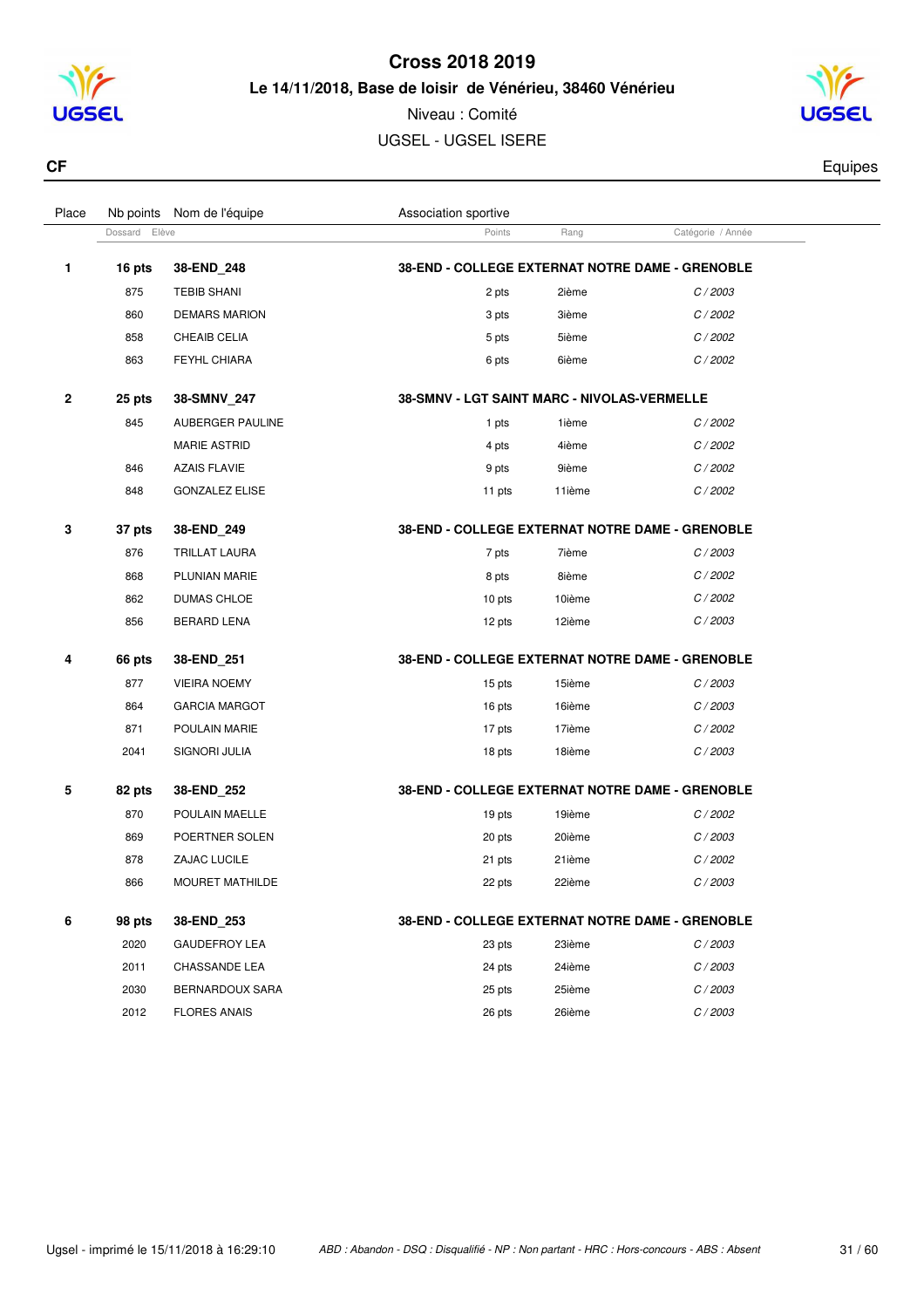

Niveau : Comité

**UGSEL - UGSEL ISERE** 



Individuel

| CG    |                                                                                                      |           |                      |       |         |         | Individue |
|-------|------------------------------------------------------------------------------------------------------|-----------|----------------------|-------|---------|---------|-----------|
| Place | Nom prénom (Nat)                                                                                     | Cat/né(e) | Association sportive | Ville | Licence | Dossard | Etat      |
|       |                                                                                                      |           |                      |       |         |         | Q         |
|       |                                                                                                      |           |                      |       |         |         | Q         |
|       |                                                                                                      |           |                      |       |         |         | Q         |
|       |                                                                                                      |           |                      |       |         |         | Q         |
|       |                                                                                                      |           |                      |       |         |         | Q         |
|       |                                                                                                      |           |                      |       |         |         | Q         |
|       |                                                                                                      |           |                      |       |         |         | Q         |
|       |                                                                                                      |           |                      |       |         |         | Q         |
|       |                                                                                                      |           |                      |       |         |         | Q         |
|       |                                                                                                      |           |                      |       |         |         | Q         |
|       |                                                                                                      |           |                      |       |         |         | Q         |
|       |                                                                                                      |           |                      |       |         |         | Q         |
|       |                                                                                                      |           |                      |       |         |         | Q         |
|       |                                                                                                      |           |                      |       |         |         | Q         |
|       |                                                                                                      |           |                      |       |         |         | Q         |
|       |                                                                                                      |           |                      |       |         |         | Q         |
|       |                                                                                                      |           |                      |       |         |         | Q         |
|       |                                                                                                      |           |                      |       |         |         | Q         |
|       |                                                                                                      |           |                      |       |         |         | Q         |
|       |                                                                                                      |           |                      |       |         |         | Q         |
|       |                                                                                                      |           |                      |       |         |         | Q         |
|       |                                                                                                      |           |                      |       |         |         | Q         |
|       | 23. EL BOUHMIDI--GUIHO MEHDIC / 2002 38-END - COLLEGE EXTERNAT NOTRE DA GRENOBLE 64556532784 904     |           |                      |       |         |         | Q         |
|       |                                                                                                      |           |                      |       |         |         | Q         |
|       |                                                                                                      |           |                      |       |         |         |           |
|       |                                                                                                      |           |                      |       |         |         |           |
|       |                                                                                                      |           |                      |       |         |         |           |
|       |                                                                                                      |           |                      |       |         |         |           |
|       |                                                                                                      |           |                      |       |         |         |           |
|       |                                                                                                      |           |                      |       |         |         |           |
|       |                                                                                                      |           |                      |       |         |         |           |
|       | 32. MARTIN -- MILLARD LEO - PAULC / 2003 38-END - COLLEGE EXTERNAT NOTRE DA GRENOBLE 84911797343 911 |           |                      |       |         |         |           |
|       |                                                                                                      |           |                      |       |         |         |           |
|       |                                                                                                      |           |                      |       |         |         |           |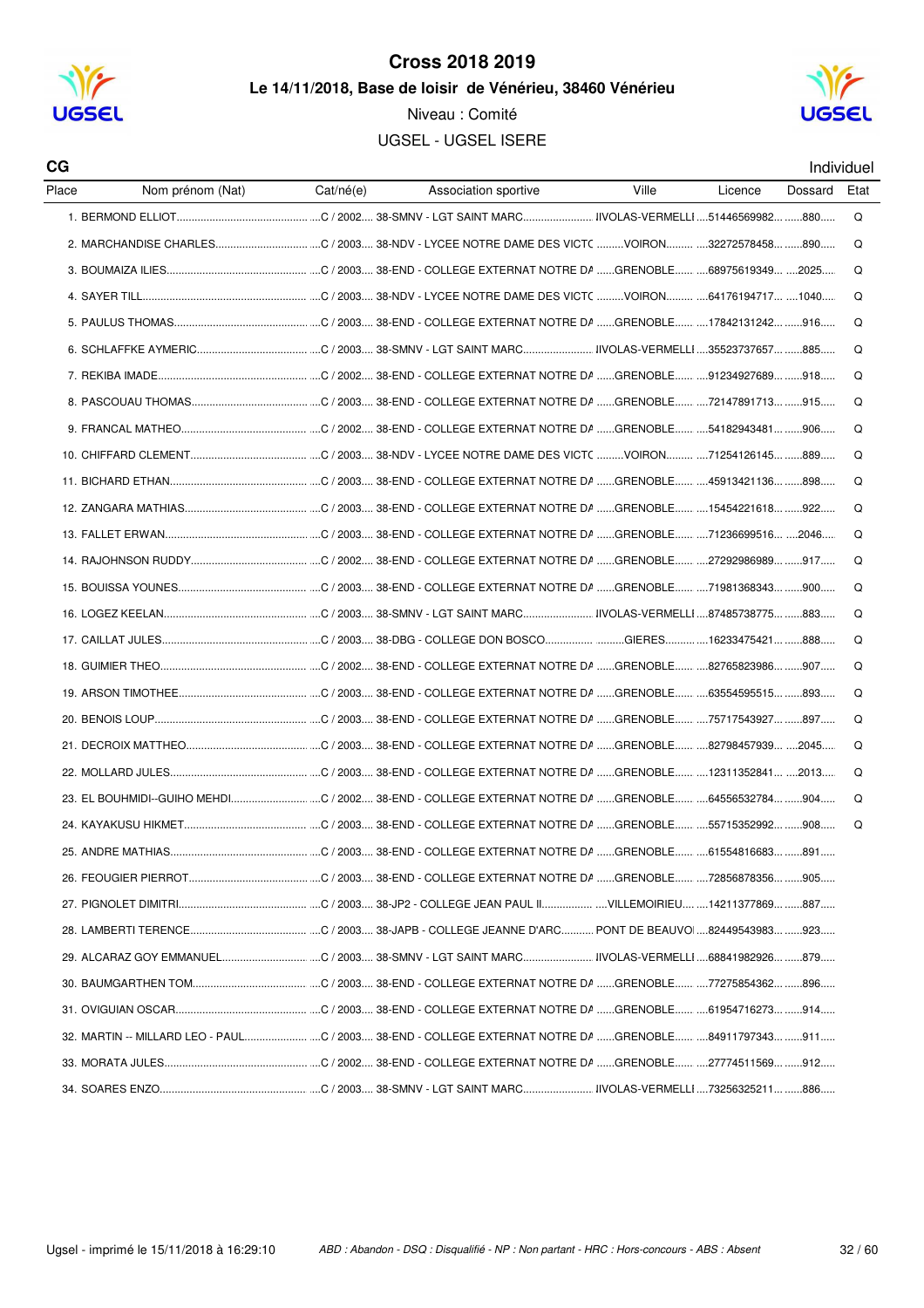

Le 14/11/2018, Base de loisir de Vénérieu, 38460 Vénérieu



Niveau : Comité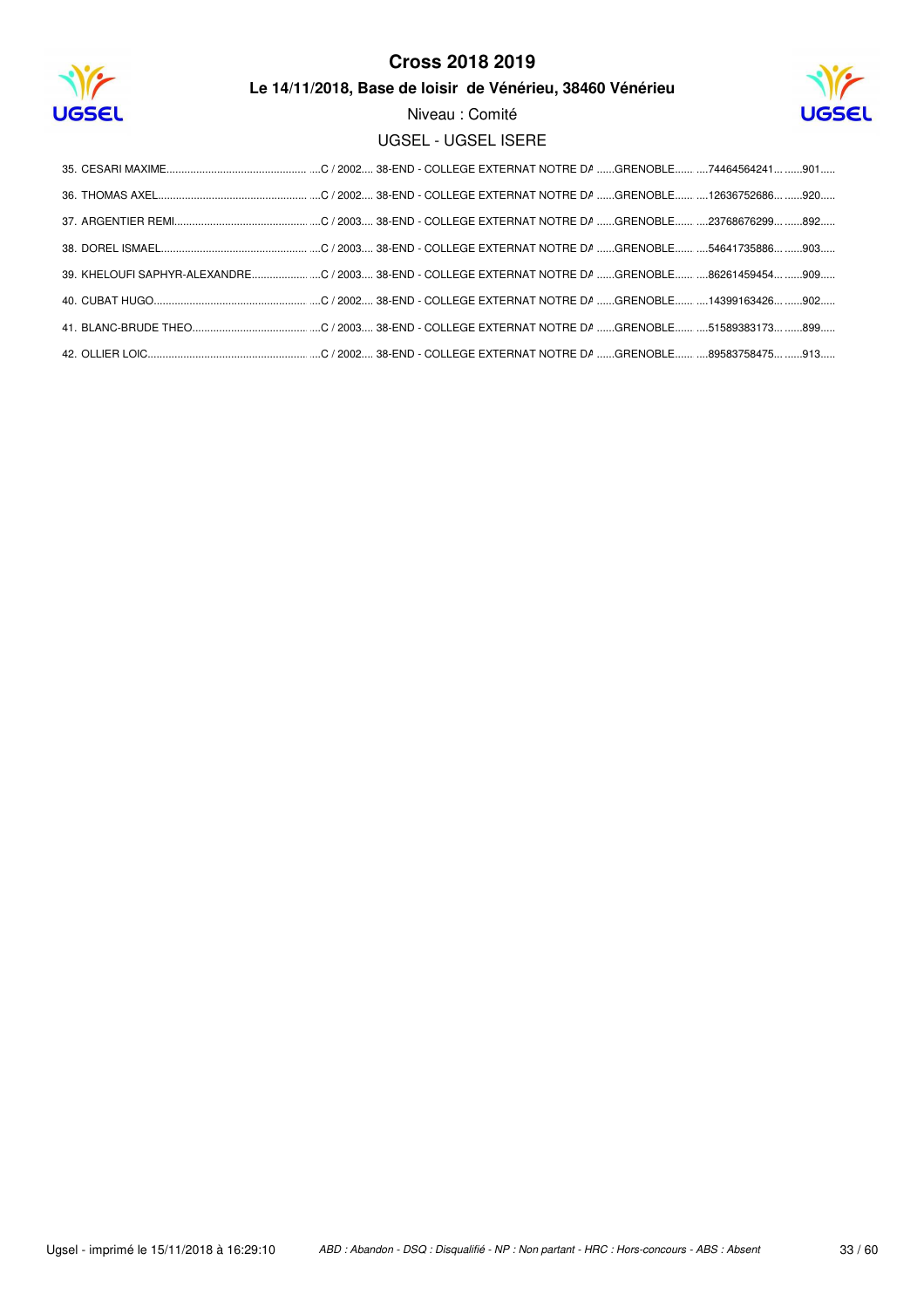



| CG | Equipes |
|----|---------|

|                | Dossard Elève |                              | Points                                          | Rang   | Catégorie / Année |  |
|----------------|---------------|------------------------------|-------------------------------------------------|--------|-------------------|--|
| 1              | 23 pts        | 38-END_258                   | 38-END - COLLEGE EXTERNAT NOTRE DAME - GRENOBLE |        |                   |  |
|                | 2025          | <b>BOUMAIZA ILIES</b>        | 3 pts                                           | 3ième  | C/2003            |  |
|                | 916           | <b>PAULUS THOMAS</b>         | 5 pts                                           | 5ième  | C/2003            |  |
|                | 918           | REKIBA IMADE                 | 7 pts                                           | 7ième  | C/2002            |  |
|                | 915           | PASCOUAU THOMAS              | 8 pts                                           | 8ième  | C/2003            |  |
| $\mathbf{2}$   | 45 pts        | 38-END 259                   | 38-END - COLLEGE EXTERNAT NOTRE DAME - GRENOBLE |        |                   |  |
|                | 906           | <b>FRANCAL MATHEO</b>        | 9 pts                                           | 9ième  | C/2002            |  |
|                | 898           | <b>BICHARD ETHAN</b>         | 11 pts                                          | 11ième | C/2003            |  |
|                | 922           | ZANGARA MATHIAS              | 12 pts                                          | 12ième | C/2003            |  |
|                | 2046          | <b>FALLET ERWAN</b>          | 13 pts                                          | 13ième | C/2003            |  |
| 3              | 52 pts        | 38-SMNV_256                  | 38-SMNV - LGT SAINT MARC - NIVOLAS-VERMELLE     |        |                   |  |
|                | 880           | <b>BERMOND ELLIOT</b>        | 1 pts                                           | 1ième  | C/2002            |  |
|                | 885           | <b>SCHLAFFKE AYMERIC</b>     | 6 pts                                           | 6ième  | C/2003            |  |
|                | 883           | <b>LOGEZ KEELAN</b>          | 16 pts                                          | 16ième | C/2003            |  |
|                | 879           | ALCARAZ GOY EMMANUEL         | 29 pts                                          | 29ième | C/2003            |  |
| 4              | 66 pts        | 38-END_260                   | 38-END - COLLEGE EXTERNAT NOTRE DAME - GRENOBLE |        |                   |  |
|                | 917           | RAJOHNSON RUDDY              | 14 pts                                          | 14ième | C/2002            |  |
|                | 900           | <b>BOUISSA YOUNES</b>        | 15 pts                                          | 15ième | C/2003            |  |
|                | 907           | <b>GUIMIER THEO</b>          | 18 pts                                          | 18ième | C/2002            |  |
|                | 893           | <b>ARSON TIMOTHEE</b>        | 19 pts                                          | 19ième | C/2003            |  |
| 5              | 86 pts        | 38-END_262                   | 38-END - COLLEGE EXTERNAT NOTRE DAME - GRENOBLE |        |                   |  |
|                | 897           | <b>BENOIS LOUP</b>           | 20 pts                                          | 20ième | C/2003            |  |
|                | 2045          | DECROIX MATTHEO              | 21 pts                                          | 21ième | C/2003            |  |
|                | 2013          | <b>MOLLARD JULES</b>         | 22 pts                                          | 22ième | C/2003            |  |
|                | 904           | EL BOUHMIDI--GUIHO MEHDI     | 23 pts                                          | 23ième | C/2002            |  |
| 6              | $105$ pts     | 38-END_263                   | 38-END - COLLEGE EXTERNAT NOTRE DAME - GRENOBLE |        |                   |  |
|                | 908           | KAYAKUSU HIKMET              | 24 pts                                          | 24ième | C/2003            |  |
|                | 891           | <b>ANDRE MATHIAS</b>         | 25 pts                                          | 25ième | C/2003            |  |
|                | 905           | <b>FEOUGIER PIERROT</b>      | 26 pts                                          | 26ième | C/2003            |  |
|                | 896           | <b>BAUMGARTHEN TOM</b>       | 30 pts                                          | 30ième | C/2003            |  |
| $\overline{7}$ | $131$ pts     | 38-END_266                   | 38-END - COLLEGE EXTERNAT NOTRE DAME - GRENOBLE |        |                   |  |
|                | 914           | <b>OVIGUIAN OSCAR</b>        | 31 pts                                          | 31ième | C/2003            |  |
|                | 911           | MARTIN -- MILLARD LEO - PAUL | 32 pts                                          | 32ième | C/2003            |  |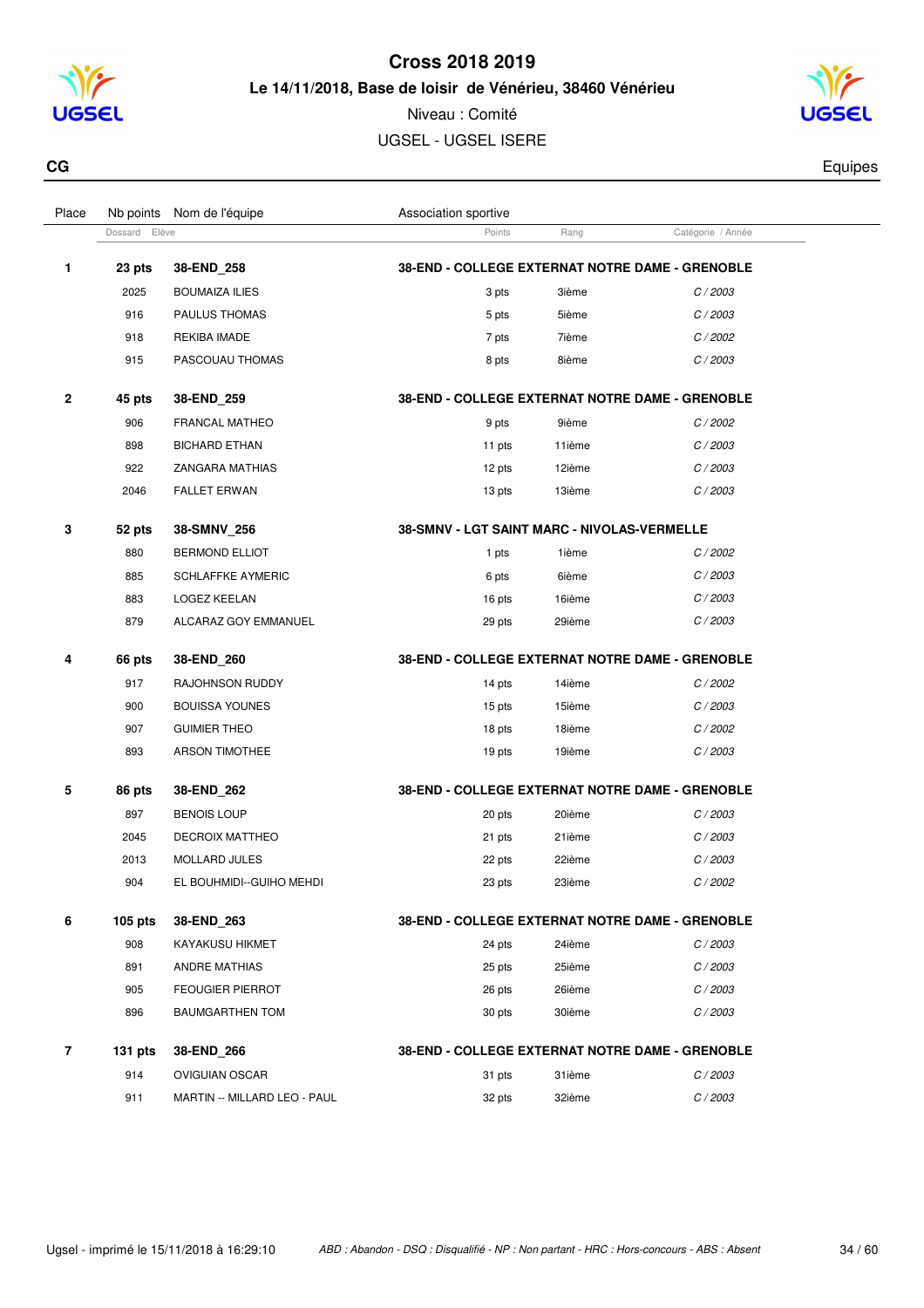



Niveau : Comité UGSEL - UGSEL ISERE

**CG** Equipes **CG** Equipes **CG** 

| Place | Nb points        | Nom de l'équipe           | Association sportive |        |                                                        |
|-------|------------------|---------------------------|----------------------|--------|--------------------------------------------------------|
|       | Elève<br>Dossard |                           | Points               | Rang   | Catégorie / Année                                      |
|       |                  |                           |                      |        |                                                        |
| 7     | $131$ pts        | 38-END 266                |                      |        | <b>38-END - COLLEGE EXTERNAT NOTRE DAME - GRENOBLE</b> |
|       | 912              | <b>MORATA JULES</b>       | 33 pts               | 33ième | C/2002                                                 |
|       | 901              | <b>CESARI MAXIME</b>      | 35 pts               | 35ième | C/2002                                                 |
|       |                  |                           |                      |        |                                                        |
| 8     | $150$ pts        | 38-END 268                |                      |        | <b>38-END - COLLEGE EXTERNAT NOTRE DAME - GRENOBLE</b> |
|       | 920              | <b>THOMAS AXEL</b>        | 36 pts               | 36ième | C/2002                                                 |
|       | 892              | <b>ARGENTIER REMI</b>     | 37 pts               | 37ième | C/2003                                                 |
|       | 903              | <b>DOREL ISMAEL</b>       | 38 pts               | 38ième | C/2003                                                 |
|       | 909              | KHELOUFI SAPHYR-ALEXANDRE | 39 pts               | 39ième | C/2003                                                 |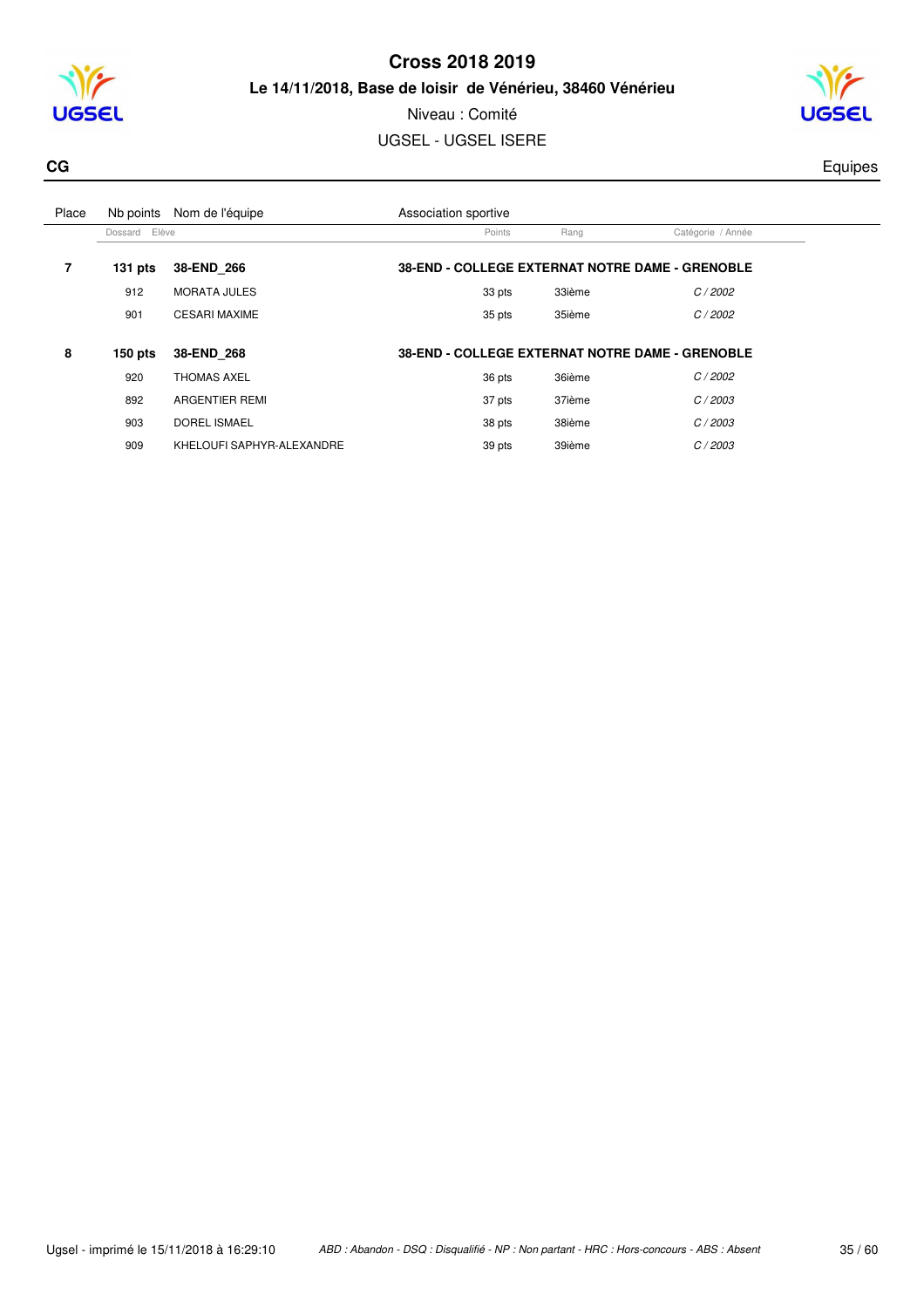

Niveau : Comité

**UGSEL - UGSEL ISERE** 



| JF    |                  |           |                      |       |         |         | Individuel |
|-------|------------------|-----------|----------------------|-------|---------|---------|------------|
| Place | Nom prénom (Nat) | Cat/né(e) | Association sportive | Ville | Licence | Dossard | Etat       |
|       |                  |           |                      |       |         |         | $\Omega$   |
|       |                  |           |                      |       |         |         | Q          |
|       |                  |           |                      |       |         |         | O          |
|       |                  |           |                      |       |         |         | O          |
|       |                  |           |                      |       |         |         | O          |
|       |                  |           |                      |       |         |         | O          |
|       |                  |           |                      |       |         |         | $\Omega$   |
|       |                  |           |                      |       |         |         | O          |
|       |                  |           |                      |       |         |         | O          |
|       |                  |           |                      |       |         |         | O          |
|       |                  |           |                      |       |         |         | O          |
|       |                  |           |                      |       |         |         | O          |
|       |                  |           |                      |       |         |         | O          |
|       |                  |           |                      |       |         |         | $\Omega$   |
|       |                  |           |                      |       |         |         | O          |
|       |                  |           |                      |       |         |         | $\Omega$   |
|       |                  |           |                      |       |         |         | Q          |
|       |                  |           |                      |       |         |         | ABD        |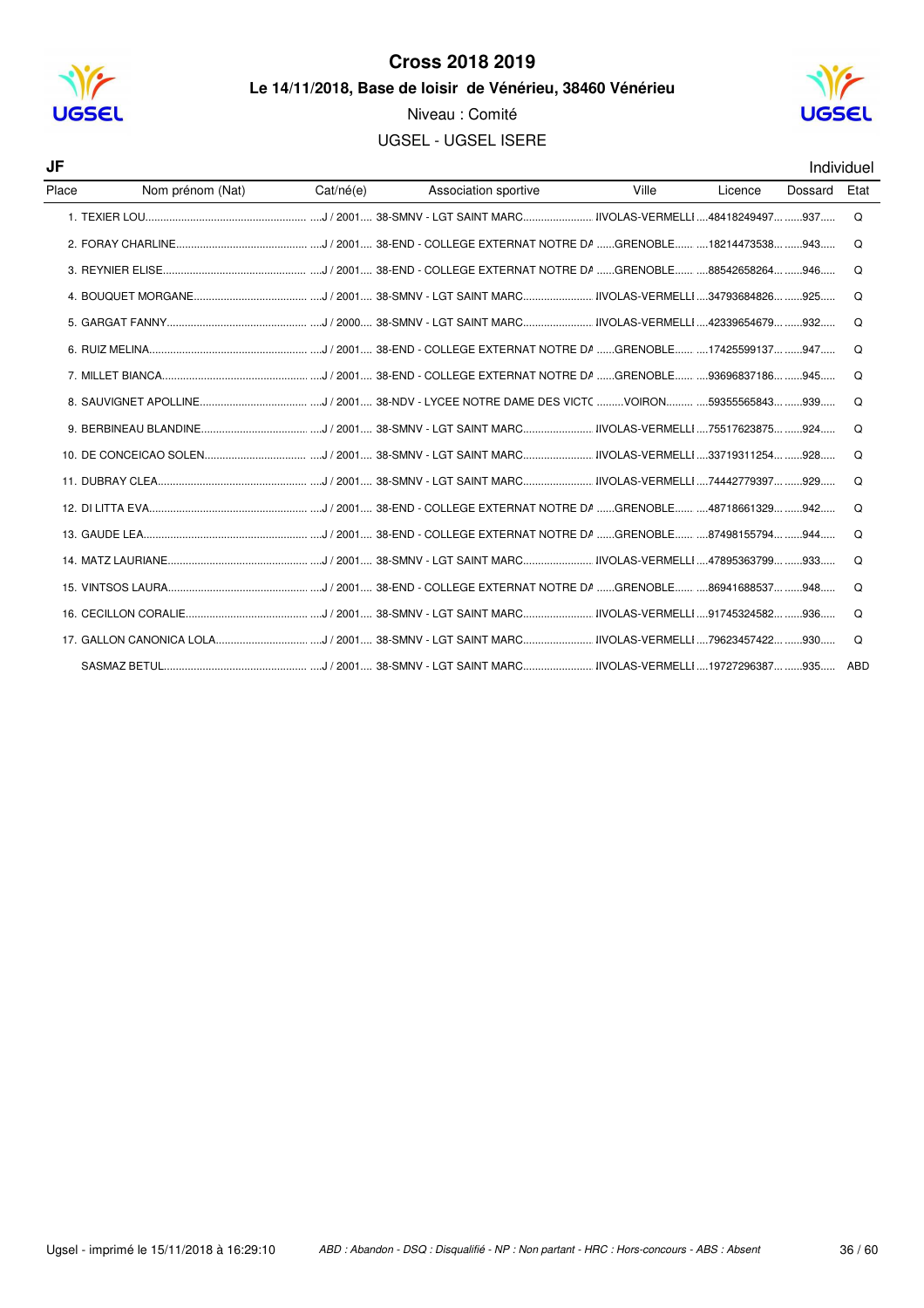

Niveau : Comité

UGSEL - UGSEL ISERE



**JF** Equipes

| Place        | Nb points        | Nom de l'équipe           | Association sportive                            |                                             |                   |  |  |
|--------------|------------------|---------------------------|-------------------------------------------------|---------------------------------------------|-------------------|--|--|
|              | Elève<br>Dossard |                           | Points                                          | Rang                                        | Catégorie / Année |  |  |
| 1            | 18 pts           | 38-END 271                | 38-END - COLLEGE EXTERNAT NOTRE DAME - GRENOBLE |                                             |                   |  |  |
|              | 943              | <b>FORAY CHARLINE</b>     | 2 pts                                           | 2ième                                       | J/2001            |  |  |
|              | 946              | <b>REYNIER ELISE</b>      | 3 pts                                           | 3ième                                       | J/2001            |  |  |
|              | 947              | <b>RUIZ MELINA</b>        | 6 pts                                           | 6ième                                       | J/2001            |  |  |
|              | 945              | <b>MILLET BIANCA</b>      | 7 pts                                           | 7ième                                       | J/2001            |  |  |
| $\mathbf{2}$ | 19 pts           | 38-SMNV 270               |                                                 | 38-SMNV - LGT SAINT MARC - NIVOLAS-VERMELLE |                   |  |  |
|              | 937              | <b>TEXIER LOU</b>         | 1 pts                                           | 1ième                                       | J/2001            |  |  |
|              | 925              | <b>BOUQUET MORGANE</b>    | 4 pts                                           | 4ième                                       | J/2001            |  |  |
|              | 932              | <b>GARGAT FANNY</b>       | 5 pts                                           | 5ième                                       | J/2000            |  |  |
|              | 924              | <b>BERBINEAU BLANDINE</b> | 9 pts                                           | 9ième                                       | J/2001            |  |  |
| 3            | 51 pts           | 38-SMNV 273               | 38-SMNV - LGT SAINT MARC - NIVOLAS-VERMELLE     |                                             |                   |  |  |
|              | 928              | DE CONCEICAO SOLEN        | 10 pts                                          | 10ième                                      | J/2001            |  |  |
|              | 929              | <b>DUBRAY CLEA</b>        | 11 pts                                          | 11ième                                      | J/2001            |  |  |
|              | 933              | <b>MATZ LAURIANE</b>      | 14 pts                                          | 14ième                                      | J/2001            |  |  |
|              | 936              | <b>CECILLON CORALIE</b>   | 16 pts                                          | 16ième                                      | J/2001            |  |  |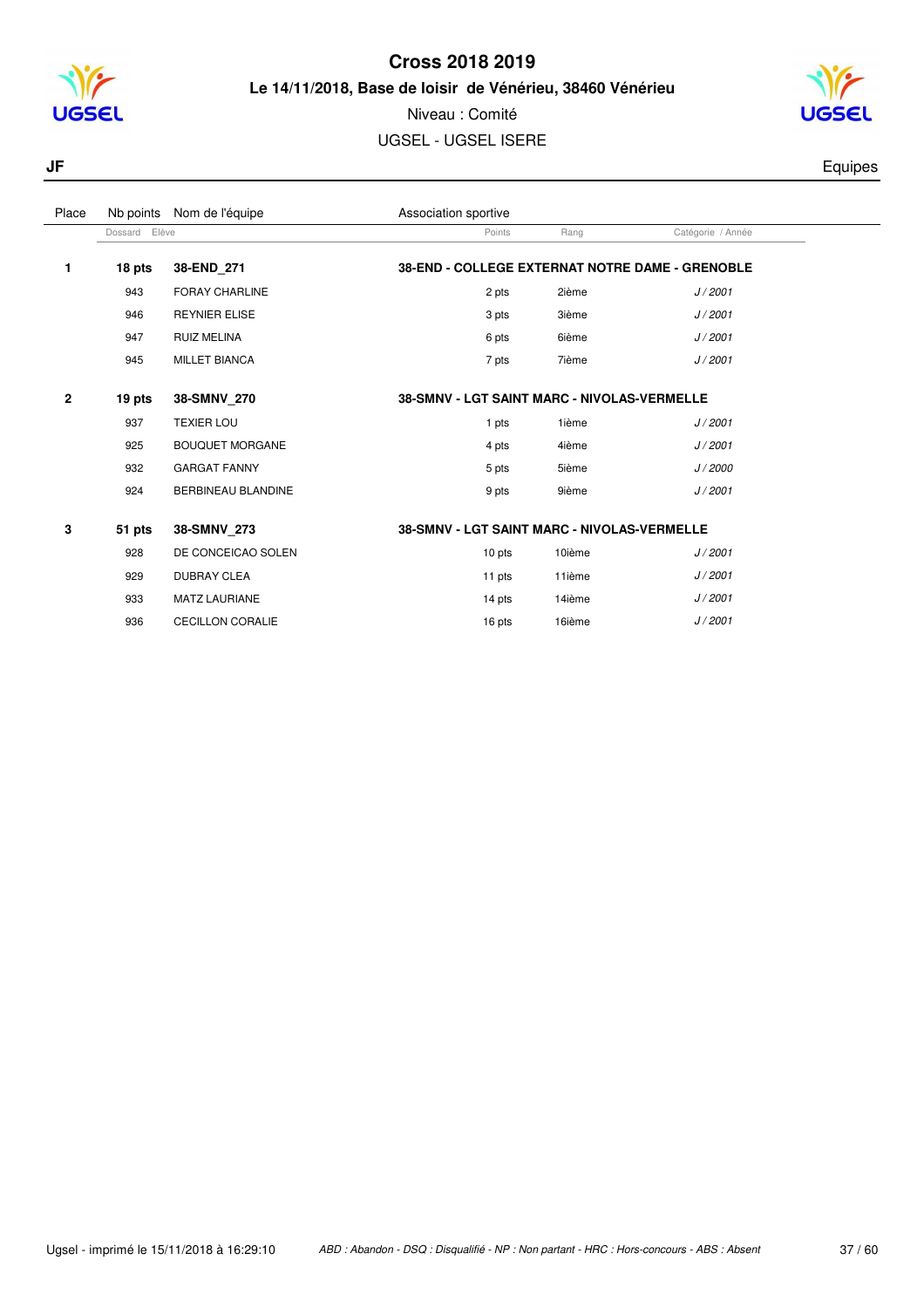

Niveau : Comité

**UGSEL - UGSEL ISERE** 



| JG    |                  |           |                      |       |         |         | Individuel |
|-------|------------------|-----------|----------------------|-------|---------|---------|------------|
| Place | Nom prénom (Nat) | Cat/né(e) | Association sportive | Ville | Licence | Dossard | Etat       |
|       |                  |           |                      |       |         |         | $\Omega$   |
|       |                  |           |                      |       |         |         | $\Omega$   |
|       |                  |           |                      |       |         |         |            |
|       |                  |           |                      |       |         |         |            |
|       |                  |           |                      |       |         |         |            |
|       |                  |           |                      |       |         |         |            |
|       |                  |           |                      |       |         |         |            |
|       |                  |           |                      |       |         |         | $\Omega$   |
|       |                  |           |                      |       |         |         | ∩          |
|       |                  |           |                      |       |         |         | $\Omega$   |
|       |                  |           |                      |       |         |         | ABD        |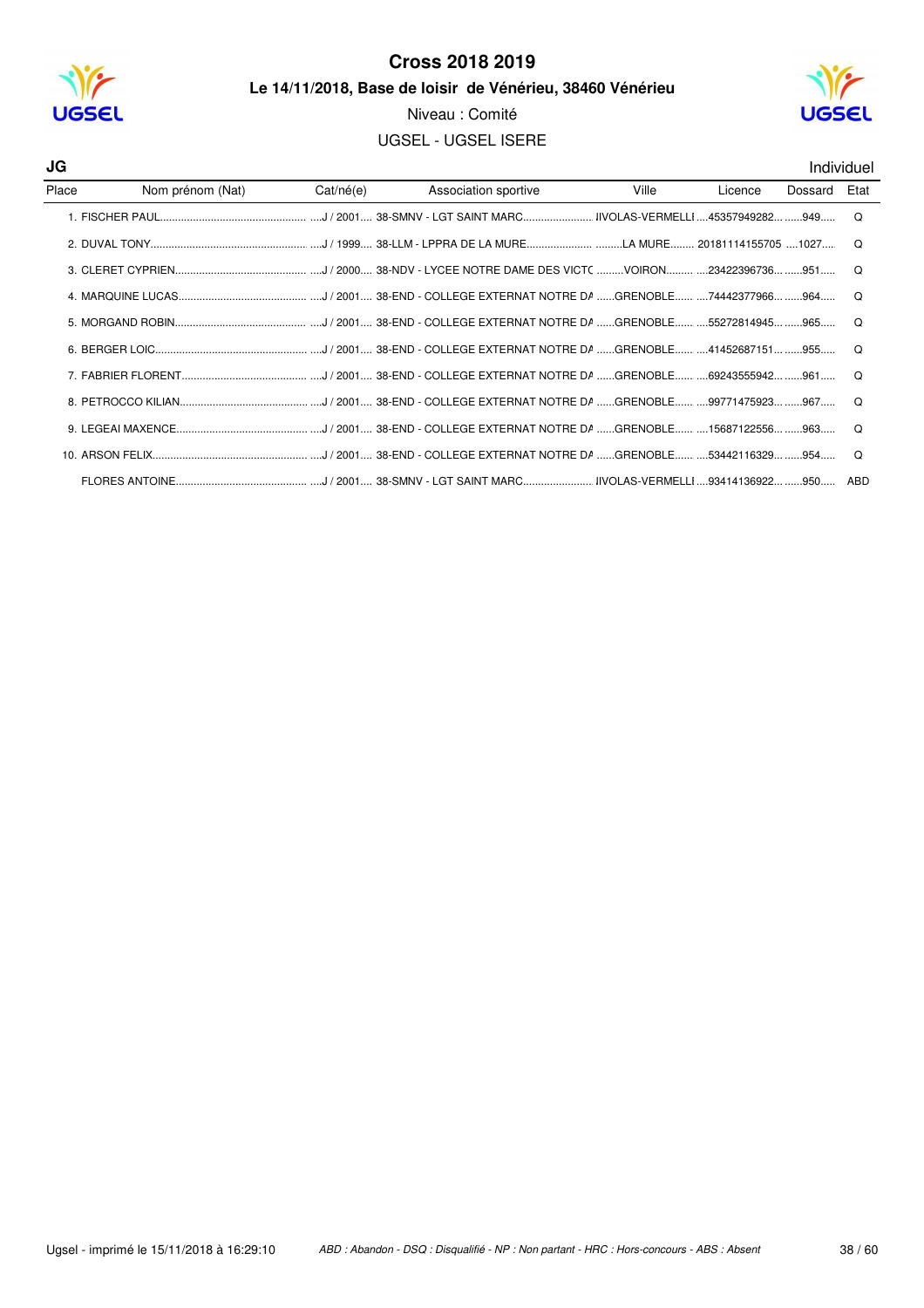



# Niveau : Comité

UGSEL - UGSEL ISERE

**JG** Equipes

| Place | Nb points                             | Nom de l'équipe        | Association sportive                                   |       |                   |
|-------|---------------------------------------|------------------------|--------------------------------------------------------|-------|-------------------|
|       | Dossard Elève<br>38-END 279<br>22 pts |                        | Points<br>Rang                                         |       | Catégorie / Année |
|       |                                       |                        | <b>38-END - COLLEGE EXTERNAT NOTRE DAME - GRENOBLE</b> |       |                   |
|       | 964                                   | <b>MARQUINE LUCAS</b>  | 4 pts                                                  | 4ième | J/2001            |
|       | 965                                   | <b>MORGAND ROBIN</b>   | 5 pts                                                  | 5ième | J/2001            |
|       | 955                                   | <b>BERGER LOIC</b>     | 6 pts                                                  | 6ième | J/2001            |
|       | 961                                   | <b>FABRIER FLORENT</b> | 7 pts                                                  | 7ième | J/2001            |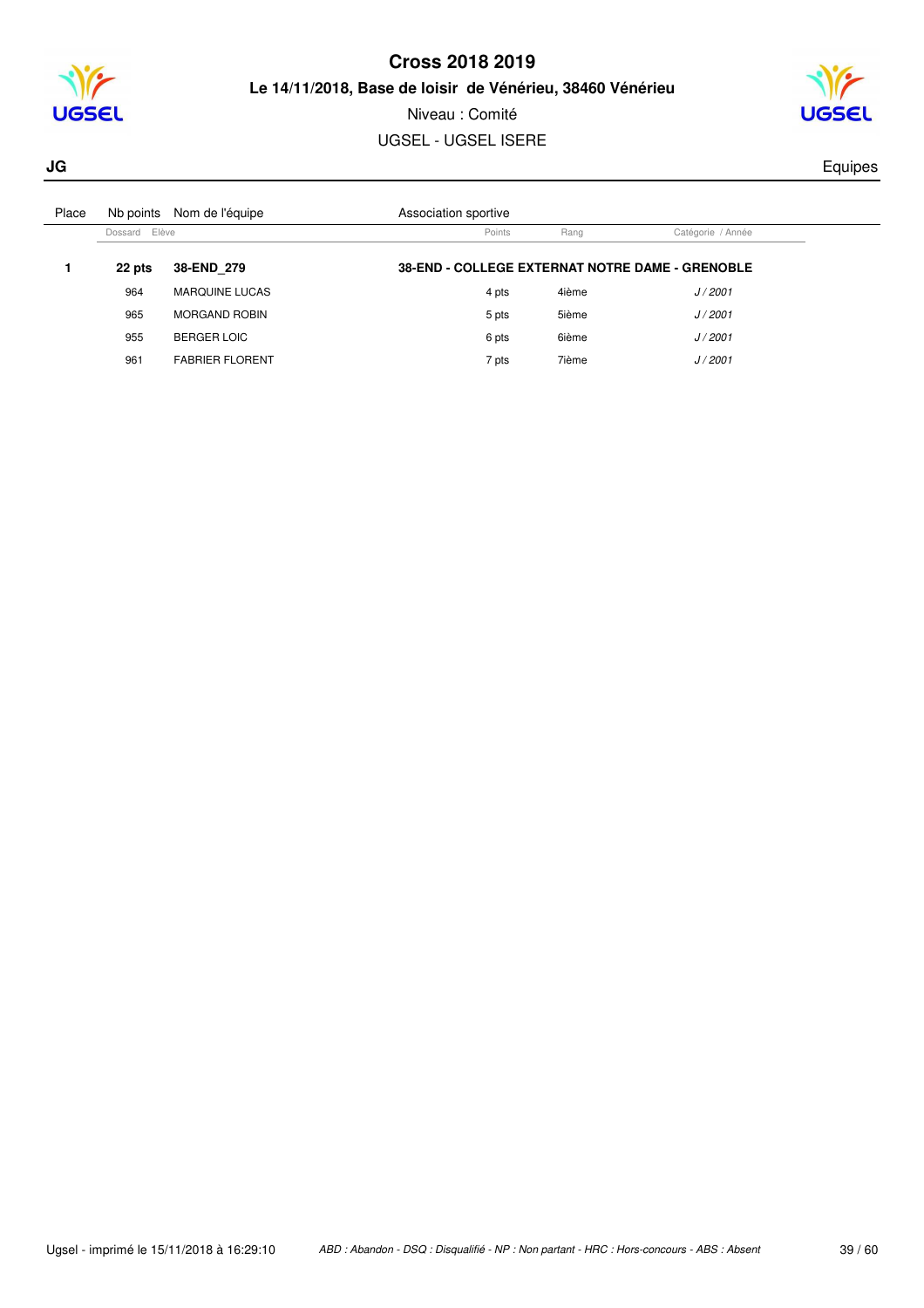

MF1

## **Cross 2018 2019** Le 14/11/2018, Base de loisir de Vénérieu, 38460 Vénérieu

Niveau : Comité

**UGSEL - UGSEL ISERE** 



Individuel

| Place | Nom prénom (Nat) | Cat/né(e) | Association sportive | Ville | Licence | Dossard | Eta |
|-------|------------------|-----------|----------------------|-------|---------|---------|-----|
|       |                  |           |                      |       |         |         | Q   |
|       |                  |           |                      |       |         |         | Q   |
|       |                  |           |                      |       |         |         | Q   |
|       |                  |           |                      |       |         |         | Q   |
|       |                  |           |                      |       |         |         | Q   |
|       |                  |           |                      |       |         |         | Q   |
|       |                  |           |                      |       |         |         | Q   |
|       |                  |           |                      |       |         |         | Q   |
|       |                  |           |                      |       |         |         | Q   |
|       |                  |           |                      |       |         |         | Q   |
|       |                  |           |                      |       |         |         | Q   |
|       |                  |           |                      |       |         |         | Q   |
|       |                  |           |                      |       |         |         | Q   |
|       |                  |           |                      |       |         |         | Q   |
|       |                  |           |                      |       |         |         | Q   |
|       |                  |           |                      |       |         |         | Q   |
|       |                  |           |                      |       |         |         | Q   |
|       |                  |           |                      |       |         |         | Q   |
|       |                  |           |                      |       |         |         | Q   |
|       |                  |           |                      |       |         |         | Q   |
|       |                  |           |                      |       |         |         | Q   |
|       |                  |           |                      |       |         |         | Q   |
|       |                  |           |                      |       |         |         | Q   |
|       |                  |           |                      |       |         |         | Q   |
|       |                  |           |                      |       |         |         | Q   |
|       |                  |           |                      |       |         |         |     |
|       |                  |           |                      |       |         |         |     |
|       |                  |           |                      |       |         |         |     |
|       |                  |           |                      |       |         |         |     |
|       |                  |           |                      |       |         |         |     |
|       |                  |           |                      |       |         |         |     |
|       |                  |           |                      |       |         |         |     |
|       |                  |           |                      |       |         |         |     |
|       |                  |           |                      |       |         |         |     |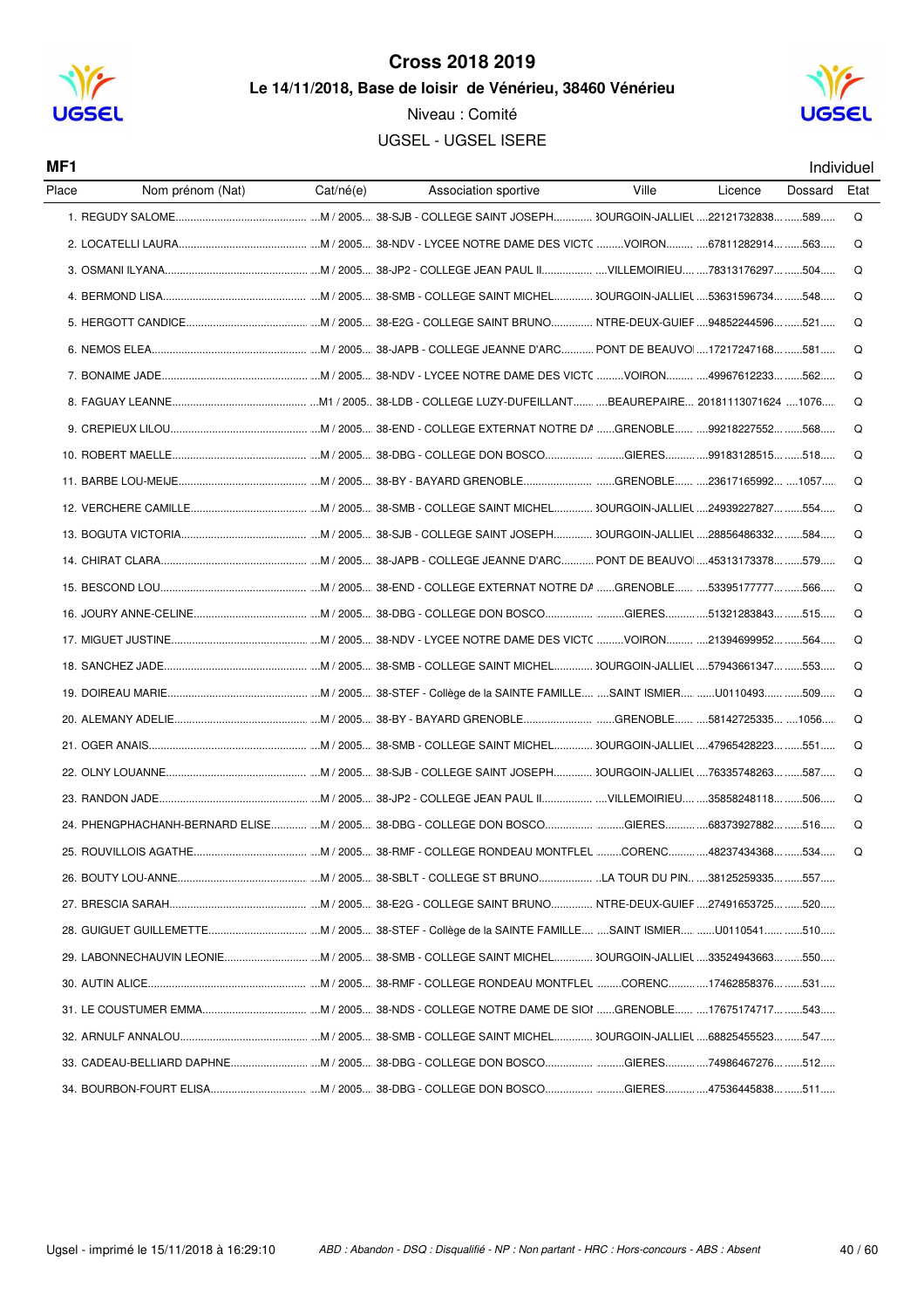

Le 14/11/2018, Base de loisir de Vénérieu, 38460 Vénérieu



| 36. TRICAND DE LA GOUTTE MARINE M / 2005 38-END - COLLEGE EXTERNAT NOTRE DA GRENOBLE 68769175363 577 |
|------------------------------------------------------------------------------------------------------|
|                                                                                                      |
|                                                                                                      |
|                                                                                                      |
|                                                                                                      |
|                                                                                                      |
|                                                                                                      |
|                                                                                                      |
|                                                                                                      |
|                                                                                                      |
|                                                                                                      |
|                                                                                                      |
|                                                                                                      |
|                                                                                                      |
|                                                                                                      |
|                                                                                                      |
|                                                                                                      |
|                                                                                                      |
|                                                                                                      |
|                                                                                                      |
|                                                                                                      |
|                                                                                                      |
|                                                                                                      |
|                                                                                                      |
|                                                                                                      |
|                                                                                                      |
|                                                                                                      |
|                                                                                                      |
|                                                                                                      |
|                                                                                                      |
|                                                                                                      |
|                                                                                                      |
|                                                                                                      |
|                                                                                                      |
|                                                                                                      |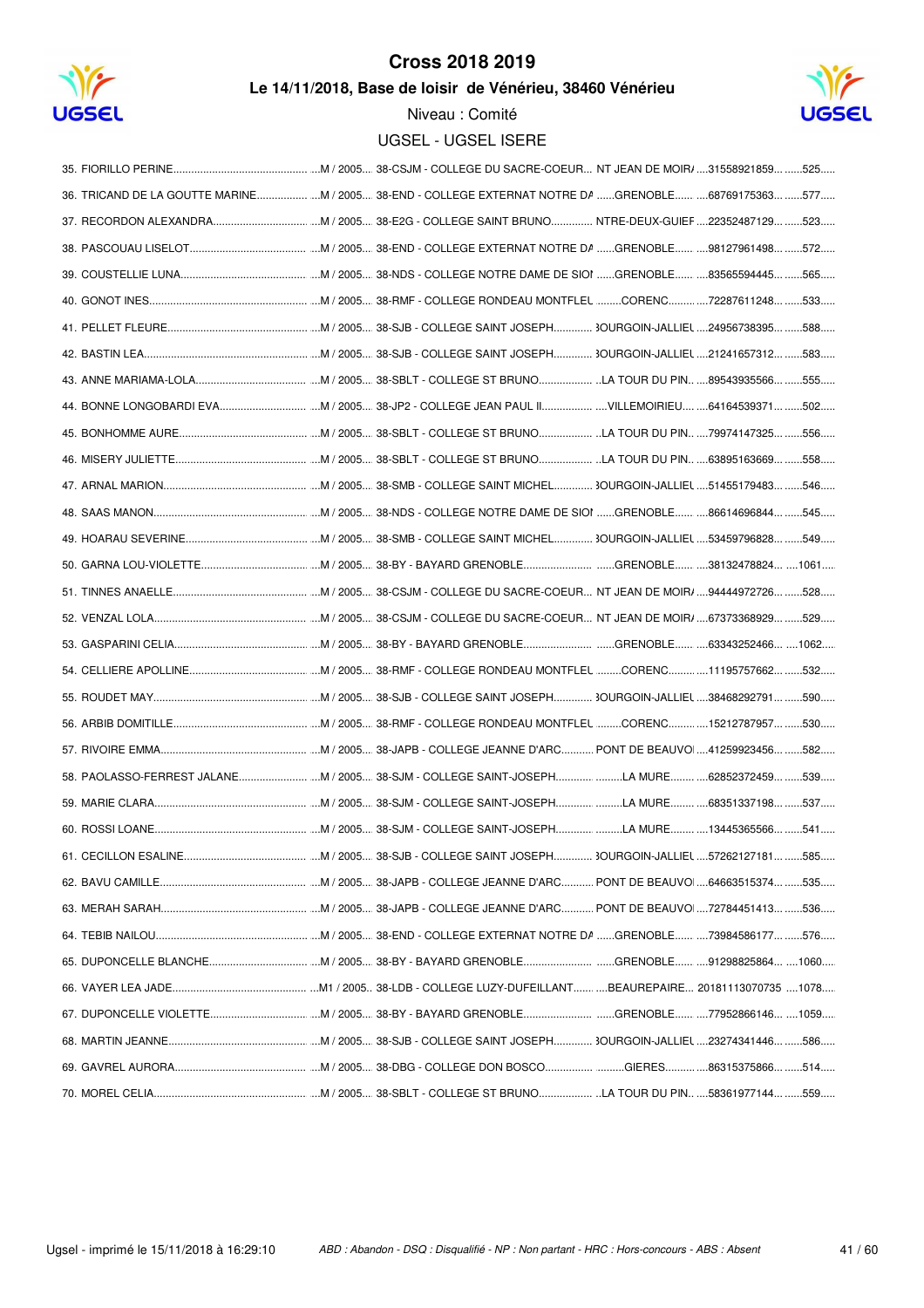

Le 14/11/2018, Base de loisir de Vénérieu, 38460 Vénérieu

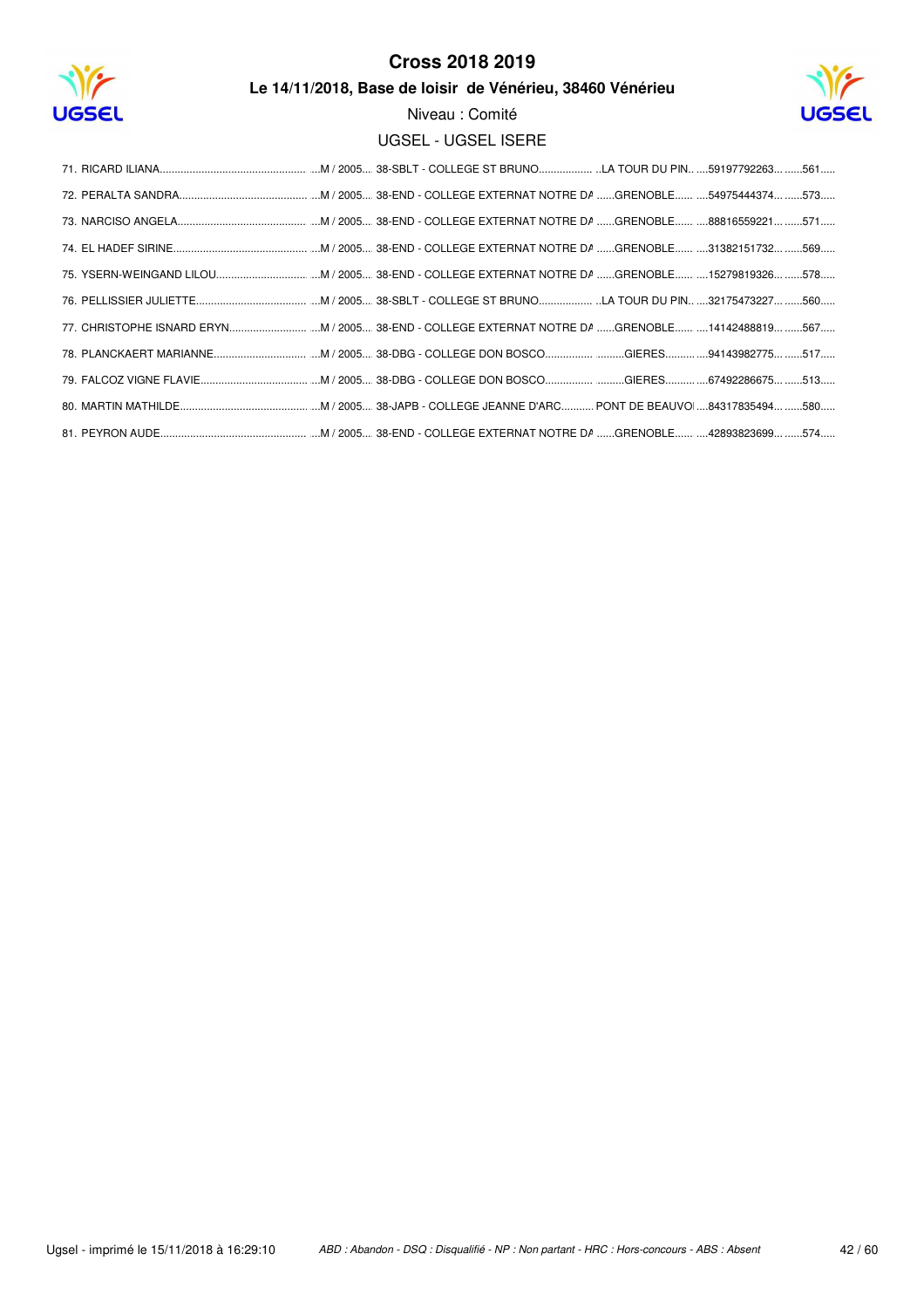

Niveau : Comité

UGSEL - UGSEL ISERE

Dossard Elève **Points** Rang Catégorie / Année

Place Nb points Nom de l'équipe  $\blacksquare$  Association sportive



**MF1** Equipes

| 1 | 55 pts    | 38-SMB 144                  | 38-SMB - COLLEGE SAINT MICHEL - BOURGOIN-JALLIEU       |
|---|-----------|-----------------------------|--------------------------------------------------------|
|   | 548       | <b>BERMOND LISA</b>         | M / 2005<br>4ième<br>4 pts                             |
|   | 554       | <b>VERCHERE CAMILLE</b>     | 12ième<br>M / 2005<br>12 pts                           |
|   | 553       | SANCHEZ JADE                | M / 2005<br>18 pts<br>18ième                           |
|   | 551       | <b>OGER ANAIS</b>           | 21 pts<br>21ième<br>M / 2005                           |
| 2 | 77 pts    | 38-SJB 141                  | 38-SJB - COLLEGE SAINT JOSEPH - BOURGOIN-JALLIEU       |
|   | 589       | <b>REGUDY SALOME</b>        | M / 2005<br>1 pts<br>1ième                             |
|   | 584       | <b>BOGUTA VICTORIA</b>      | M / 2005<br>13ième<br>13 pts                           |
|   | 587       | <b>OLNY LOUANNE</b>         | 22ième<br>M / 2005<br>22 pts                           |
|   | 588       | PELLET FLEURE               | M / 2005<br>41ième<br>41 pts                           |
| 3 | 83 pts    | 38-DBG 149                  | 38-DBG - COLLEGE DON BOSCO - GIERES                    |
|   | 518       | ROBERT MAELLE               | M / 2005<br>10 pts<br>10ième                           |
|   | 515       | JOURY ANNE-CELINE           | M / 2005<br>16 pts<br>16ième                           |
|   | 516       | PHENGPHACHANH-BERNARD ELISE | 24ième<br>M / 2005<br>24 pts                           |
|   | 512       | CADEAU-BELLIARD DAPHNE      | M / 2005<br>33 pts<br>33ième                           |
| 4 | 98 pts    | 38-END 148                  | 38-END - COLLEGE EXTERNAT NOTRE DAME - GRENOBLE        |
|   | 568       | <b>CREPIEUX LILOU</b>       | M / 2005<br>9 pts<br>9ième                             |
|   | 566       | <b>BESCOND LOU</b>          | M / 2005<br>15 pts<br>15ième                           |
|   | 577       | TRICAND DE LA GOUTTE MARINE | M / 2005<br>36ième<br>36 pts                           |
|   | 572       | PASCOUAU LISELOT            | M / 2005<br>38ième<br>38 pts                           |
| 5 | 134 pts   | 38-BY 150                   | 38-BY - BAYARD GRENOBLE - GRENOBLE                     |
|   | 1057      | <b>BARBE LOU-MEIJE</b>      | M / 2005<br>11ième<br>11 pts                           |
|   | 1056      | ALEMANY ADELIE              | 20 pts<br>20ième<br>M / 2005                           |
|   | 1061      | <b>GARNA LOU-VIOLETTE</b>   | 50ième<br>M / 2005<br>50 pts                           |
|   | 1062      | <b>GASPARINI CELIA</b>      | M / 2005<br>53ième<br>53 pts                           |
| 6 | $139$ pts | 38-JAPB 146                 | 38-JAPB - COLLEGE JEANNE D'ARC - LE PONT DE BEAUVOISIN |

581 NEMOS ELEA 6pts 6ième M/2005 579 CHIRAT CLARA 14 pts 14ième M / 2005 RIVOIRE EMMA 57 pts 57ième M / 2005 535 BAVU CAMILLE **1999 12005** 62 pts 62ième M / 2005

#### **149 pts 38-RMF\_152 38-RMF - COLLEGE RONDEAU MONTFLEURY - CORENC** 534 ROUVILLOIS AGATHE **25 pts** 25ième M / 2005 531 AUTIN ALICE **30** pts 30ième M / 2005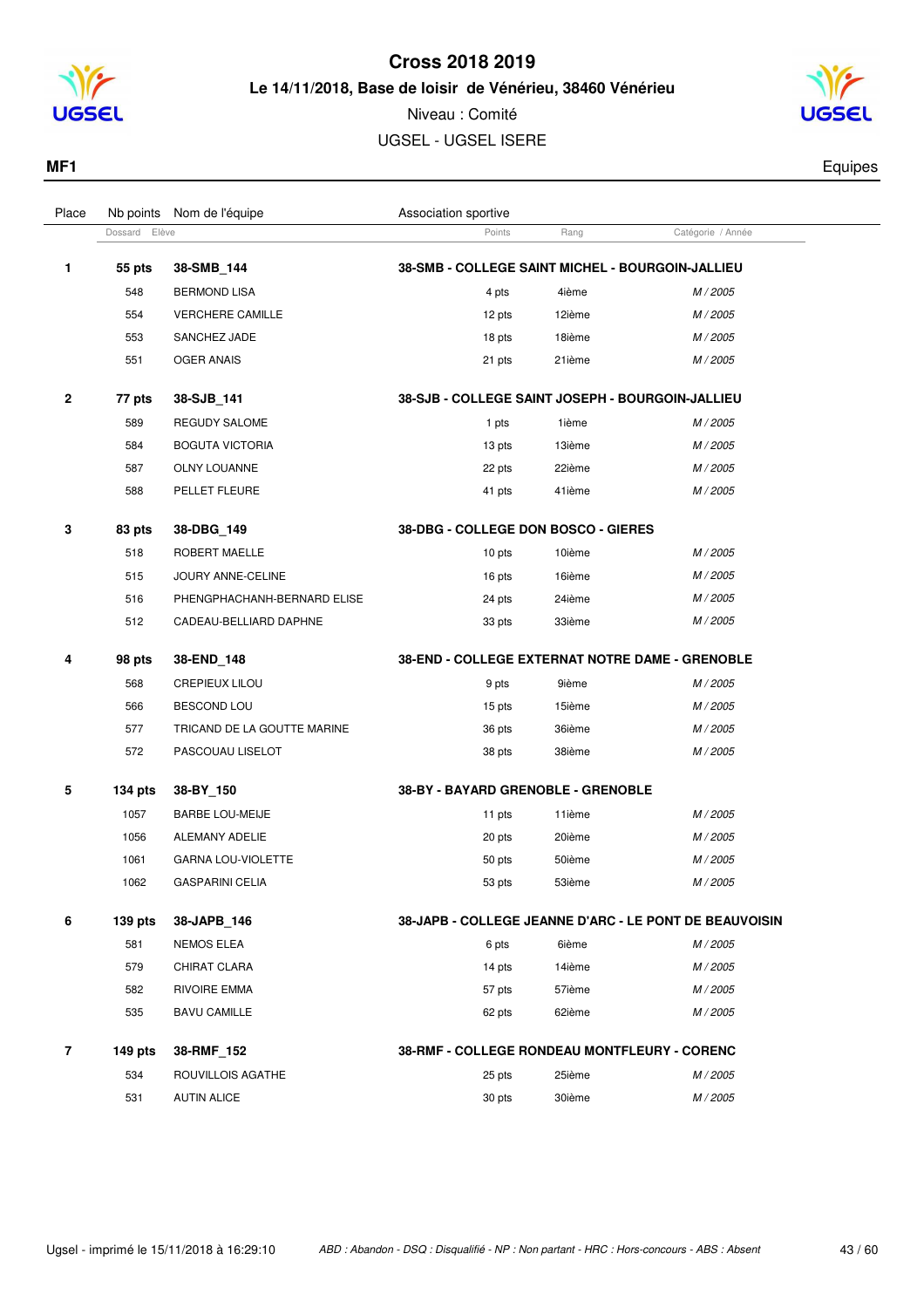

## **Cross 2018 2019 Le 14/11/2018, Base de loisir de Vénérieu, 38460 Vénérieu**

Niveau : Comité

UGSEL - UGSEL ISERE



**MF1** Equipes

| Place | Nb points        | Nom de l'équipe          | Association sportive                                    |        |                   |  |
|-------|------------------|--------------------------|---------------------------------------------------------|--------|-------------------|--|
|       | Elève<br>Dossard |                          | Points                                                  | Rang   | Catégorie / Année |  |
|       | 149 pts          | 38-RMF 152               | 38-RMF - COLLEGE RONDEAU MONTFLEURY - CORENC            |        |                   |  |
|       | 533              | <b>GONOT INES</b>        | 40 pts                                                  | 40ième | M / 2005          |  |
|       | 532              | <b>CELLIERE APOLLINE</b> | 54 pts                                                  | 54ième | M / 2005          |  |
| 8     | 157 $pts$        | 38-SMB 154               | <b>38-SMB - COLLEGE SAINT MICHEL - BOURGOIN-JALLIEU</b> |        |                   |  |
|       | 550              | LABONNECHAUVIN LEONIE    | 29 pts                                                  | 29ième | M / 2005          |  |

|    | 547            | <b>ARNULF ANNALOU</b>      | M / 2005<br>32 pts<br>32ième                     |
|----|----------------|----------------------------|--------------------------------------------------|
|    | 546            | <b>ARNAL MARION</b>        | M / 2005<br>47 pts<br>47ième                     |
|    | 549            | HOARAU SEVERINE            | M / 2005<br>49 pts<br>49ième                     |
| 9  | <b>160 pts</b> | 38-SBLT 153                | 38-SBLT - COLLEGE ST BRUNO - LA TOUR DU PIN      |
|    | 557            | <b>BOUTY LOU-ANNE</b>      | M / 2005<br>26ième<br>26 pts                     |
|    | 555            | ANNE MARIAMA-LOLA          | M / 2005<br>43 pts<br>43ième                     |
|    | 556            | <b>BONHOMME AURE</b>       | M / 2005<br>45 pts<br>45ième                     |
|    | 558            | MISERY JULIETTE            | M / 2005<br>46 pts<br>46ième                     |
| 10 | <b>226 pts</b> | 38-SJB 158                 | 38-SJB - COLLEGE SAINT JOSEPH - BOURGOIN-JALLIEU |
|    | 583            | <b>BASTIN LEA</b>          | M / 2005<br>42 pts<br>42ième                     |
|    | 590            | ROUDET MAY                 | M / 2005<br>55 pts<br>55ième                     |
|    | 585            | <b>CECILLON ESALINE</b>    | 61 pts<br>61ième<br>M / 2005                     |
|    | 586            | <b>MARTIN JEANNE</b>       | 68ième<br>M / 2005<br>68 pts                     |
| 11 | <b>260 pts</b> | 38-DBG 156                 | 38-DBG - COLLEGE DON BOSCO - GIERES              |
|    | 511            | <b>BOURBON-FOURT ELISA</b> | M / 2005<br>34ième<br>34 pts                     |
|    | 514            | <b>GAVREL AURORA</b>       | 69 pts<br>69ième<br>M / 2005                     |
|    | 517            | PLANCKAERT MARIANNE        | M / 2005<br>78 pts<br>78ième                     |
|    | 513            | <b>FALCOZ VIGNE FLAVIE</b> | 79ième<br>M / 2005<br>79 pts                     |
| 12 | 283 pts        | 38-END 162                 | 38-END - COLLEGE EXTERNAT NOTRE DAME - GRENOBLE  |
|    | 576            | <b>TEBIB NAILOU</b>        | 64 pts<br>64ième<br>M / 2005                     |
|    | 573            | PERALTA SANDRA             | M / 2005<br>72 pts<br>72ième                     |
|    | 571            | NARCISO ANGELA             | 73ième<br>M / 2005<br>73 pts                     |
|    | 569            | EL HADEF SIRINE            | 74 pts<br>74ième<br>M / 2005                     |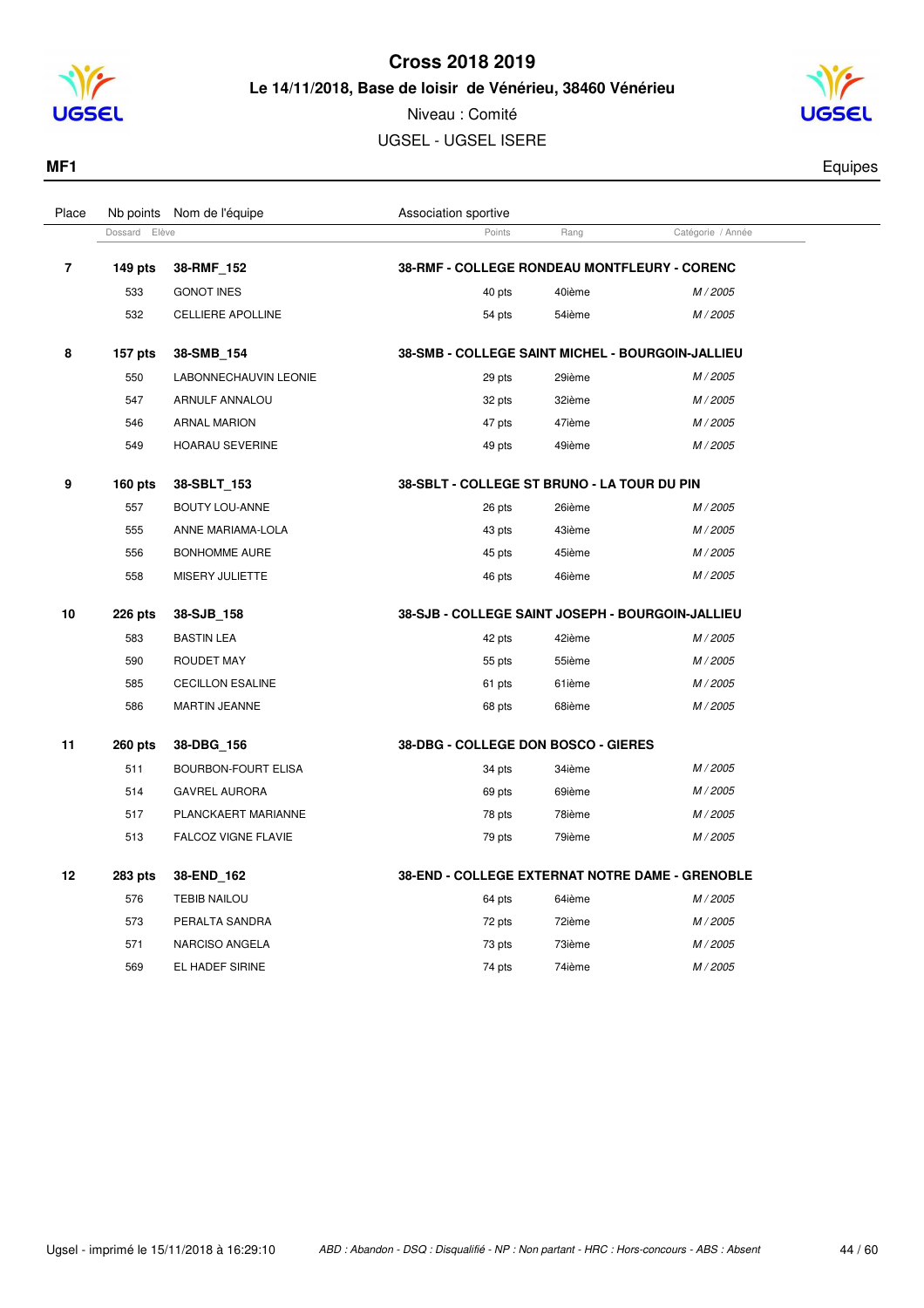

Niveau : Comité

**UGSEL - UGSEL ISERE** 



Individuel

| MF <sub>2</sub> |                          |           |                                     |       |                           | Individue |     |
|-----------------|--------------------------|-----------|-------------------------------------|-------|---------------------------|-----------|-----|
| Place           | Nom prénom (Nat)         | Cat/né(e) | Association sportive                | Ville | Licence                   | Dossard   | Eta |
|                 |                          |           |                                     |       |                           |           | Q   |
|                 |                          |           |                                     |       |                           |           | Q   |
|                 |                          |           |                                     |       |                           |           | Q   |
|                 |                          |           |                                     |       |                           |           | Q   |
|                 |                          |           |                                     |       |                           |           | Q   |
|                 |                          |           |                                     |       |                           |           | Q   |
|                 |                          |           |                                     |       |                           |           | Q   |
|                 |                          |           |                                     |       |                           |           | Q   |
|                 |                          |           |                                     |       |                           |           | Q   |
|                 |                          |           |                                     |       |                           |           | Q   |
|                 |                          |           |                                     |       |                           |           | Q   |
|                 |                          |           |                                     |       |                           |           | Q   |
|                 |                          |           |                                     |       |                           |           | Q   |
|                 |                          |           |                                     |       |                           |           | Q   |
|                 |                          |           |                                     |       |                           |           | Q   |
|                 |                          |           |                                     |       |                           |           | Q   |
|                 |                          |           |                                     |       |                           |           | Q   |
|                 |                          |           |                                     |       |                           |           | Q   |
|                 |                          |           |                                     |       |                           |           | Q   |
|                 |                          |           |                                     |       |                           |           | Q   |
|                 |                          |           |                                     |       |                           |           | Q   |
|                 |                          |           |                                     |       |                           |           | Q   |
|                 |                          |           |                                     |       |                           |           | Q   |
|                 |                          |           |                                     |       |                           |           | Q   |
|                 | 25. MERLE SANZ FLORIANE. |           | M / 2004 38-A - COLLEGE DE LA SALLE |       | .GRENOBLE 36939697447 701 |           | Q   |
|                 |                          |           |                                     |       |                           |           |     |
|                 |                          |           |                                     |       |                           |           |     |
|                 |                          |           |                                     |       |                           |           |     |
|                 |                          |           |                                     |       |                           |           |     |
|                 |                          |           |                                     |       |                           |           |     |
|                 |                          |           |                                     |       |                           |           |     |
|                 |                          |           |                                     |       |                           |           |     |
|                 |                          |           |                                     |       |                           |           |     |
|                 |                          |           |                                     |       |                           |           |     |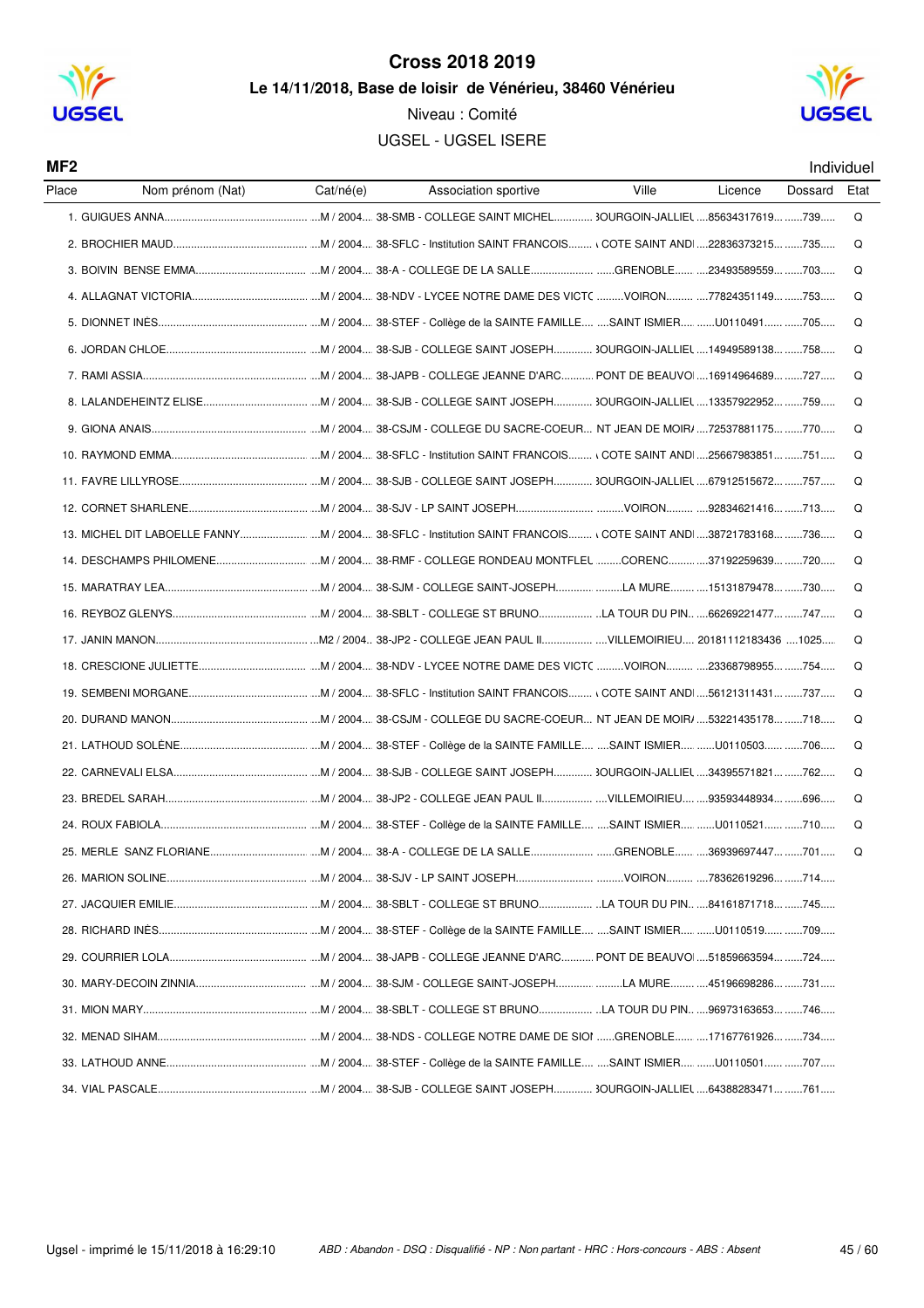

Le 14/11/2018, Base de loisir de Vénérieu, 38460 Vénérieu



|  | MOURRE JULIE………………………………………………M / 2004…. 38-SMB - COLLEGE SAINT MICHEL…………. 3OURGOIN-JALLIEL ….42148664784… ……740…… ABD |
|--|-------------------------------------------------------------------------------------------------------------------------|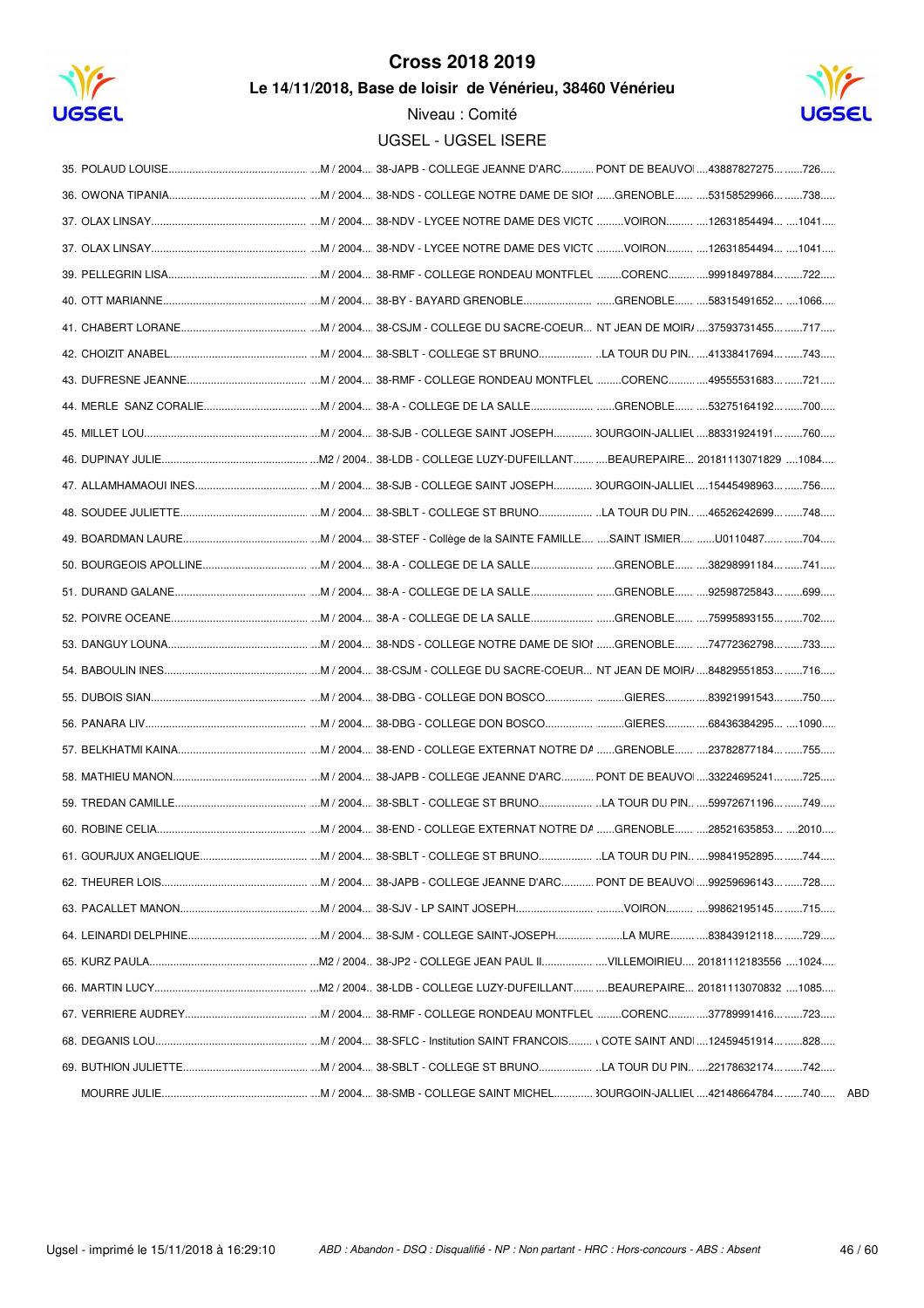

UGSEL - UGSEL ISERE

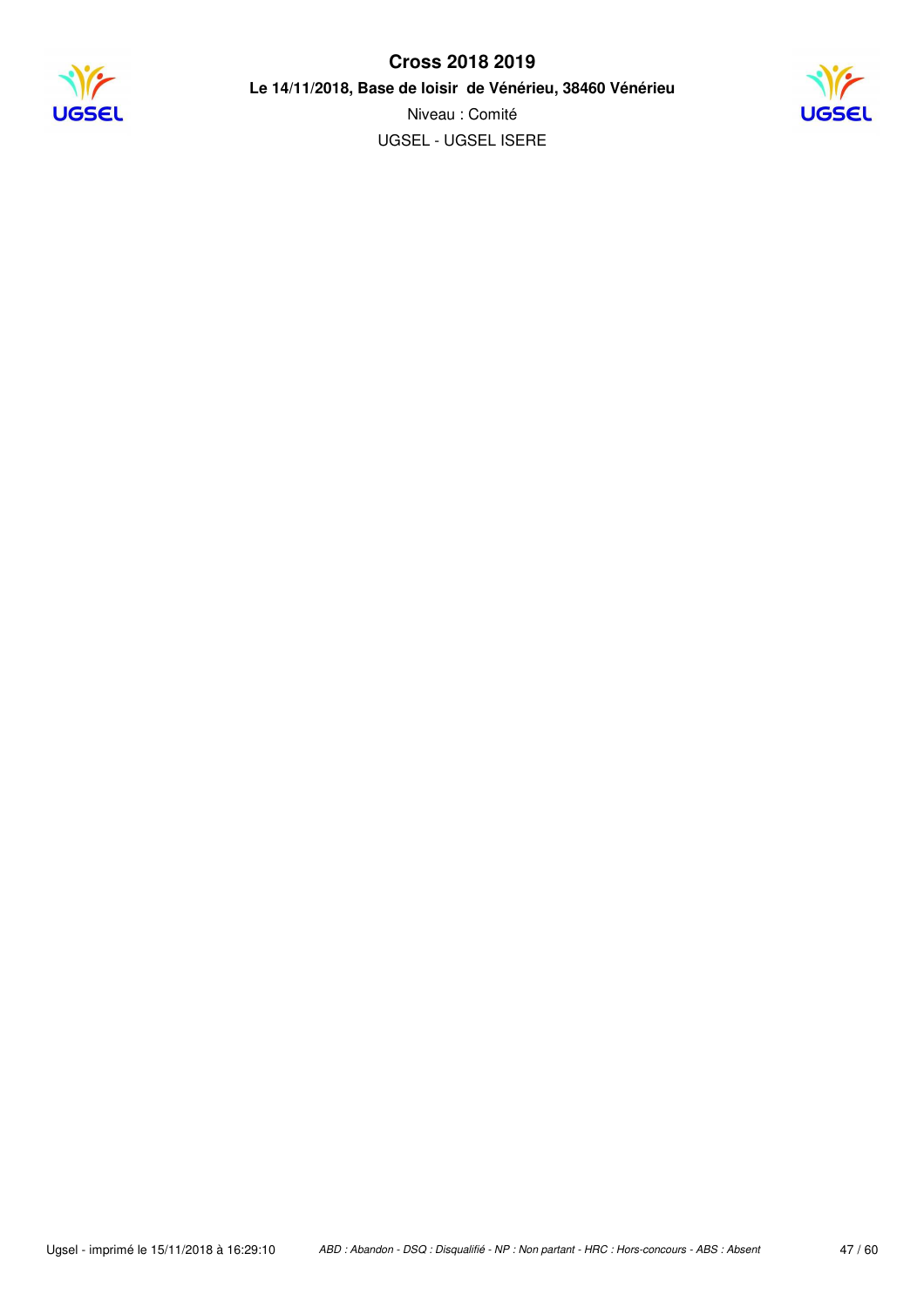



| MF <sub>2</sub> | $\overline{\phantom{0}}$<br>−auioe |
|-----------------|------------------------------------|
|                 |                                    |

| Place       | Nb points        | Nom de l'équipe           | Association sportive                                  |        |                                                            |  |
|-------------|------------------|---------------------------|-------------------------------------------------------|--------|------------------------------------------------------------|--|
|             | Elève<br>Dossard |                           | Points                                                | Rang   | Catégorie / Année                                          |  |
| 1           | 44 pts           | 38-SFLC_200               |                                                       |        | 38-SFLC - Institution SAINT FRANCOIS - LA COTE SAINT ANDRE |  |
|             | 735              | <b>BROCHIER MAUD</b>      | 2 pts                                                 | 2ième  | M / 2004                                                   |  |
|             | 751              | RAYMOND EMMA              | 10 pts                                                | 10ième | M / 2004                                                   |  |
|             | 736              | MICHEL DIT LABOELLE FANNY | 13 pts                                                | 13ième | M / 2004                                                   |  |
|             | 737              | SEMBENI MORGANE           | 19 pts                                                | 19ième | M / 2004                                                   |  |
| $\mathbf 2$ | 47 pts           | 38-SJB_204                | 38-SJB - COLLEGE SAINT JOSEPH - BOURGOIN-JALLIEU      |        |                                                            |  |
|             | 758              | <b>JORDAN CHLOE</b>       | 6 pts                                                 | 6ième  | M / 2004                                                   |  |
|             | 759              | LALANDEHEINTZ ELISE       | 8 pts                                                 | 8ième  | M / 2004                                                   |  |
|             | 757              | <b>FAVRE LILLYROSE</b>    | 11 pts                                                | 11ième | M / 2004                                                   |  |
|             | 762              | CARNEVALI ELSA            | 22 pts                                                | 22ième | M / 2004                                                   |  |
| 3           | 78 pts           | 38-STEF_203               | 38-STEF - Collège de la SAINTE FAMILLE - SAINT ISMIER |        |                                                            |  |
|             | 705              | DIONNET INÈS              | 5 pts                                                 | 5ième  | M / 2004                                                   |  |
|             | 706              | LATHOUD SOLÈNE            | 21 pts                                                | 21ième | M / 2004                                                   |  |
|             | 710              | ROUX FABIOLA              | 24 pts                                                | 24ième | M / 2004                                                   |  |
|             | 709              | RICHARD INÈS              | 28 pts                                                | 28ième | M / 2004                                                   |  |
| 4           | 96 pts           | 38-NDV_202                | 38-NDV - LYCEE NOTRE DAME DES VICTOIRES - VOIRON      |        |                                                            |  |
|             | 753              | ALLAGNAT VICTORIA         | 4 pts                                                 | 4ième  | M / 2004                                                   |  |
|             | 754              | <b>CRESCIONE JULIETTE</b> | 18 pts                                                | 18ième | M / 2004                                                   |  |
|             | 1041             | <b>OLAX LINSAY</b>        | 37 pts                                                | 37ième | M / 2004                                                   |  |
|             | 1041             | <b>OLAX LINSAY</b>        | 37 pts                                                | 37ième | M / 2004                                                   |  |
| 5           | 116 pts          | 38-SBLT_210               | 38-SBLT - COLLEGE ST BRUNO - LA TOUR DU PIN           |        |                                                            |  |
|             | 747              | REYBOZ GLENYS             | 16 pts                                                | 16ième | M / 2004                                                   |  |
|             | 745              | <b>JACQUIER EMILIE</b>    | 27 pts                                                | 27ième | M / 2004                                                   |  |
|             | 746              | <b>MION MARY</b>          | 31 pts                                                | 31ième | M / 2004                                                   |  |
|             | 743              | <b>CHOIZIT ANABEL</b>     | 42 pts                                                | 42ième | M / 2004                                                   |  |
| 6           | 122 pts          | 38-A_201                  | 38-A - COLLEGE DE LA SALLE - GRENOBLE                 |        |                                                            |  |
|             | 703              | <b>BOIVIN BENSE EMMA</b>  | 3 pts                                                 | 3ième  | M / 2004                                                   |  |
|             | 701              | MERLE SANZ FLORIANE       | 25 pts                                                | 25ième | M / 2004                                                   |  |
|             | 700              | MERLE SANZ CORALIE        | 44 pts                                                | 44ième | M / 2004                                                   |  |
|             | 741              | <b>BOURGEOIS APOLLINE</b> | 50 pts                                                | 50ième | M / 2004                                                   |  |
| 7           | $124$ pts        | 38-CSJM_206               |                                                       |        | 38-CSJM - COLLEGE DU SACRE-COEUR - SAINT JEAN DE MOIRANS   |  |
|             | 770              | <b>GIONA ANAIS</b>        | 9 pts                                                 | 9ième  | M / 2004                                                   |  |
|             | 718              | DURAND MANON              | 20 pts                                                | 20ième | M / 2004                                                   |  |
|             |                  |                           |                                                       |        |                                                            |  |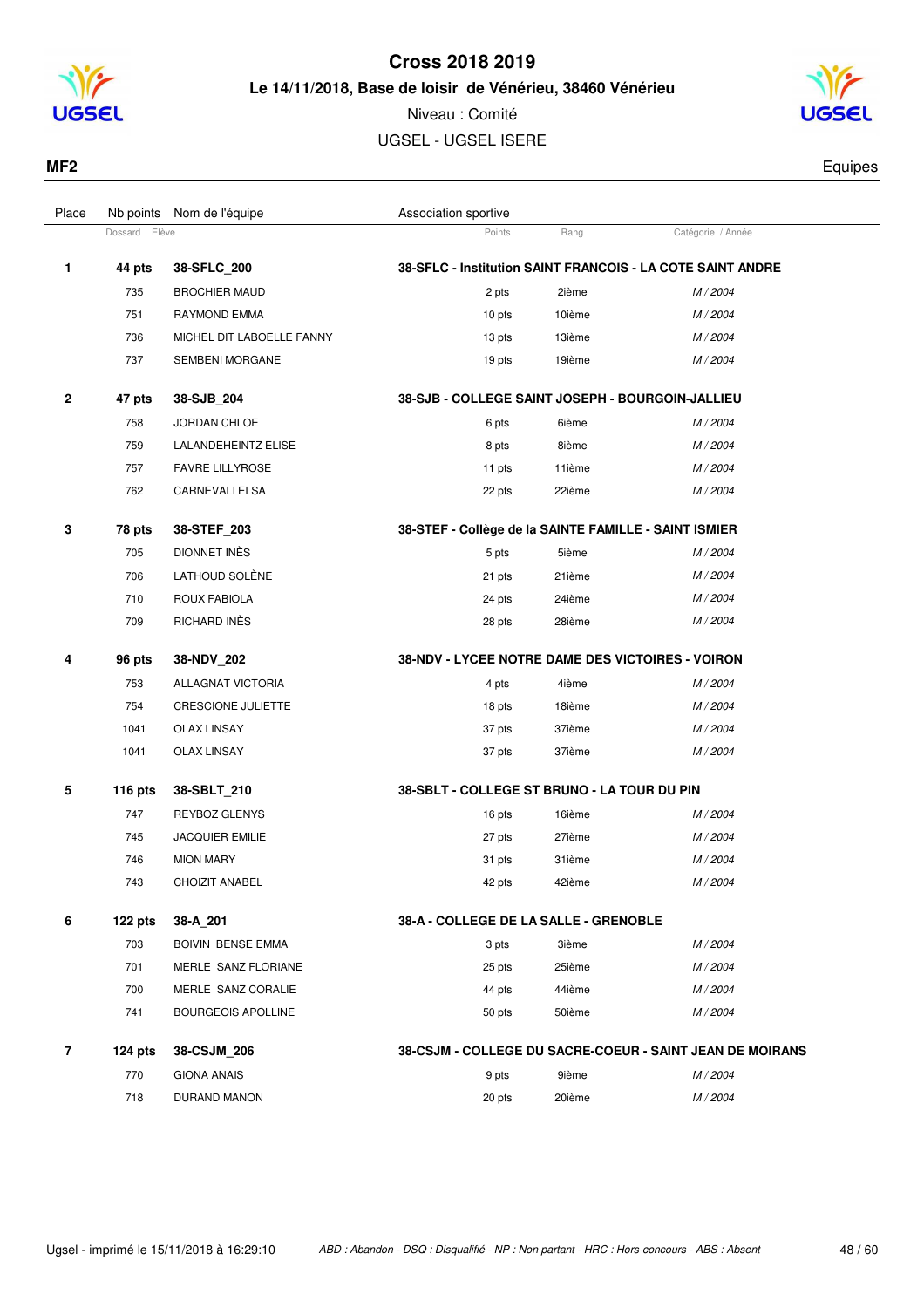

Niveau : Comité

UGSEL - UGSEL ISERE



**MF2** Equipes

| Place          |               | Nb points Nom de l'équipe  | Association sportive                         |        |                                                          |  |
|----------------|---------------|----------------------------|----------------------------------------------|--------|----------------------------------------------------------|--|
|                | Dossard Elève |                            | Points                                       | Rang   | Catégorie / Année                                        |  |
| $\overline{7}$ | 124 pts       | 38-CSJM 206                |                                              |        | 38-CSJM - COLLEGE DU SACRE-COEUR - SAINT JEAN DE MOIRANS |  |
|                | 717           | <b>CHABERT LORANE</b>      | 41 pts                                       | 41ième | M / 2004                                                 |  |
|                | 716           | <b>BABOULIN INES</b>       | 54 pts                                       | 54ième | M / 2004                                                 |  |
| 8              | $129$ pts     | 38-JAPB_205                |                                              |        | 38-JAPB - COLLEGE JEANNE D'ARC - LE PONT DE BEAUVOISIN   |  |
|                | 727           | <b>RAMI ASSIA</b>          | 7 pts                                        | 7ième  | M / 2004                                                 |  |
|                | 724           | <b>COURRIER LOLA</b>       | 29 pts                                       | 29ième | M / 2004                                                 |  |
|                | 726           | POLAUD LOUISE              | 35 pts                                       | 35ième | M / 2004                                                 |  |
|                | 725           | <b>MATHIEU MANON</b>       | 58 pts                                       | 58ième | M / 2004                                                 |  |
| 9              | 163 pts       | 38-RMF 208                 | 38-RMF - COLLEGE RONDEAU MONTFLEURY - CORENC |        |                                                          |  |
|                | 720           | <b>DESCHAMPS PHILOMENE</b> | 14 pts                                       | 14ième | M / 2004                                                 |  |
|                | 722           | PELLEGRIN LISA             | 39 pts                                       | 39ième | M / 2004                                                 |  |
|                | 721           | DUFRESNE JEANNE            | 43 pts                                       | 43ième | M / 2004                                                 |  |
|                | 723           | <b>VERRIERE AUDREY</b>     | 67 pts                                       | 67ième | M / 2004                                                 |  |
| 10             | 237 pts       | 38-SBLT 217                | 38-SBLT - COLLEGE ST BRUNO - LA TOUR DU PIN  |        |                                                          |  |
|                | 748           | SOUDEE JULIETTE            | 48 pts                                       | 48ième | M / 2004                                                 |  |
|                | 749           | TREDAN CAMILLE             | 59 pts                                       | 59ième | M / 2004                                                 |  |
|                | 744           | <b>GOURJUX ANGELIQUE</b>   | 61 pts                                       | 61ième | M / 2004                                                 |  |
|                | 742           | <b>BUTHION JULIETTE</b>    | 69 pts                                       | 69ième | M / 2004                                                 |  |
|                |               |                            |                                              |        |                                                          |  |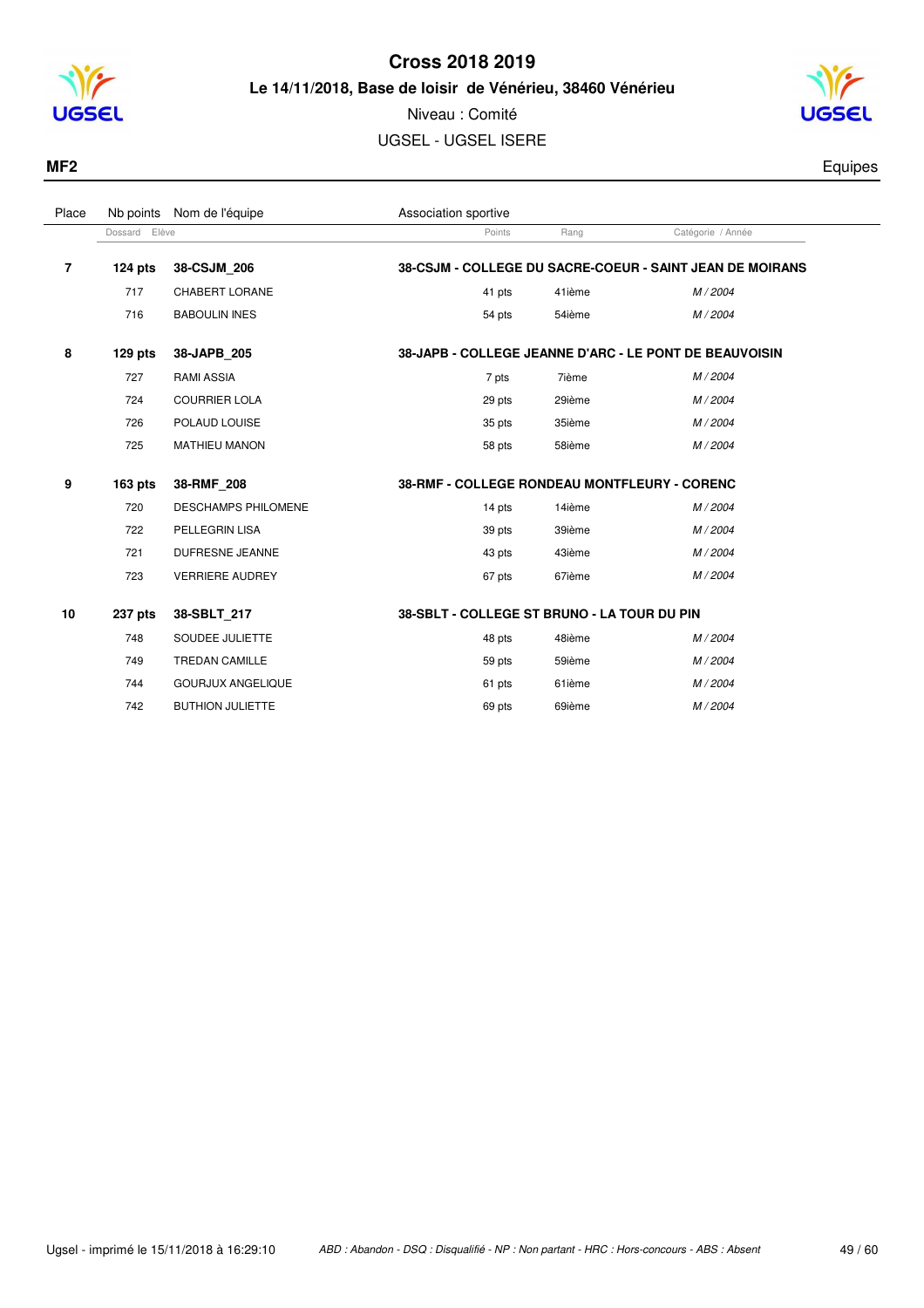

Nom prénom (Nat)

MG<sub>1</sub>

Place

#### Cross 2018 2019 Le 14/11/2018. Base de loisir de Vénérieu, 38460 Vénérieu

Niveau: Comité

UGSEL - UGSEL ISERE

Association sportive

Ville

Licence

Cat/né(e)



Individuel

Dossard

Etat

1 PROVENAZ CI ARENCE ........ ...M / 2005.... 38-RMF - COLLEGE RONDEAU MONTFLEL .........CORENC......... ...77954328866... ......629.....  $\Omega$ Q 3 MISRAOLII WASSIM .......... ...M / 2005.... 38-CSJM - COLLEGE DU SACRE-COEUR... NT JEAN DE MOIR/ ....18659343779... .......621...  $\Omega$  $\Omega$  $\Omega$ 6 NOGARETTO HUGO  $\Omega$  $\Omega$ 8. BOUVARD BENOIT........  $\Omega$  $\Omega$  $\Omega$  $\Omega$ M / 2005 38-S.IR - COLLEGE SAINT JOSEPH 3OLIRGOIN-JALLIEL 42479719652 691 12 JEET TEO  $\Omega$  $\Omega$ 14 DAUPHINE IIII IAN  $\Omega$ Q ∩ 17. MOUMINE ISLAM.. ....................................M / 2005.... 38-A - COLLEGE DE LA SALLE.......................GRENOBLE...... ...52696399549... ......595..... Q Q 19 GAGNOLID MATHIS  $\Omega$  $\Omega$ 21. TREHUDIC ELOUANN..  $\Omega$ 22 LAVIALLE ALEXANDRE MIZONS 38-RME - COLLEGE RONDEALL MONTELEL CORENC 57991323411 627  $\Omega$  $\Omega$  $\Omega$ 25 EDOUARD LUKA  $\Omega$ 27 MANSOLIRI YANIS 2012 1021 M1 / 2005 38-JP2 - COLLEGE JEAN PALIL II VILLEMOIRIELL 20181112183654 1021 28 RAVIER PIERRE-LOUIS 614 M / 2005 38-F2G - COLLEGE SAINT RRUNO NTRE-DEUX-GUIFF 92125921326 614 30 KOHASSI VALERY 31 GIRARD AXEL 2013113071728 1079 32 PORCHER AXEL 33. CHEVALIER LORIS. ................ ....M / 2005.... 38-DBG - COLLEGE DON BOSCO........... ... .........GIERES......... ....72624652669... ......603.....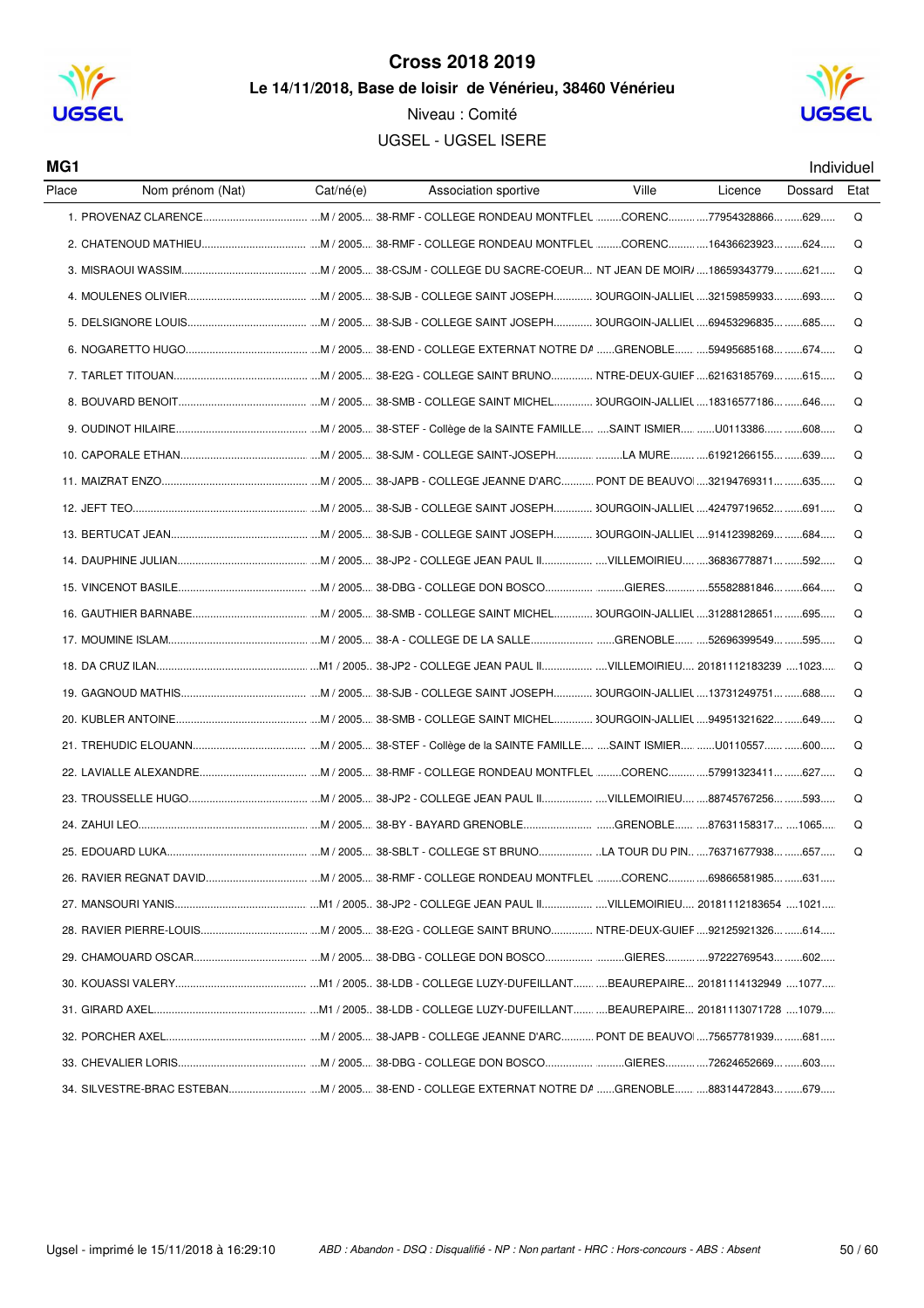

Le 14/11/2018, Base de loisir de Vénérieu, 38460 Vénérieu

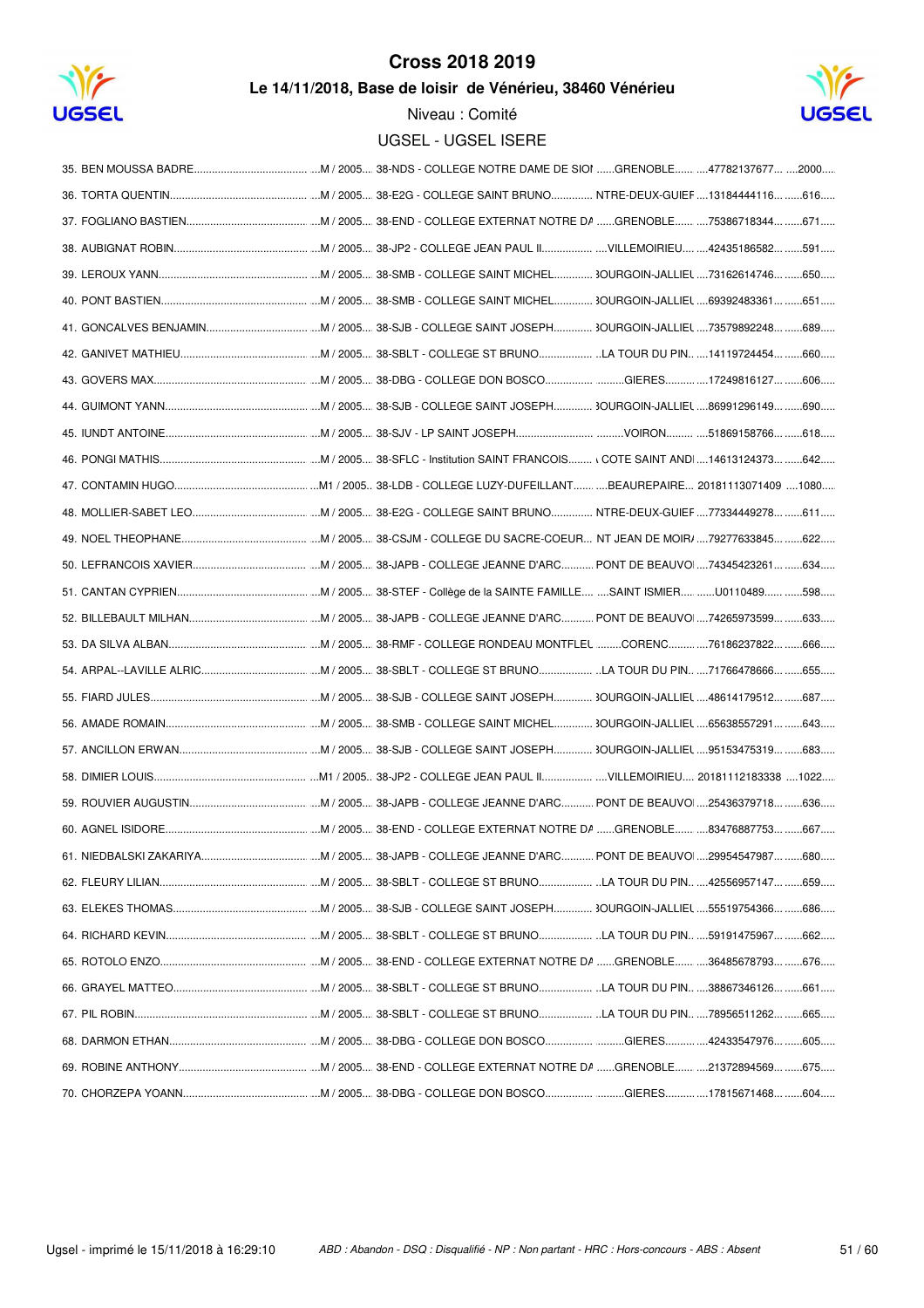

Le 14/11/2018, Base de loisir de Vénérieu, 38460 Vénérieu



| 86. CHAMBAZ--PARADIS QUENTINB / 2005 38-JAPB - COLLEGE JEANNE D'ARC PONT DE BEAUVO 24423422371 290 |
|----------------------------------------------------------------------------------------------------|
|                                                                                                    |
|                                                                                                    |
|                                                                                                    |
|                                                                                                    |
|                                                                                                    |
|                                                                                                    |
|                                                                                                    |
|                                                                                                    |
|                                                                                                    |
|                                                                                                    |
|                                                                                                    |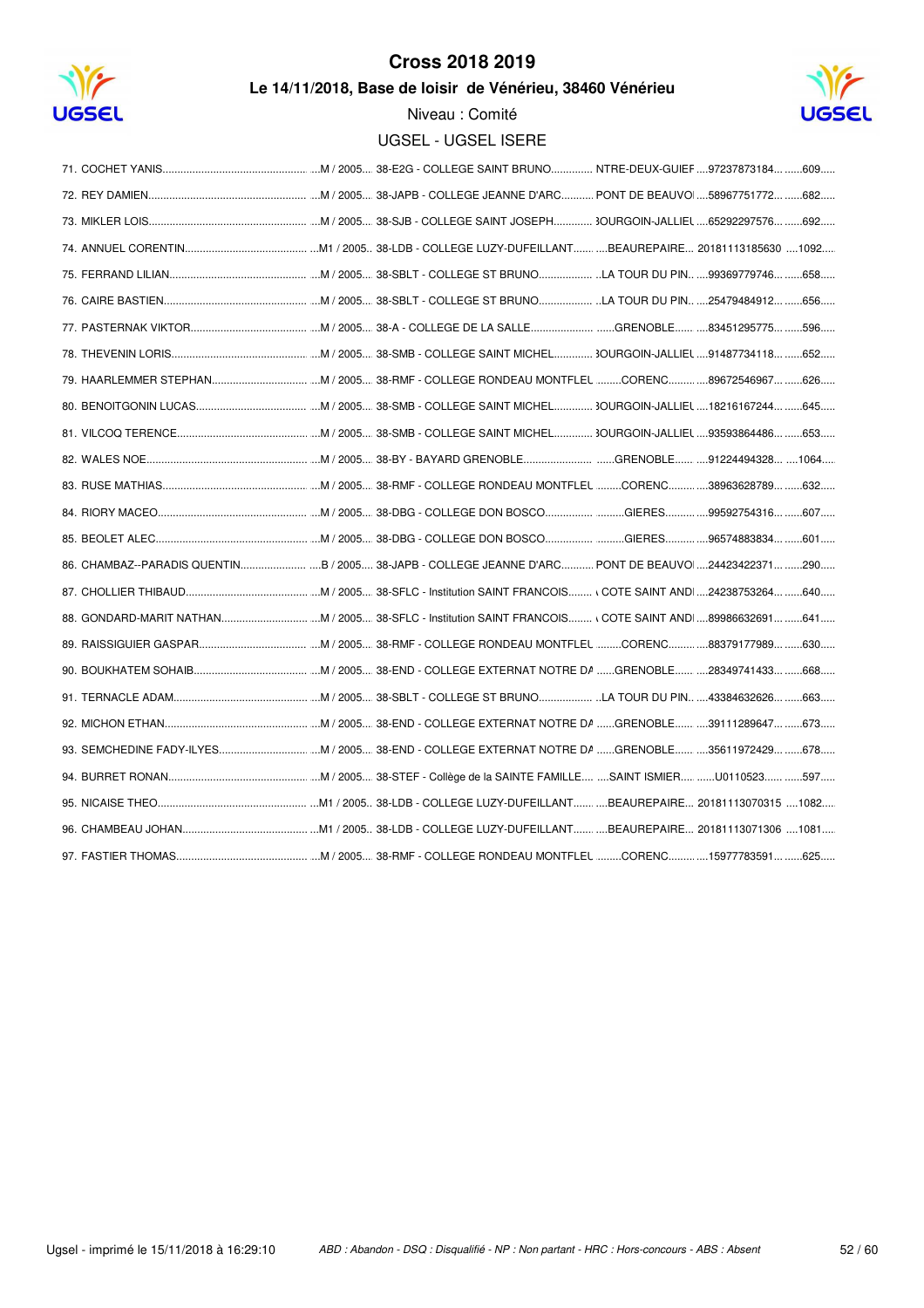

Niveau : Comité





| Place        |                  | Nb points Nom de l'équipe | Association sportive                             |        |                   |  |
|--------------|------------------|---------------------------|--------------------------------------------------|--------|-------------------|--|
|              | Elève<br>Dossard |                           | Points                                           | Rang   | Catégorie / Année |  |
| 1            | 34 pts           | 38-SJB_168                | 38-SJB - COLLEGE SAINT JOSEPH - BOURGOIN-JALLIEU |        |                   |  |
|              | 693              | MOULENES OLIVIER          | 4 pts                                            | 4ième  | M / 2005          |  |
|              | 685              | <b>DELSIGNORE LOUIS</b>   | 5 pts                                            | 5ième  | M / 2005          |  |
|              | 691              | <b>JEFT TEO</b>           | 12 pts                                           | 12ième | M / 2005          |  |
|              | 684              | BERTUCAT JEAN             | 13 pts                                           | 13ième | M / 2005          |  |
| $\mathbf{2}$ | 51 pts           | 38-RMF_166                | 38-RMF - COLLEGE RONDEAU MONTFLEURY - CORENC     |        |                   |  |
|              | 629              | PROVENAZ CLARENCE         | 1 pts                                            | 1ième  | M / 2005          |  |
|              | 624              | CHATENOUD MATHIEU         | 2 pts                                            | 2ième  | M / 2005          |  |
|              | 627              | LAVIALLE ALEXANDRE        | 22 pts                                           | 22ième | M / 2005          |  |
|              | 631              | RAVIER REGNAT DAVID       | 26 pts                                           | 26ième | M / 2005          |  |
| 3            | 82 pts           | 38-JP2_175                | 38-JP2 - COLLEGE JEAN PAUL II - VILLEMOIRIEU     |        |                   |  |
|              | 592              | DAUPHINE JULIAN           | 14 pts                                           | 14ième | M / 2005          |  |
|              | 1023             | DA CRUZ ILAN              | 18 pts                                           | 18ième | M1 / 2005         |  |
|              | 593              | <b>TROUSSELLE HUGO</b>    | 23 pts                                           | 23ième | M / 2005          |  |
|              | 1021             | <b>MANSOURI YANIS</b>     | 27 pts                                           | 27ième | M1 / 2005         |  |
| 4            | 83 pts           | 38-SMB_171                | 38-SMB - COLLEGE SAINT MICHEL - BOURGOIN-JALLIEU |        |                   |  |
|              | 646              | <b>BOUVARD BENOIT</b>     | 8 pts                                            | 8ième  | M / 2005          |  |
|              | 695              | <b>GAUTHIER BARNABE</b>   | 16 pts                                           | 16ième | M / 2005          |  |
|              | 649              | KUBLER ANTOINE            | 20 pts                                           | 20ième | M / 2005          |  |
|              | 650              | <b>LEROUX YANN</b>        | 39 pts                                           | 39ième | M / 2005          |  |
| 5            | 119 pts          | 38-E2G_170                | 38-E2G - COLLEGE SAINT BRUNO - ENTRE-DEUX-GUIERS |        |                   |  |
|              | 615              | <b>TARLET TITOUAN</b>     | 7 pts                                            | 7ième  | M / 2005          |  |
|              | 614              | RAVIER PIERRE-LOUIS       | 28 pts                                           | 28ième | M / 2005          |  |
|              | 616              | <b>TORTA QUENTIN</b>      | 36 pts                                           | 36ième | M / 2005          |  |
|              | 611              | MOLLIER-SABET LEO         | 48 pts                                           | 48ième | M / 2005          |  |
| 6            | $120$ pts        | 38-DBG_176                | 38-DBG - COLLEGE DON BOSCO - GIERES              |        |                   |  |
|              | 664              | <b>VINCENOT BASILE</b>    | 15 pts                                           | 15ième | M / 2005          |  |
|              | 602              | CHAMOUARD OSCAR           | 29 pts                                           | 29ième | M / 2005          |  |
|              | 603              | CHEVALIER LORIS           | 33 pts                                           | 33ième | M / 2005          |  |
|              | 606              | <b>GOVERS MAX</b>         | 43 pts                                           | 43ième | M / 2005          |  |
| 7            | 137 pts          | 38-END_169                | 38-END - COLLEGE EXTERNAT NOTRE DAME - GRENOBLE  |        |                   |  |
|              | 674              | NOGARETTO HUGO            | 6 pts                                            | 6ième  | M / 2005          |  |
|              | 679              | SILVESTRE-BRAC ESTEBAN    | 34 pts                                           | 34ième | M / 2005          |  |
|              |                  |                           |                                                  |        |                   |  |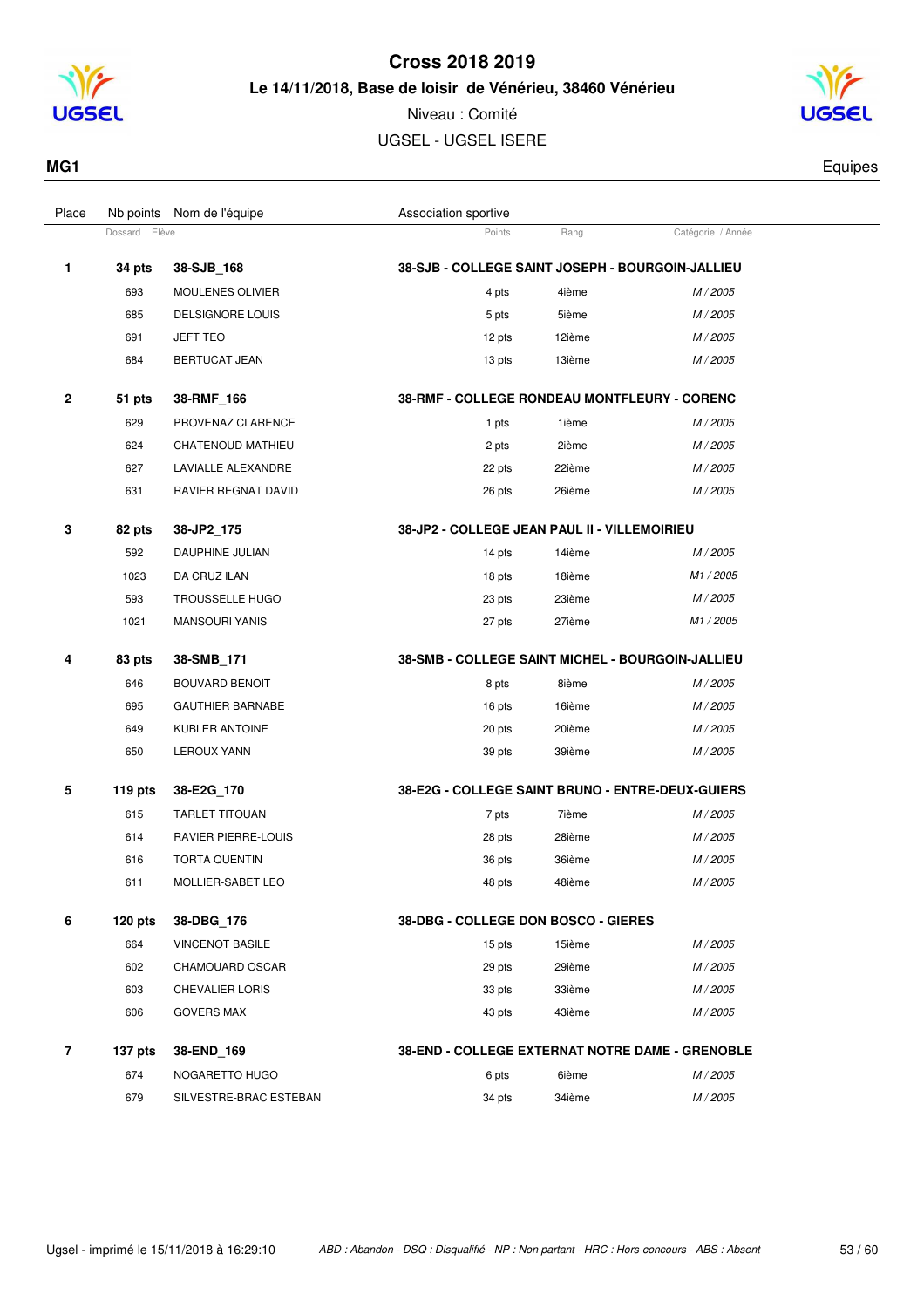

Niveau : Comité

UGSEL - UGSEL ISERE

Place Nb points Nom de l'équipe  $\blacksquare$  Association sportive

635 MAIZRAT ENZO 681 PORCHER AXEL 634 LEFRANCOIS XAVIER 633 BILLEBAULT MILHAN

**137 pts 38-END 169 38-END 169 38-END - COLLEGE EXTERNATE** 



**MG1** Equipes

| points     | Nom de l'équipe         | Association sportive                            |        |                   |
|------------|-------------------------|-------------------------------------------------|--------|-------------------|
| sard Elève |                         | Points                                          | Rang   | Catégorie / Année |
| 37 pts     | 38-END 169              | 38-END - COLLEGE EXTERNAT NOTRE DAME - GRENOBLE |        |                   |
| 671        | <b>FOGLIANO BASTIEN</b> | 37 pts                                          | 37ième | M / 2005          |
| 667        | AGNEL ISIDORE           | 60 pts                                          | 60ième | M / 2005          |
|            |                         |                                                 |        |                   |

## **145 pts 38-JAPB\_174 38-JAPB - COLLEGE JEANNE D'ARC - LE PONT DE BEAUVOISIN**

| 11 pts | 11ième | M / 2005 |
|--------|--------|----------|
| 32 pts | 32ième | M / 2005 |
| 50 pts | 50ième | M / 2005 |
| 52 pts | 52ième | M / 2005 |

#### **159 pts 38-SJB\_178 38-SJB - COLLEGE SAINT JOSEPH - BOURGOIN-JALLIEU**

| 688 | <b>GAGNOUD MATHIS</b>     | 19 pts | 19ième | M / 2005 |
|-----|---------------------------|--------|--------|----------|
| 689 | <b>GONCALVES BENJAMIN</b> | 41 pts | 41ième | M / 2005 |
| 690 | <b>GUIMONT YANN</b>       | 44 pts | 44ième | M / 2005 |
| 687 | <b>FIARD JULES</b>        | 55 pts | 55ième | M / 2005 |
|     |                           |        |        |          |

#### **175 pts 38-STEF\_172 38-STEF - Collège de la SAINTE FAMILLE - SAINT ISMIER**

| 608 | <b>OUDINOT HILAIRE</b> | 9 pts  | 9ième  | M / 2005 |
|-----|------------------------|--------|--------|----------|
| 600 | TREHUDIC ELOUANN       | 21 pts | 21ième | M / 2005 |
| 598 | <b>CANTAN CYPRIEN</b>  | 51 pts | 51ième | M / 2005 |
| 597 | <b>BURRET RONAN</b>    | 94 pts | 94ième | M / 2005 |
|     |                        |        |        |          |

#### **182 pts 38-LDB\_181 38-LDB - COLLEGE LUZY-DUFEILLANT - BEAUREPAIRE**

| 1077 | KOUASSI VALERY       | 30 pts | 30ième | M1/2005 |
|------|----------------------|--------|--------|---------|
| 1079 | <b>GIRARD AXEL</b>   | 31 pts | 31ième | M1/2005 |
| 1080 | <b>CONTAMIN HUGO</b> | 47 pts | 47ième | M1/2005 |
| 1092 | ANNUEL CORENTIN      | 74 pts | 74ième | M1/2005 |

## **183 pts 38-SBLT\_180 38-SBLT - COLLEGE ST BRUNO - LA TOUR DU PIN** EDOUARD LUKA 25 pts 25ième M / 2005 GANIVET MATHIEU 42 pts 42ième M / 2005 655 ARPAL--LAVILLE ALRIC **1990 1200 1200 1200 1200 130 14** pts 54ième M / 2005 FLEURY LILIAN 62 pts 62ième M / 2005 **254 pts 38-SMB\_184 38-SMB - COLLEGE SAINT MICHEL - BOURGOIN-JALLIEU** PONT BASTIEN 40 pts 40ième M / 2005 AMADE ROMAIN 56 pts 56ième M / 2005

652 THEVENIN LORIS **1989 12005** 78 pts 78ième M / 2005 645 BENOITGONIN LUCAS 60 pts 80 pts 80ième M/2005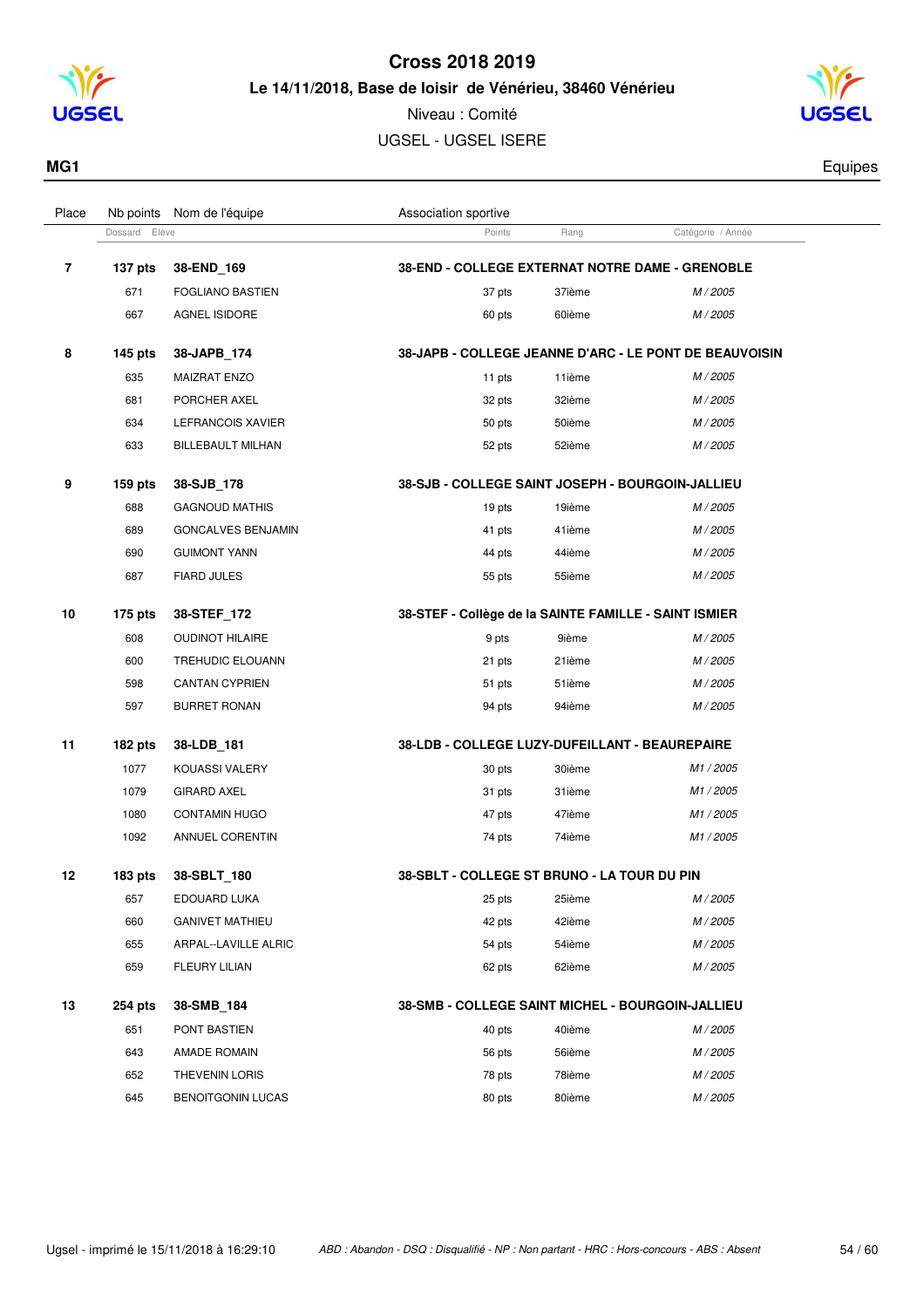

Niveau : Comité

UGSEL - UGSEL ISERE



**MG1** Equipes

| Place | Nb points        | Nom de l'équipe           | Association sportive                            |        |                                                        |  |
|-------|------------------|---------------------------|-------------------------------------------------|--------|--------------------------------------------------------|--|
|       | Elève<br>Dossard |                           | Points                                          | Rang   | Catégorie / Année                                      |  |
| 14    | <b>272 pts</b>   | 38-SBLT_190               | 38-SBLT - COLLEGE ST BRUNO - LA TOUR DU PIN     |        |                                                        |  |
|       | 662              | <b>RICHARD KEVIN</b>      | 64 pts                                          | 64ième | M / 2005                                               |  |
|       | 661              | <b>GRAYEL MATTEO</b>      | 66 pts                                          | 66ième | M / 2005                                               |  |
|       | 665              | PIL ROBIN                 | 67 pts                                          | 67ième | M / 2005                                               |  |
|       | 658              | <b>FERRAND LILIAN</b>     | 75 pts                                          | 75ième | M / 2005                                               |  |
| 15    | 278 pts          | 38-JAPB_189               |                                                 |        | 38-JAPB - COLLEGE JEANNE D'ARC - LE PONT DE BEAUVOISIN |  |
|       | 636              | ROUVIER AUGUSTIN          | 59 pts                                          | 59ième | M / 2005                                               |  |
|       | 680              | NIEDBALSKI ZAKARIYA       | 61 pts                                          | 61ième | M / 2005                                               |  |
|       | 682              | <b>REY DAMIEN</b>         | 72 pts                                          | 72ième | M / 2005                                               |  |
|       | 290              | CHAMBAZ--PARADIS QUENTIN  | 86 pts                                          | 86ième | B / 2005                                               |  |
| 16    | 304 pts          | 38-RMF_187                | 38-RMF - COLLEGE RONDEAU MONTFLEURY - CORENC    |        |                                                        |  |
|       | 666              | DA SILVA ALBAN            | 53 pts                                          | 53ième | M / 2005                                               |  |
|       | 626              | HAARLEMMER STEPHAN        | 79 pts                                          | 79ième | M / 2005                                               |  |
|       | 632              | <b>RUSE MATHIAS</b>       | 83 pts                                          | 83ième | M / 2005                                               |  |
|       | 630              | <b>RAISSIGUIER GASPAR</b> | 89 pts                                          | 89ième | M / 2005                                               |  |
| 17    | 307 pts          | 38-DBG_192                | 38-DBG - COLLEGE DON BOSCO - GIERES             |        |                                                        |  |
|       | 605              | <b>DARMON ETHAN</b>       | 68 pts                                          | 68ième | M / 2005                                               |  |
|       | 604              | CHORZEPA YOANN            | 70 pts                                          | 70ième | M / 2005                                               |  |
|       | 607              | <b>RIORY MACEO</b>        | 84 pts                                          | 84ième | M / 2005                                               |  |
|       | 601              | <b>BEOLET ALEC</b>        | 85 pts                                          | 85ième | M / 2005                                               |  |
| 18    | 316 pts          | 38-END 191                | 38-END - COLLEGE EXTERNAT NOTRE DAME - GRENOBLE |        |                                                        |  |
|       | 676              | ROTOLO ENZO               | 65 pts                                          | 65ième | M / 2005                                               |  |
|       | 675              | ROBINE ANTHONY            | 69 pts                                          | 69ième | M / 2005                                               |  |
|       | 668              | <b>BOUKHATEM SOHAIB</b>   | 90 pts                                          | 90ième | M / 2005                                               |  |
|       | 673              | <b>MICHON ETHAN</b>       | 92 pts                                          | 92ième | M / 2005                                               |  |
|       |                  |                           |                                                 |        |                                                        |  |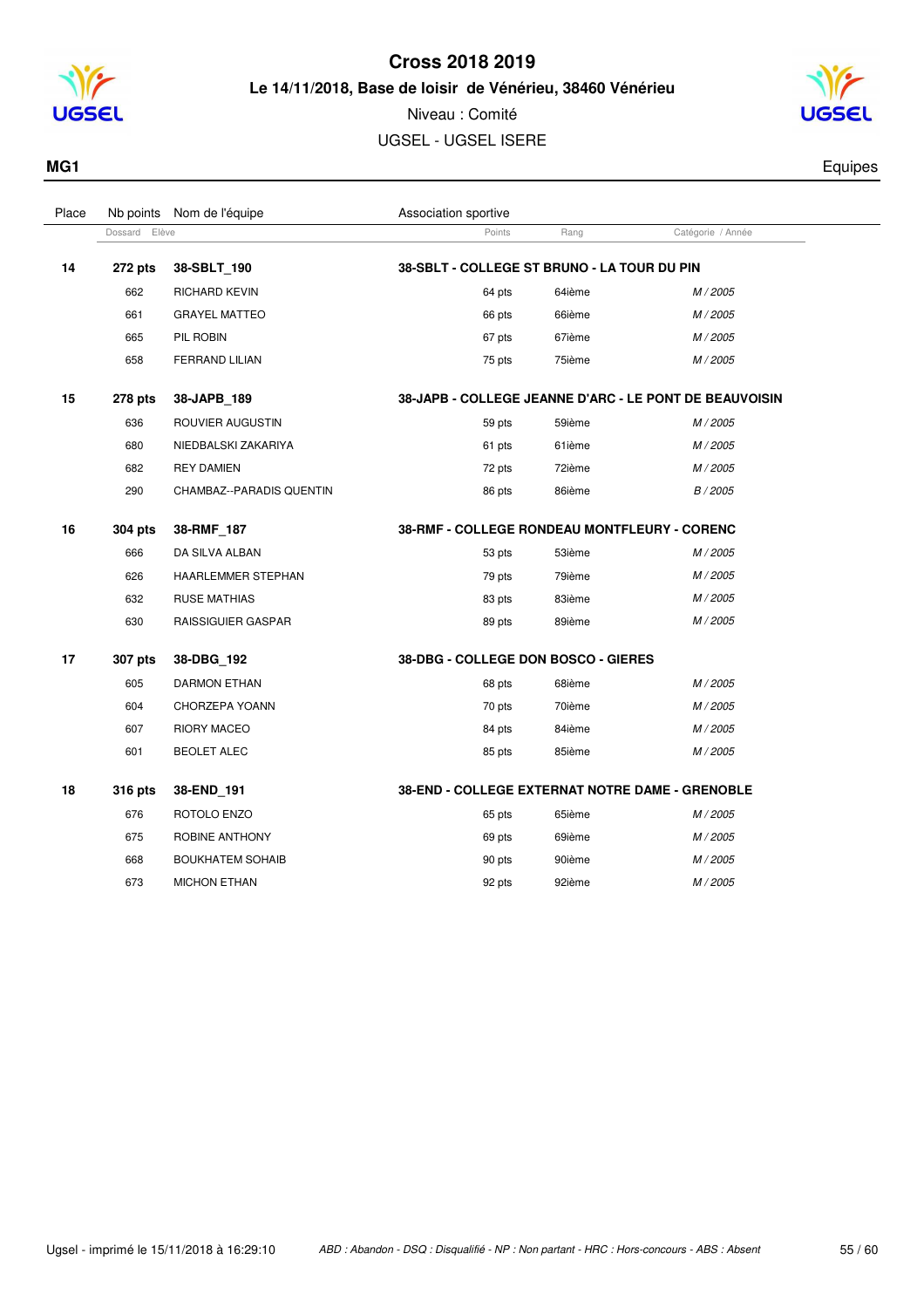

MG<sub>2</sub>

#### Cross 2018 2019 Le 14/11/2018. Base de loisir de Vénérieu, 38460 Vénérieu

Niveau: Comité

UGSEL - UGSEL ISERE



#### Individuel Place Nom prénom (Nat) Cat/né(e) Ville Licence Dossard Etat Association sportive 1 AFONSO YANIS ............M / 2004.... 38-SBLT - COLLEGE ST BRUNO.................... LA TOUR DU PIN.. ....62348864125.... .....817.....  $\Omega$ Q 3 OUDINOT BENOIT .... ....M / 2004.... 38-STEF - Collège de la SAINTE FAMILLE.... ....SAINT ISMIER.... ......U0113384...... ......789...  $\Omega$  $\Omega$ 5 CHATENOUD ROMAIN M / 2004 38-RMF - COLLEGE RONDEAU MONTELEL CORENC 51895259489 772  $\Omega$  $\Omega$  $\Omega$  $\Omega$  $\Omega$ ………………………M / 2004.… 38-END - COLLEGE EXTERNAT NOTRE DA ……GRENOBLE…… …13184973151… ……831..... 10 FABRIER ALEXIS  $\Omega$  $\Omega$ 12 SCHWARZ JEAN-RAPTISTE M / 2004 38-CSJM - COLLEGE DU SACRE-COELIR NT JEAN DE MOIR 56323978177 793  $\Omega$  $\Omega$ 14 SCHLICH ELIOTT  $\Omega$ **15. BERTHE ILIAN..........** .........................M / 2004.... 38-NDV - LYCEE NOTRE DAME DES VICTC .........VOIRON.......... ...38893448424... ......774..... Q ∩ 17. VOCANSON ROMAIN.. Q Q  $\Omega$  $\Omega$ 21. DI FORTI LILIAN.  $\Omega$ 22 COLLET NOF CONTROL COLLET NOTE: NUMBER ON A SEARCH AND STRESS AND STRESS AND STRESS ARE NOTE: NOTE: SAINT AND 51629719435 AND  $\Omega$  $\Omega$  $\Omega$ 25 BRON ALIBELIEN  $\Omega$ 28 BOULLOUX ENZO M2 / 2004 38-LDB - COLLEGE LUZY-DUFFILLANT BEAUREPAIRE 20181113071519 1086 30 GUINET LEO 31 OUINTANA MATHIS **And ASS AND A SEAR** COLLEGE SAINT JOSEPH 30 URGOIN-JALLIFI 14897545536 844 33. MARIE ARGAN... ....................M / 2004.... 38-SJB - COLLEGE SAINT JOSEPH.............. 3OURGOIN-JALLIEL ....58528897789... ......843.....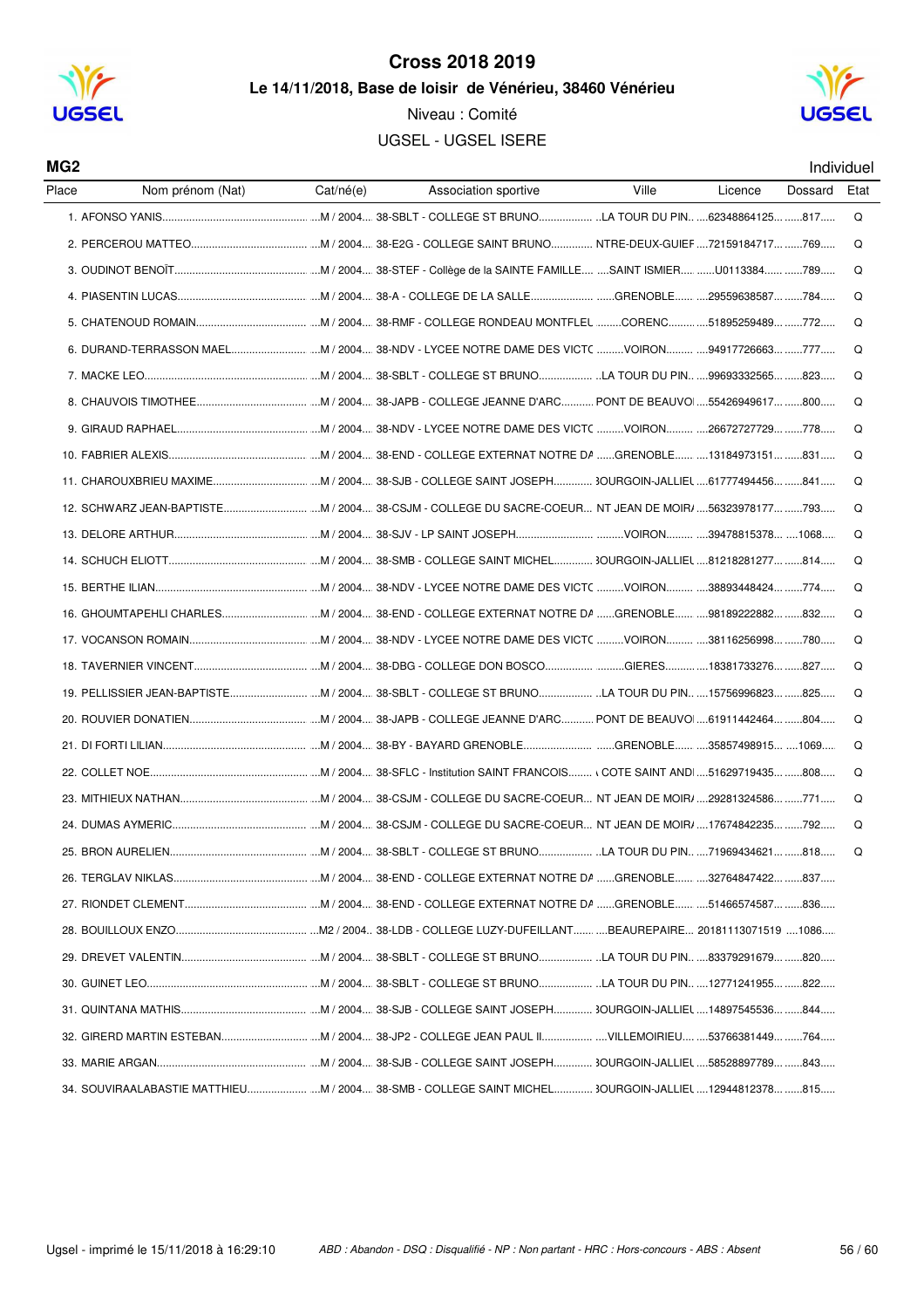

Le 14/11/2018, Base de loisir de Vénérieu, 38460 Vénérieu



| 39. DURAND-TERRASSON DORIAN M / 2004 38-NDV - LYCEE NOTRE DAME DES VICT( VOIRON 22739745495 776 |
|-------------------------------------------------------------------------------------------------|
|                                                                                                 |
|                                                                                                 |
|                                                                                                 |
|                                                                                                 |
|                                                                                                 |
|                                                                                                 |
|                                                                                                 |
|                                                                                                 |
|                                                                                                 |
|                                                                                                 |
|                                                                                                 |
|                                                                                                 |
|                                                                                                 |
|                                                                                                 |
|                                                                                                 |
|                                                                                                 |
|                                                                                                 |
|                                                                                                 |
|                                                                                                 |
|                                                                                                 |
|                                                                                                 |
|                                                                                                 |
|                                                                                                 |
|                                                                                                 |
|                                                                                                 |
|                                                                                                 |
|                                                                                                 |
|                                                                                                 |
|                                                                                                 |
|                                                                                                 |
|                                                                                                 |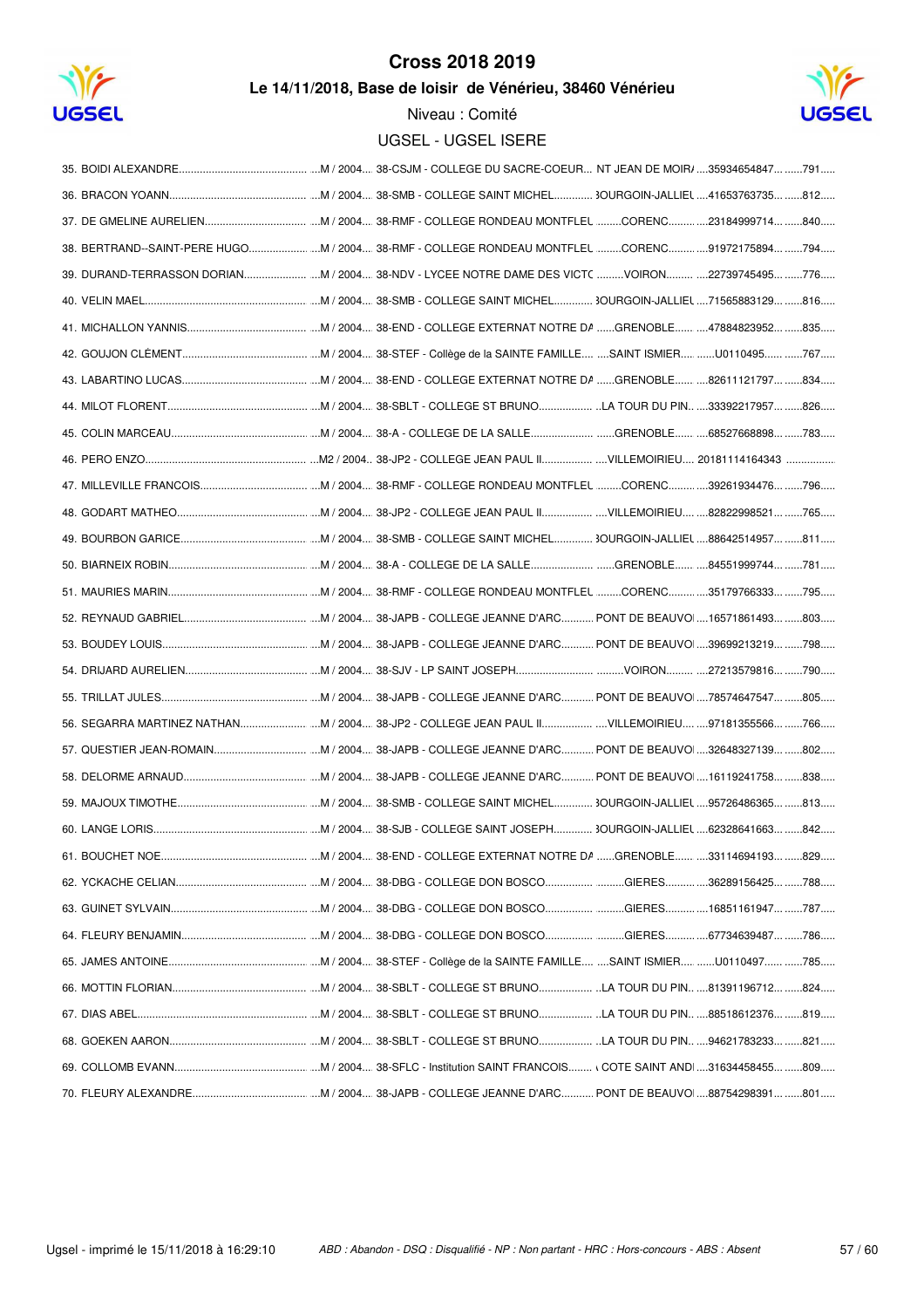

Le 14/11/2018, Base de loisir de Vénérieu, 38460 Vénérieu



Niveau : Comité

**UGSEL - UGSEL ISERE**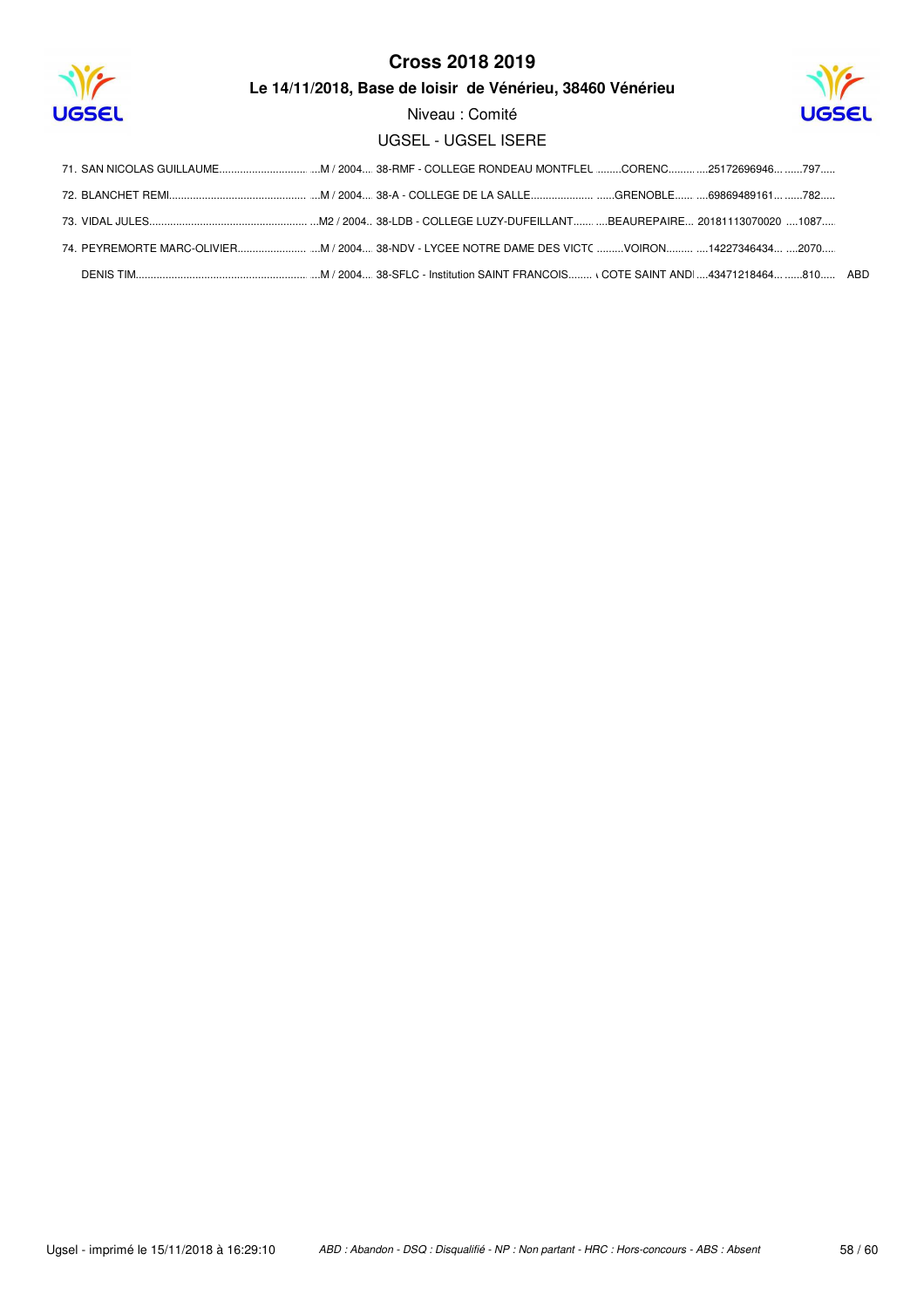

Niveau : Comité

UGSEL - UGSEL ISERE

Dossard Elève **Points** Rang Catégorie / Année

Place Nb points Nom de l'équipe  $\blacksquare$  Association sportive

772 CHATENOUD ROMAIN 840 DE GMELINE AURELIEN 794 BERTRAND--SAINT-PERE HUGO

796 MILLEVILLE FRANCOIS



**MG2** Equipes

| 1 | 47 pts    | 38-NDV 228                  | 38-NDV - LYCEE NOTRE DAME DES VICTOIRES - VOIRON |        |                                                          |  |
|---|-----------|-----------------------------|--------------------------------------------------|--------|----------------------------------------------------------|--|
|   | 777       | DURAND-TERRASSON MAEL       | 6 pts                                            | 6ième  | M / 2004                                                 |  |
|   | 778       | <b>GIRAUD RAPHAEL</b>       | 9 pts                                            | 9ième  | M / 2004                                                 |  |
|   | 774       | <b>BERTHE ILIAN</b>         | 15 pts                                           | 15ième | M / 2004                                                 |  |
|   | 780       | <b>VOCANSON ROMAIN</b>      | 17 pts                                           | 17ième | M / 2004                                                 |  |
| 2 | 52 pts    | 38-SBLT 223                 | 38-SBLT - COLLEGE ST BRUNO - LA TOUR DU PIN      |        |                                                          |  |
|   | 817       | <b>AFONSO YANIS</b>         | 1 pts                                            | 1ième  | M / 2004                                                 |  |
|   | 823       | <b>MACKE LEO</b>            | 7 pts                                            | 7ième  | M / 2004                                                 |  |
|   | 825       | PELLISSIER JEAN-BAPTISTE    | 19 pts                                           | 19ième | M / 2004                                                 |  |
|   | 818       | <b>BRON AURELIEN</b>        | 25 pts                                           | 25ième | M / 2004                                                 |  |
| 3 | 79 pts    | 38-END 230                  | 38-END - COLLEGE EXTERNAT NOTRE DAME - GRENOBLE  |        |                                                          |  |
|   | 831       | <b>FABRIER ALEXIS</b>       | 10 pts                                           | 10ième | M / 2004                                                 |  |
|   | 832       | <b>GHOUMTAPEHLI CHARLES</b> | 16 pts                                           | 16ième | M / 2004                                                 |  |
|   | 837       | <b>TERGLAV NIKLAS</b>       | 26 pts                                           | 26ième | M / 2004                                                 |  |
|   | 836       | <b>RIONDET CLEMENT</b>      | 27 pts                                           | 27ième | M / 2004                                                 |  |
| 4 | 94 pts    | 38-CSJM 232                 |                                                  |        | 38-CSJM - COLLEGE DU SACRE-COEUR - SAINT JEAN DE MOIRANS |  |
|   | 793       | SCHWARZ JEAN-BAPTISTE       | 12 pts                                           | 12ième | M / 2004                                                 |  |
|   | 771       | <b>MITHIEUX NATHAN</b>      | 23 pts                                           | 23ième | M / 2004                                                 |  |
|   | 792       | <b>DUMAS AYMERIC</b>        | 24 pts                                           | 24ième | M / 2004                                                 |  |
|   | 791       | <b>BOIDI ALEXANDRE</b>      | 35 pts                                           | 35ième | M / 2004                                                 |  |
| 5 | $124$ pts | 38-SMB 234                  | 38-SMB - COLLEGE SAINT MICHEL - BOURGOIN-JALLIEU |        |                                                          |  |
|   | 814       | <b>SCHUCH ELIOTT</b>        | 14 pts                                           | 14ième | M / 2004                                                 |  |

| 014 | <b>SUNUUN ELIUTT</b>      | 14 DIS | 1461116 | 101 / 2004 |
|-----|---------------------------|--------|---------|------------|
| 815 | SOUVIRAALABASTIE MATTHIEU | 34 pts | 34ième  | M / 2004   |
| 812 | <b>BRACON YOANN</b>       | 36 pts | 36ième  | M / 2004   |
| 816 | <b>VELIN MAEL</b>         | 40 pts | 40ième  | M / 2004   |
|     |                           |        |         |            |

|  | 127 pts 38-RMF 227 | <b>38-RMF - COLLEGE RONDEAU MONTFLEURY - CORENC</b> |
|--|--------------------|-----------------------------------------------------|
|  |                    |                                                     |

| 5 pts  | 5ième  | M / 2004 |
|--------|--------|----------|
| 37 pts | 37ième | M / 2004 |
| 38 pts | 38ième | M / 2004 |
| 47 pts | 47ième | M / 2004 |
|        |        |          |

#### **133 pts 38-JAPB\_229 38-JAPB - COLLEGE JEANNE D'ARC - LE PONT DE BEAUVOISIN**

|     | _                 |        |        |          |
|-----|-------------------|--------|--------|----------|
| 800 | CHAUVOIS TIMOTHEE | 8 pts  | 8ième  | M / 2004 |
| 804 | ROUVIER DONATIEN  | 20 pts | 20ième | M / 2004 |